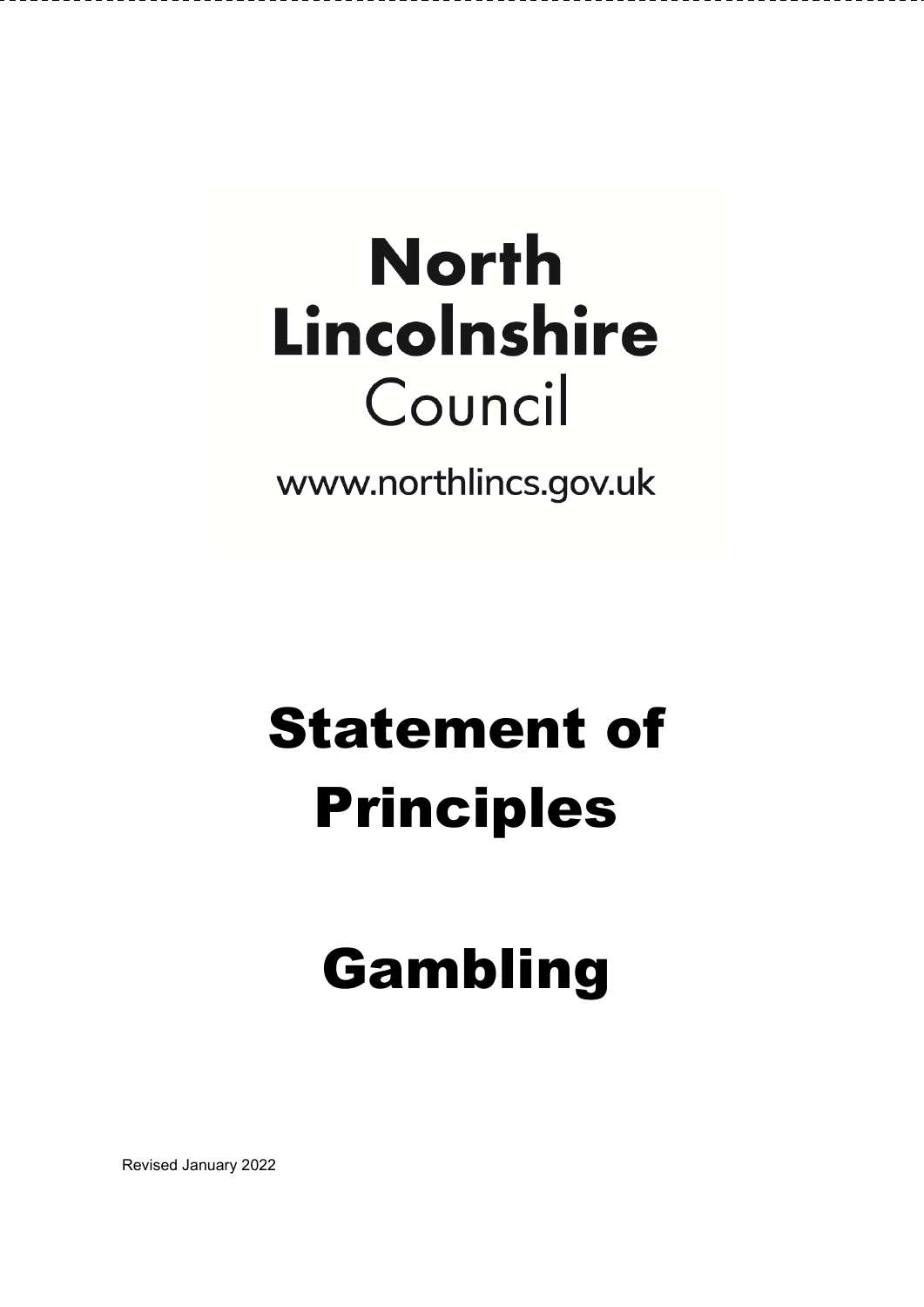| Part | <b>Subject</b>                             | <u>Page</u> |
|------|--------------------------------------------|-------------|
|      | <b>Introduction</b>                        | 4           |
| 1    | <b>Licensing Principles</b>                | 9           |
| 2    | <b>Process and Delegation</b>              | 12          |
| 3    | <b>Premises Licences</b>                   | 20          |
| 4    | <b>Gaming Machine/Prize Gaming Permits</b> | 32          |
| 5    | <b>Miscellaneous Activities</b>            | 37          |
| 6    | <b>The Licensing Objectives</b>            | 39          |
|      | <b>Enforcement</b>                         | 45          |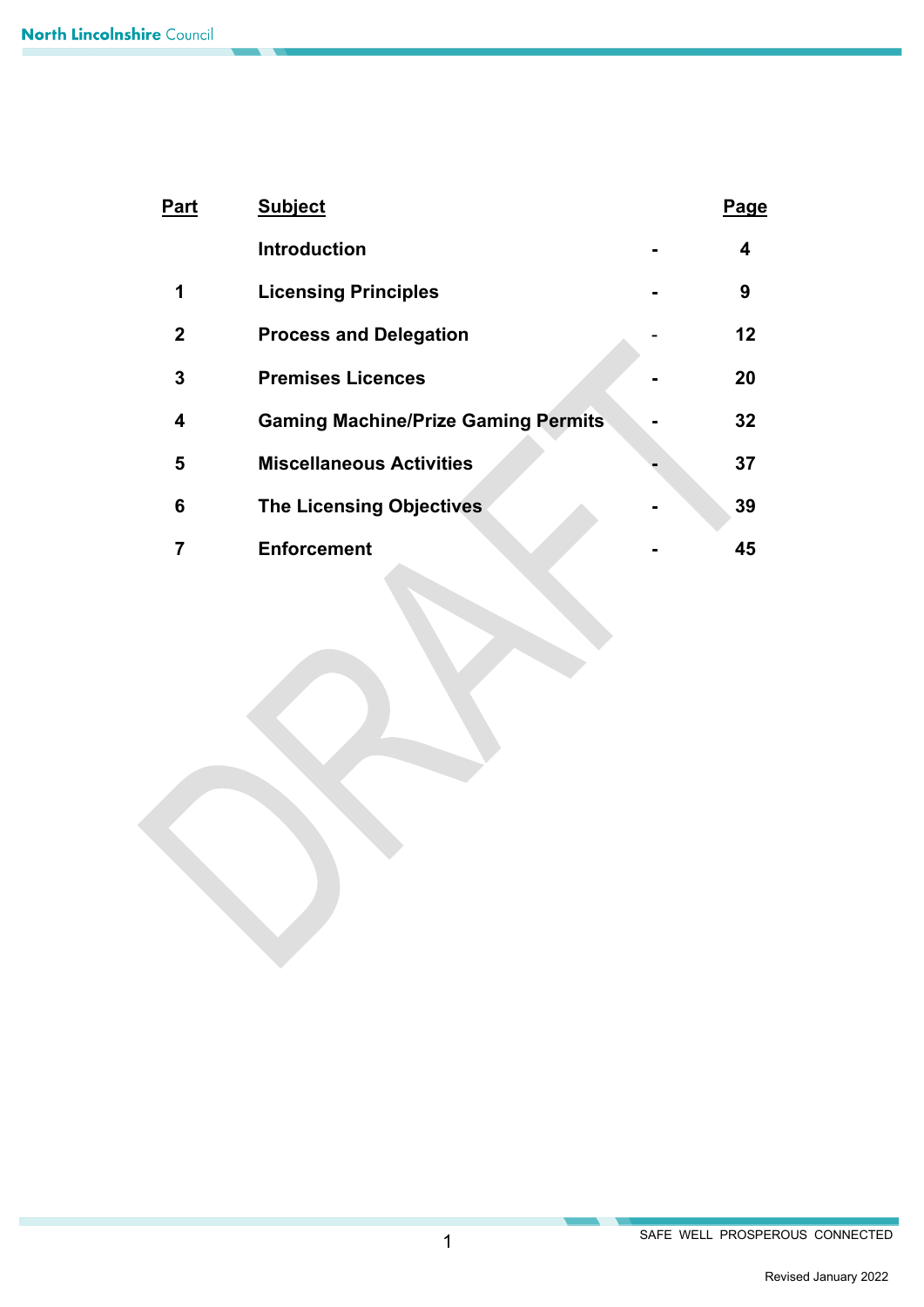## **Introduction**

#### **1 The Area of North Lincolnshire**

- (1) North Lincolnshire covers a mix of urban and rural areas. It includes the towns of Scunthorpe, Barton upon Humber and Brigg. There are also several other market towns, villages and rural areas. Its total area is 328 square miles.
- (2) The 2011 Census said the population of North Lincolnshire was 167,446. Of these, 76,200 live in Scunthorpe and Bottesford. The other 91,246 people live in the rural areas. This includes the towns of Barton upon Humber and Brigg.



(3) Below is a map of the area:

#### **2 General Information**

- (1) This statement of principles will help meet the Council's obligations under section 349 of the Gambling Act 2005 (referred to in this statement as "the Act").
- (2) Under the Act, the Council will aim to permit the use of premises for gambling. This is as long as it is considered to be:
	- in accordance with any relevant codes of practice issued by the Gambling Commission;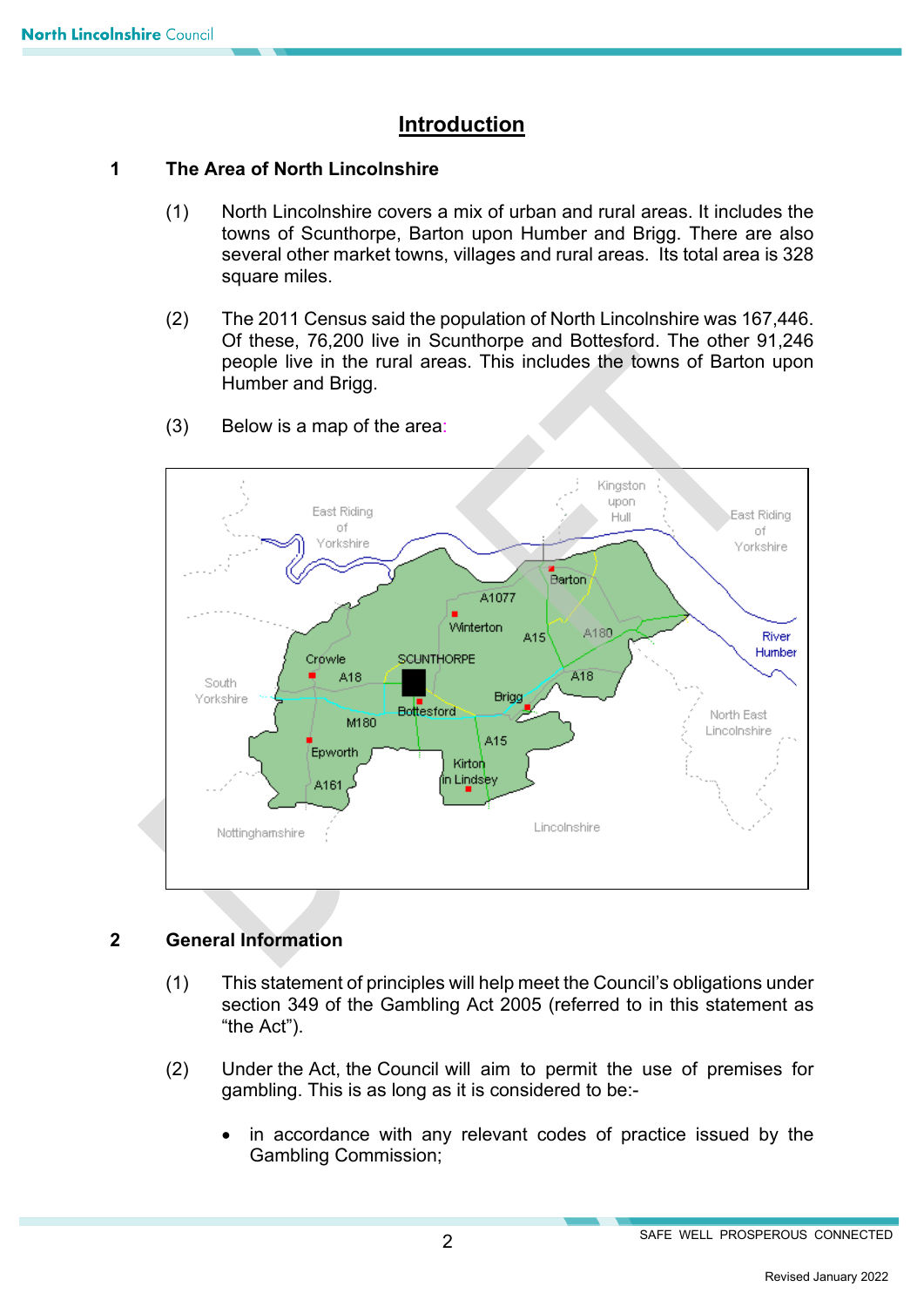- in accordance with any relevant guidance issued by the Gambling Commission;
- in accordance with this statement of principles; and
- consistent with the licensing objectives.
- (3) The Act provides for 3 categories of licence:
	- operating licences
	- personal licences
	- premises licences
- (4) The Council is responsible for issuing premises licences. The Gambling Commission is responsible for issuing operating and personal licences. Contact details are detailed in paragraph nine.

#### **3 Authorised Activities**

- (1) Gambling is defined in the Act as either gaming, betting, or taking part in a lottery. These are defined as:
	- gaming means playing a game of chance for a prize;
	- betting means making or accepting a bet on the outcome of a race, competition, or any other event ; the likelihood of anything occurring or not occurring; or whether anything is true or not;
	- A lottery is where people need to pay in order to take part in an arrangement, during the course of which one or more prizes are allocated by a process which relies wholly on chance.
- (2) The Council's main functions are to:
	- licence premises for gambling activities, including provisional statements;
	- issue permits for gambling and gaming machines in clubs, alcohol licensed premises and family entertainment centres;
	- issue permits for prize gaming;
	- consider notices given for the temporary use of premises for gaming;
	- consider occasional use notices for betting at tracks;
	- register small societies lotteries;
- (3) Spread betting is regulated by the financial services authority. Remote gambling is dealt with by the Gambling Commission and the national lottery is regulated by the national lottery commission. Spread betting is defined in section 11 of the Act. It is normally in the form of a prize competition. Remote betting is defined in section 67 of the Act. It is remote from the premises where the betting takes place and is by means of remote communication, such as the internet. The FSA website address is at www.fsa.gov.uk.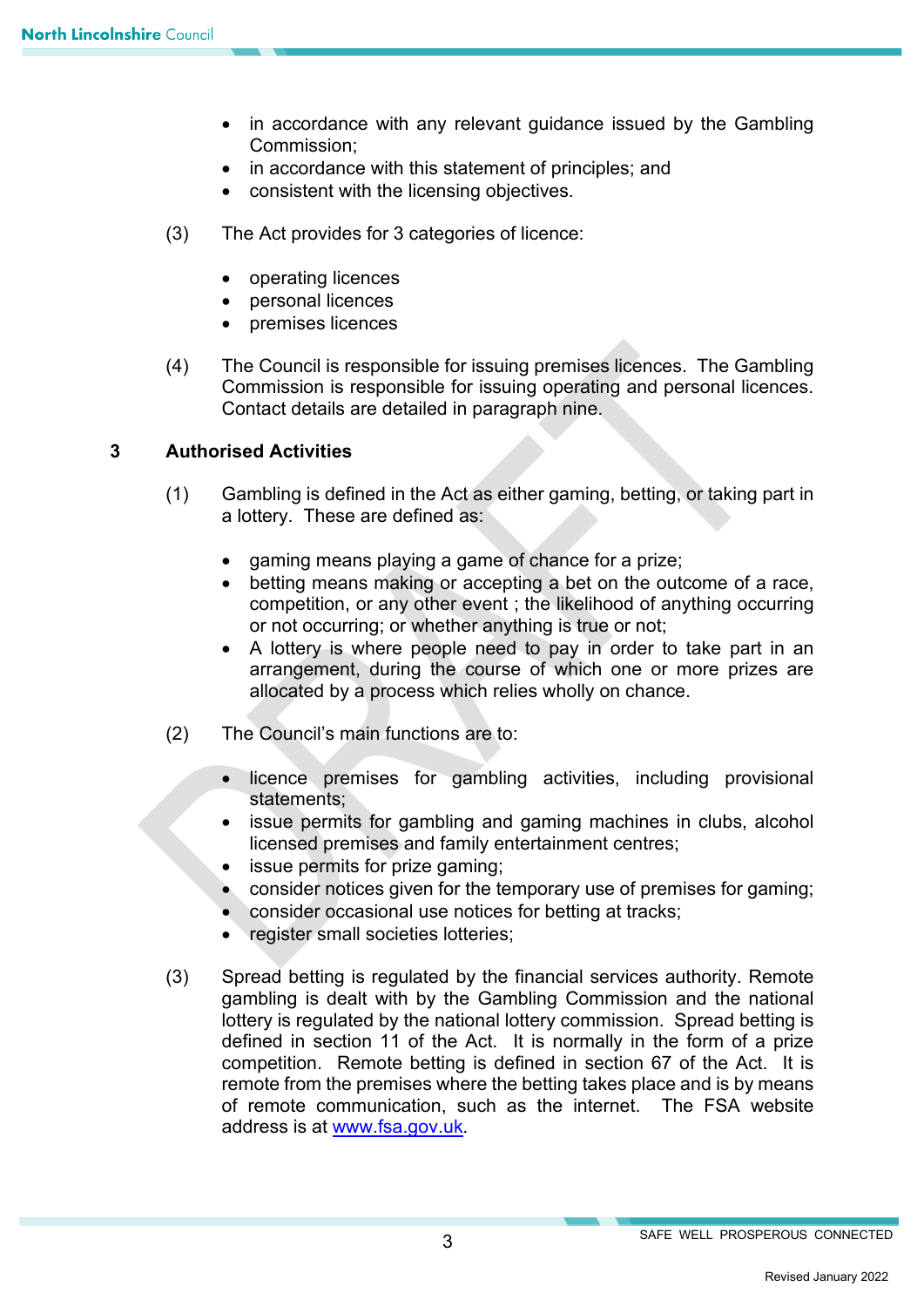#### **4 The Licensing Objectives**

- (1) There are three licensing objectives that are central to the regulatory regime created by the Act. These are:
	- preventing gambling from being a source of crime and disorder, being associated with crime or disorder, or being used to support crime
	- ensuring that gambling is conducted in a fair and open way
	- protecting children and other vulnerable persons from being harmed or exploited by gambling.
- (2) More information on the licensing objectives is included in Part 6.

#### **5 Consultation**

- (1) We have consulted the following people and bodies to help determine this statement of principles:
	- The Gambling Commission
	- Chief Constable of Humberside Police
	- Chief Officer of Humberside Fire Brigade
	- North Lincolnshire Magistrates Court
	- North Lincolnshire NHS Trust
	- Director of Public Health
	- Child Protection team
	- Neighbouring Licensing Authorities, including:
		- East Riding of Yorkshire Council
		- Kingston upon Hull City Council
		- North East Lincolnshire Council
		- West Lindsey District Council
		- Doncaster Metropolitan Borough Council
	- North Lincolnshire Tourism
	- Security Industries Authority (SIA)
	- Federation of Small Businesses
	- Disabled access groups
	- Current licence and permit holders
	- Local and national licensing solicitors
	- Training providers (North Lindsey College)
	- Religious and ethnic groups
	- Residents Associations and Neighbourhood Watch groups
	- Scunthorpe Charter Trustees
	- Town and Parish councils
- (2) We have also consulted various other professional people within the Council. These include:
	- Heads of Service and Directors
	- Building Control

Revised January 2022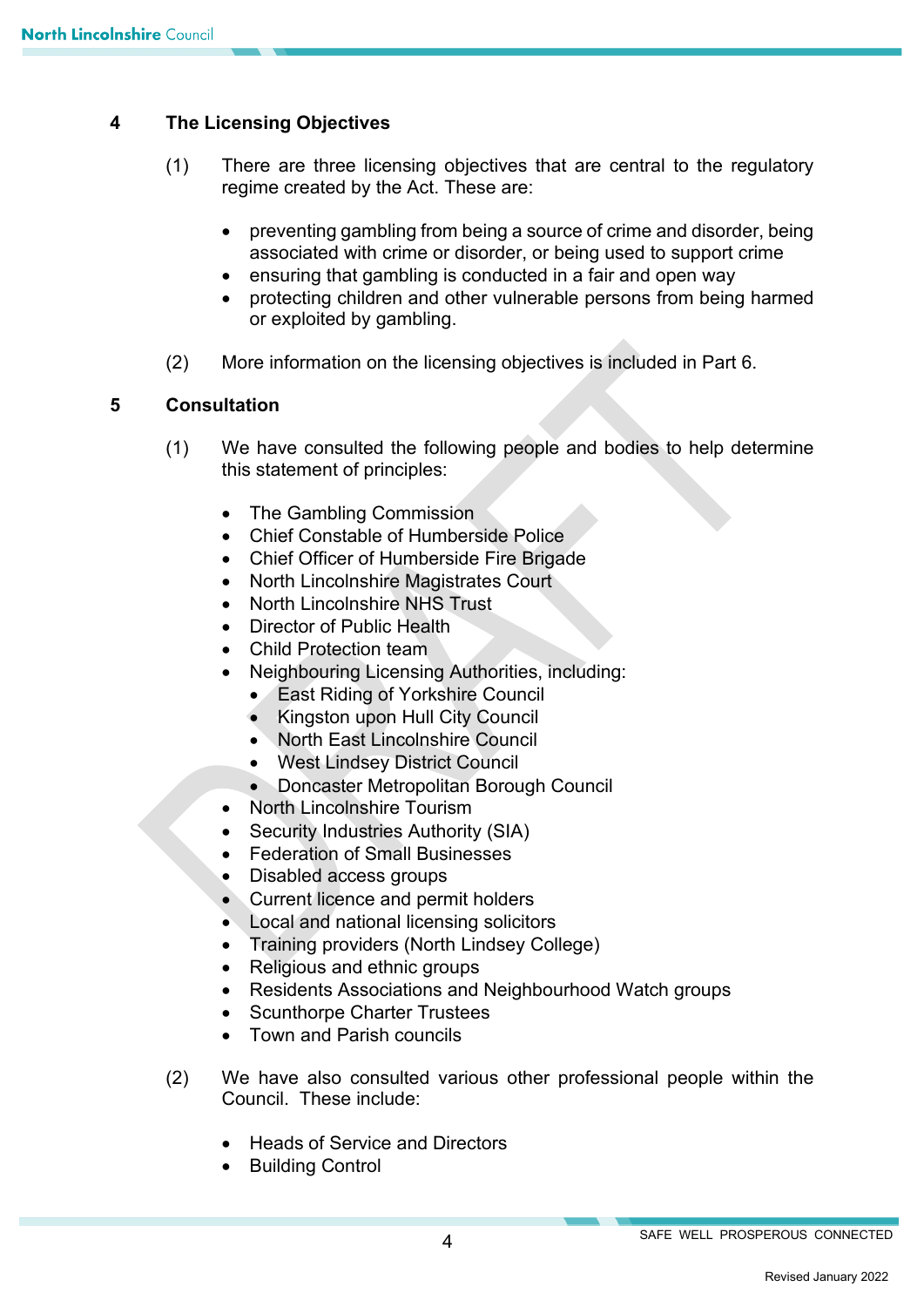- Environmental Health, including:
	- Environmental Protection
	- Food and Safety
	- Waste Management
- Trading Standards
- Legal and Democratic Services
- Local Children's Safeguarding Board
- Community Safety Partnership
- Property Services
- Highways
- Town Centre Manager
- Cultural Strategy Officer
- Community Strategy Officer
- Leader of the Conservative Group
- Leader of the Labour Group
- Chair of the Licensing Committee
- Council Members
- (3) We have considered and taken into account the views of all the appropriate bodies and organisations.

#### **6 Approval of the Statement of Principles**

- (1) The initial statement of principles was approved by a meeting of the full Council on 22 November 2006. Copies were made available both via our website, in writing or by personal request.
- (2) The licensing authority, in developing this statement of principles has had regard to the licensing objectives of the Gambling Act 2005, the guidance issued by the Gambling Commission and the responses made following the consultation.

#### **7 Review of the Statement of Principles**

- (1) The Gambling Act 2005 states that this statement should be reviewed every three years. At the time of the review, we will again consult all interested parties. As well as the three-yearly reviews, we will continue to evaluate the statement and reserve the right to update this statement at any time.
- (2) A full list of comments made about the review of this statement and how they were taken into consideration by the Council is available by contacting the Licensing Manager, North Lincolnshire Council, Church Square House, Scunthorpe, DN15 6XQ. This information is also available via our website, [www.northlincs.gov.uk](http://www.northlincs.gov.uk/)

#### **8 Explanations in the Statement**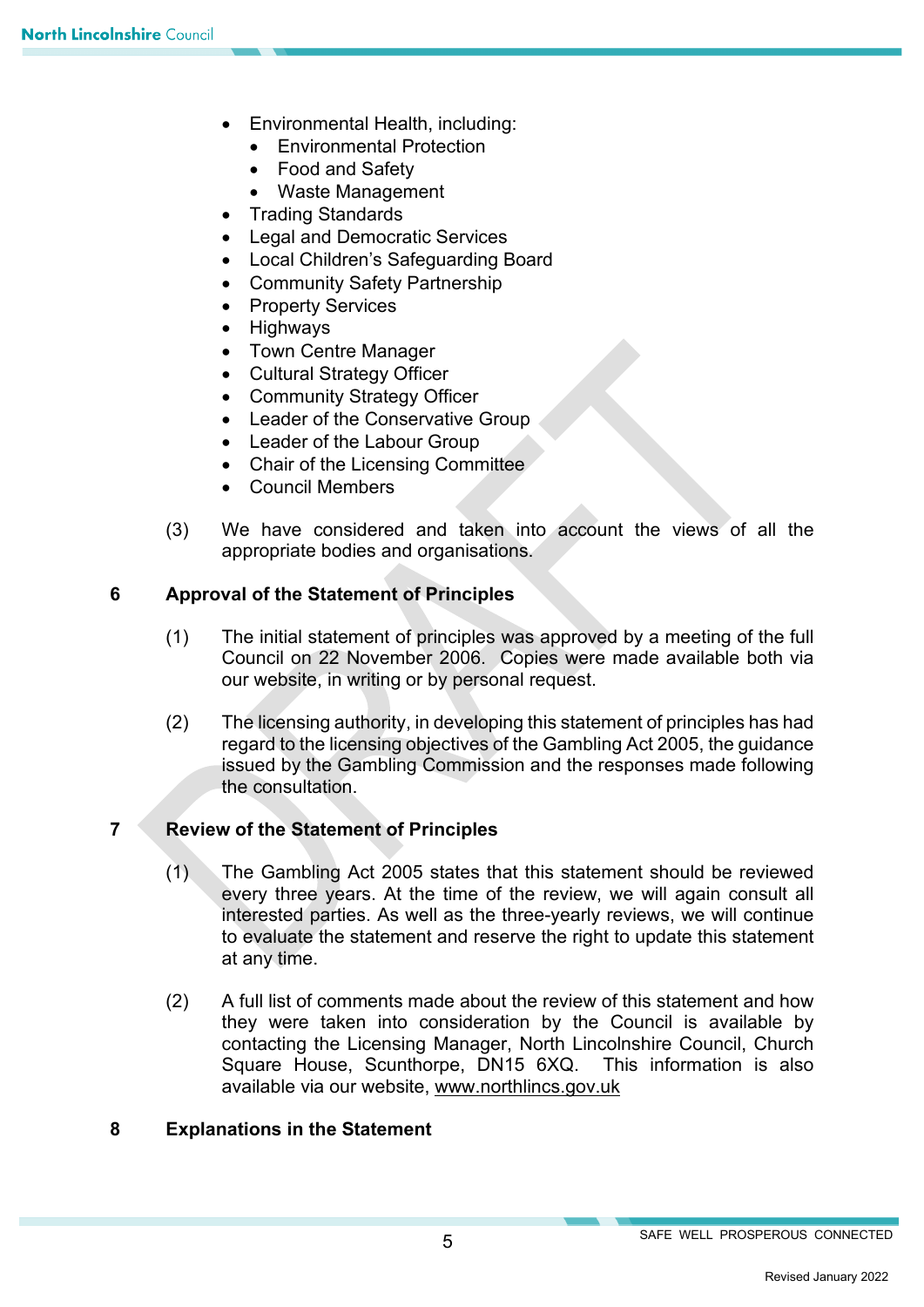(1) In preparing this statement, we have briefly explained the reasons for including each item and its relevance to the licensing objectives. The explanations, where necessary, are in italics (in red type) after the heading.

#### **9 Contacts**

(1) The licensing function is part of the Operations Directorate. Our address is:

> Licensing Team Church Square House PO Box 42 **Scunthorpe** North Lincolnshire DN15 6XQ

| Website: | www.northlincs.gov.uk/jobs-business- |
|----------|--------------------------------------|
|          | regen/licensing                      |
| Email:   | licensing@northlincs.gov.uk          |

- (2) Any comments about this statement can be made in writing or be emailed to the email addresses above. To ask about any licensing issue, contact the licensing division on: (01724) 297751.
- (3) You can contact the Gambling Commission at:

The Gambling Commission Victoria Square House Victoria Square Birmingham B2 4BP

Website: [www.gamblingcommission.gov.uk](http://www.gamblingcommission.gov.uk/) Email: [info@gamblingc](mailto:info@gambling)ommission.gov.uk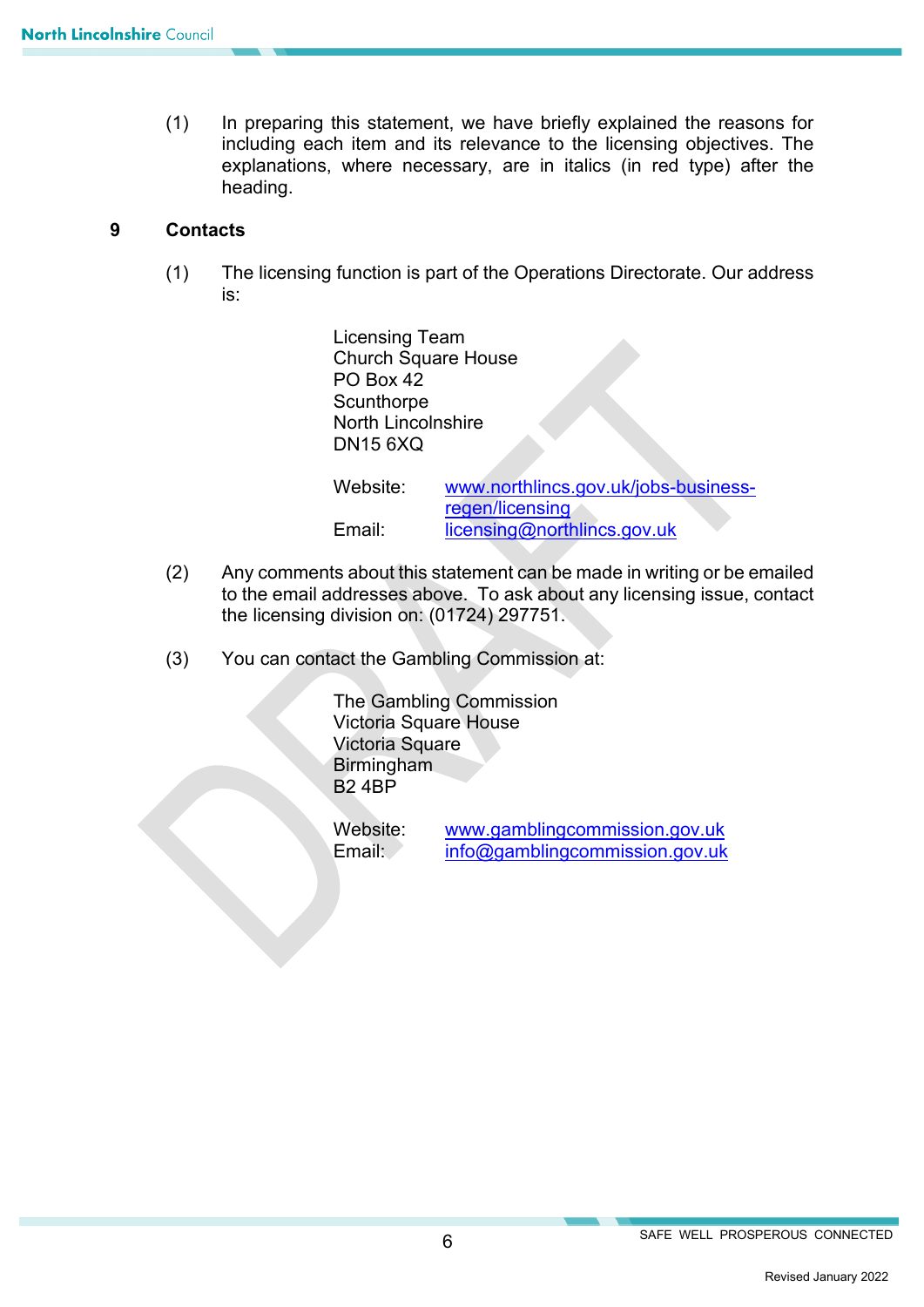## **Part 1 – Licensing Principles**

#### **Introduction**

We are required under the Act to set out in a separate part of the Statement certain matters as specified in Statutory Instrument 2006, Number 636. These matters are:

- The body to be specified to advise the licensing authority about the protection of children from harm.
- The principles to determine if a person is an interested party in relation to a premises licence or application for a premises licence.
- The principles regarding the exchange of information with the Gambling Commission and other persons listed in schedule six of the Act.
- The principles to be adopted regarding the inspection of premises and to consider legal proceedings.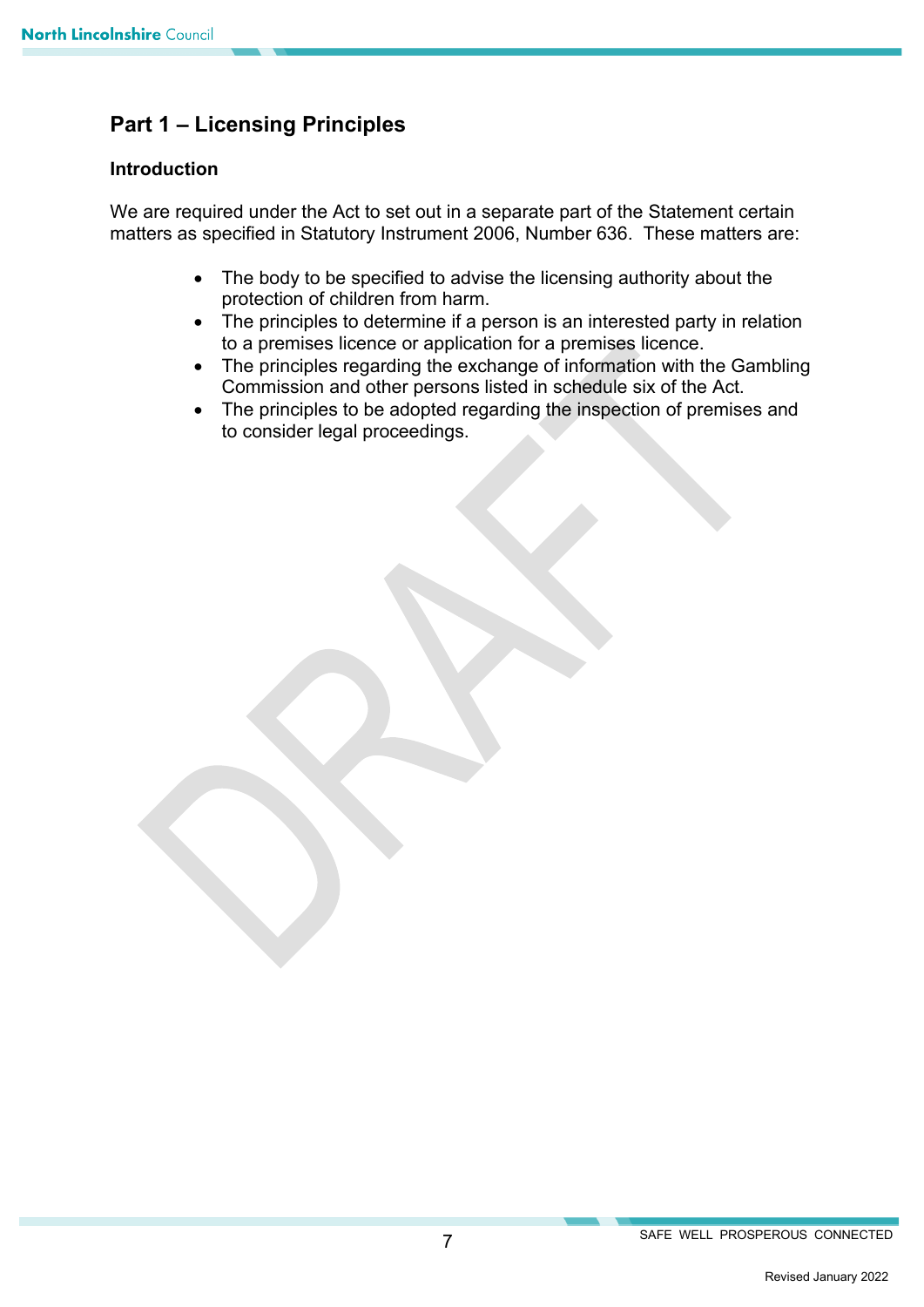#### **10 Body Specified to advise on the Protection of Children From Harm**

- (1) Under the Act, we need to designate, in writing, a body that is competent to advise the Council about the protection of children from harm. The principles are:
	- the need for the body to be responsible for the whole of the licensing authority's area; and
	- the need for the body to be answerable to democratically elected persons, rather than any particular vested interest group.
- (2) In accordance with the guidance issued under section 25 of the Act, the Council has chosen the local safeguarding children board to advise for this purpose.

#### **11 Interested Parties**

- (1) The Act states that an interested party, for the purposes of determining an application, is a person:
	- a) who lives sufficiently close to the premises to be likely to be affected by the authorised activities; or
	- b) has business interests that might be affected by the authorised activities; or
	- c) one who represents persons who satisfy (a) or (b), or both.
- (2) In determining if a person lives or has a business in the vicinity of the premises we will not apply a rigid rule. We will determine each case on its own merits. In doing so we will follow the guidance laid out in the Gambling Commissions guidance for local authorities. We will take into account:
	- the size of the premises
	- the nature of the premises
	- the nature of the authorised activities being proposed
	- the distance of the premises from the person making the representation
	- the characteristics of the complaint
	- the potential impact of the premises
- (3) Business interests will mean any business, including partnerships, charities, faith or religious groups and medical practices.
- (4) Interested parties may also include trade unions, trade associations and residents and tenants associations. In each of these cases, the interested party would normally be expected to represent people who live or work in the vicinity of the premises.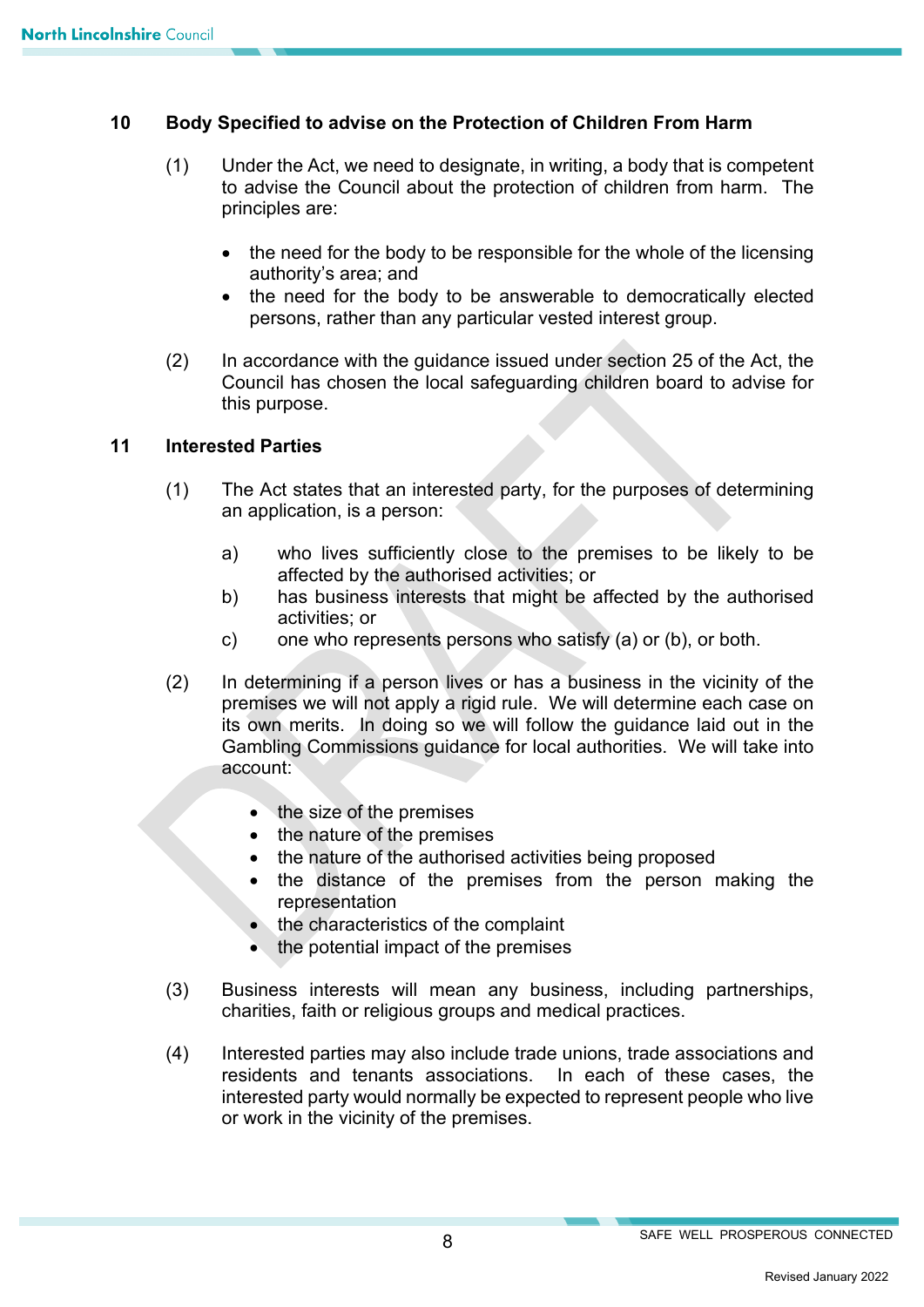(5) Interested parties can also include Councillors and MPs. MPs and Councillors can also represent interested persons, as long as they are representing persons in their own ward/constituency.

#### **12 Exchange of Information**

- (1) The Council, is required under section 29 and 30 of the Act, to produce information that forms a public register and to exchange information with the Gambling Commission. This public register will be available on our website or by contacting the licensing division.
- (2) We have a duty under section 350 of the Act to exchange information with other persons listed in Schedule six of the Act.
- (3) In exercising our duties under sections 29, 30 and 350 we shall not contravene the provisions of the Data Protection Act 1998. We will also have regard to any guidance issued by the Gambling Commission and any relevant regulations issued by the Secretary of State under the powers provided in the Act.
- (4) Details of applications and representations that are referred to the licensing sub-committee for determination will be published in reports that are made publicly available in accordance with the Local Government Act 1972 and the Freedom of Information Act 2000. The personal details of the persons making representations will be made known to applicants and only withheld from publication under exceptional circumstances on the grounds of personal safety.
- (5) Any protocols that are established on the sharing of information with other bodies will be made available on our website, or by contacting the licensing division. Contact details can be found in paragraph 9.

#### **13 Inspection of Premises**

- (1) The principles regarding the inspection of premises and considerations for legal action are contained in Part 7 (Enforcement) of this statement.
- (2) We will consider any relevant guidance issued by the Gambling Commission when dealing with the inspection of premises and enforcement.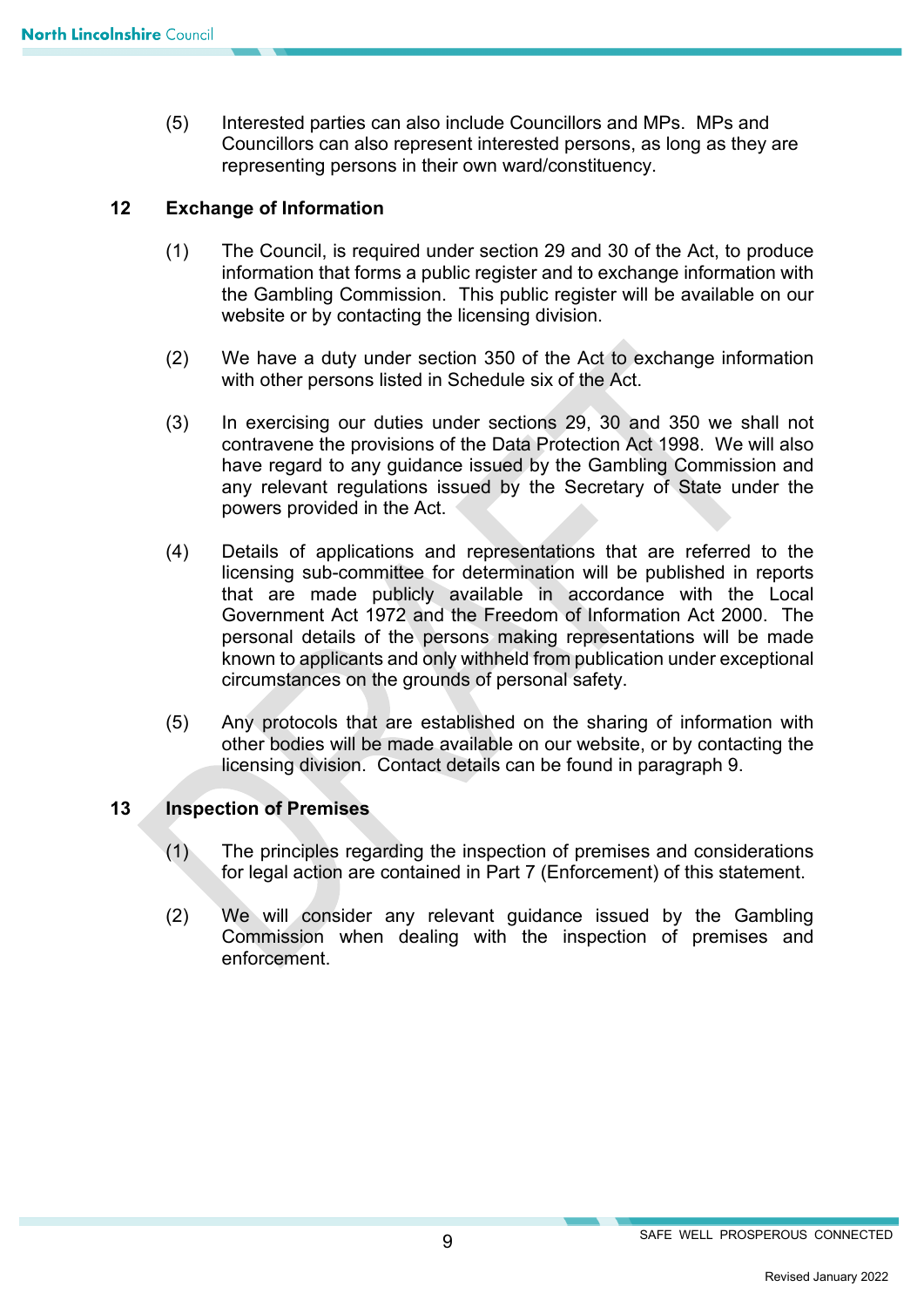## **Part 2 – Licensing Process and Delegation**

#### **Introduction**

This part of the statement, is about the principles the Council will adopt when dealing with licence and permit applications. It explains the following:

- the roles and duties the licensing committee and officers carry out,
- how conditions will be attached to licences and by whom,
- how the Council will deal with objections and reviews, and
- how we will inform applicants, objectors and statutory bodies about our decisions, including any right of appeal.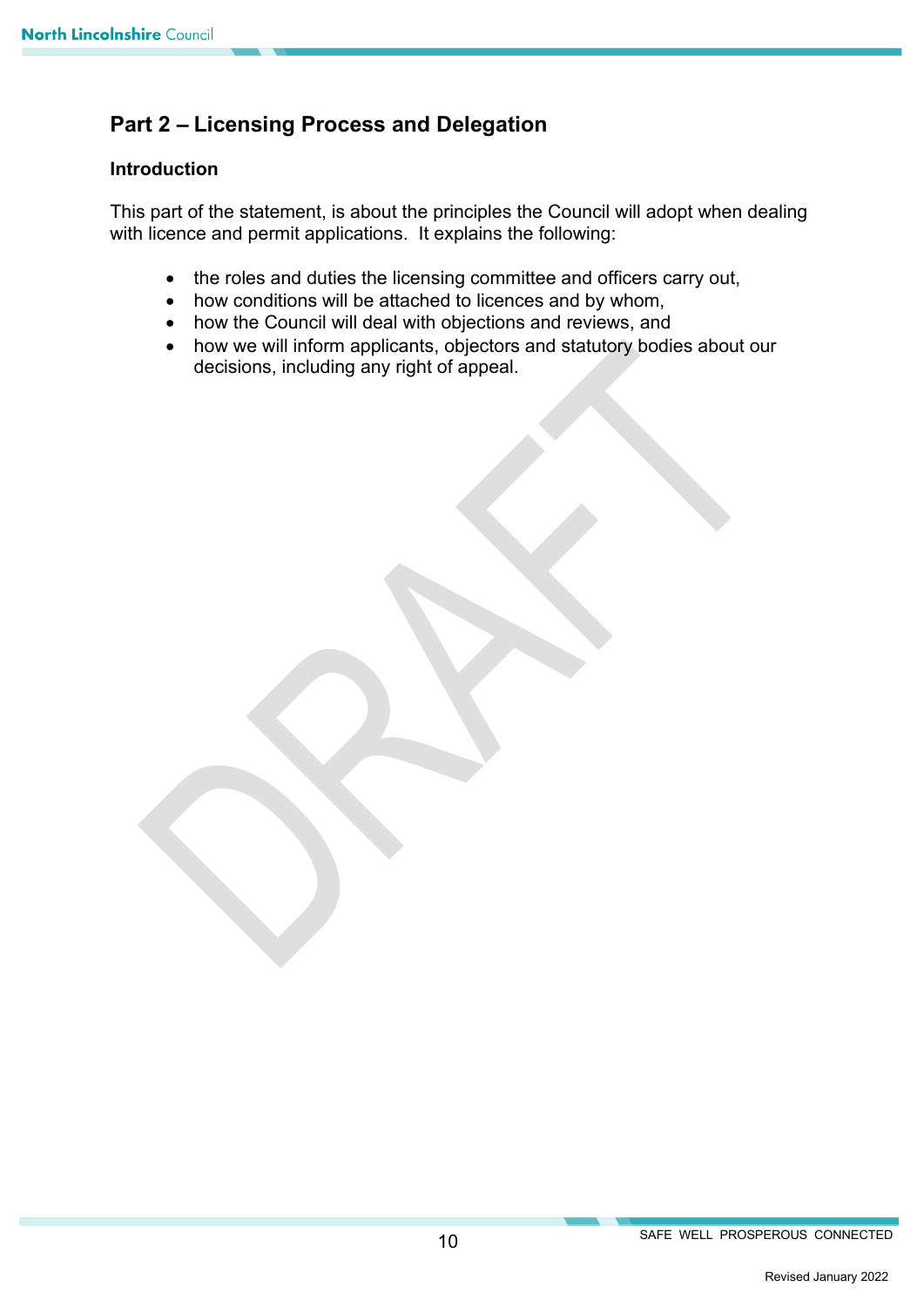#### **14 General Statement**

- (1) We recognise the wide variety of premises that will require a licence or a permit. These include casinos, betting shops, bingo halls, pubs, clubs and amusement arcades.
- (2) In carrying out our licensing functions we will consider any guidance issued by the Gambling Commission.
- (3) We will not use the Act to resolve matters more readily dealt with under other legislation.
- (4) To ensure the licensing objectives are met we will establish a close working relationship with the police, the Gambling Commission and, where appropriate, other responsible authorities.
- (5) Where children and other vulnerable people are allowed access to premises where gambling takes place, we will take whatever steps are considered necessary to either limit access generally or by introducing measures to prevent under age gambling. To help protect vulnerable persons, applicants may wish to consider providing information leaflets or helpline numbers for organisations such as GamCare.
- (6) We will not normally seek to limit the access of children to any premises unless we receive representations to that effect or believe it is right to do so for the prevention of their physical, moral or psychological harm.
- (7) Applicants seeking premises licences are encouraged to propose any prohibitions or restrictions of their own in circumstances where it is felt that the presence of children would be undesirable or inappropriate.
- (8) The overriding principle is that each application and the circumstances prevailing at each premises will be considered on their own individual merits.

#### **15 Making an Application**

(1) When applying for a licence or a permit, applicants should consider the guidance issued by the Gambling Commission and this statement of principles.

#### **16 Licence/Permit Fees**

(1) Where the Council is able to set the fees for licences and permits, they will be set by the licensing committee. This differs from the guidance issued by the Gambling Commission. We believe fees for these activities should be set by those members of the Council elected to represent the businesses and Council tax payers of the area rather than officers. The fees will be set to cover the cost of administration and enforcement. We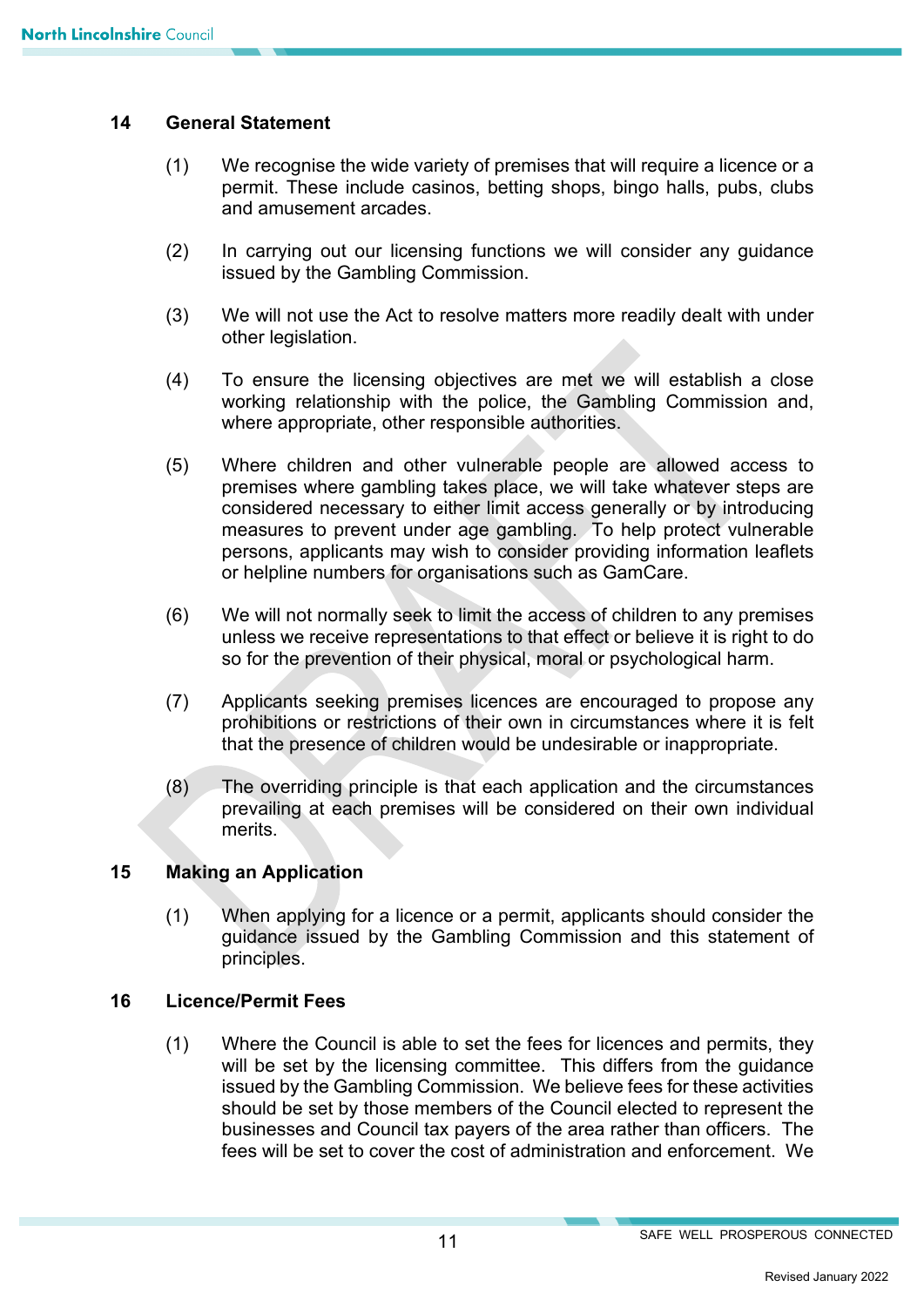will not budget to make a profit from licensing and regulating gambling activities.

#### **17 Responsible Authorities**

- (1) The following are considered to be responsible authorities in accordance with section 157 of the Act:
	- a council's licensing team where the premises is wholly or partly situated within the area it covers;
	- the Gambling Commission;
	- the chief constable for the area the premises is wholly of partly situated;
	- the fire and rescue authority for the same area;
	- the council's planning service;
	- environmental health, for pollution to the environment or harm to health;
	- HM revenue and customs; and
	- any other person prescribed in regulations by the Secretary of State.
- (2) In addition, where an application is made for licensable activities in relation to a vessel, the following are be responsible authorities:
	- the Environment Agency;
	- the British Waterways Board; and
	- the Secretary of State for Transport.
- (3) Any concerns expressed by a responsible authority in relation to their own functions cannot be taken into account unless they are relevant to the application itself and the licensing objectives.
- (4) The contact details of all the responsible authorities are available via the Council's website, at: [www.northlincs.gov.uk](http://www.northlincs.gov.uk/) or by contacting the licensing division from the contacting details in paragraph nine.
- (5) The responsible authority specified to advise on the protection of children from harm can be found in paragraph 10 of this statement.

#### **18 Notification on Applications for Premises Licences**

(1) When we receive an application for a premises licence or to vary a current premises licence, we will let the appropriate ward and town or parish Councillors know that an application has been received.

#### **19 Relevant Representations**

(1) We will not consider representations that are irrelevant, frivolous or vexatious or which relate to the need or demand of gambling facilities. Officers will determine if an objection is irrelevant, vexatious, frivolous or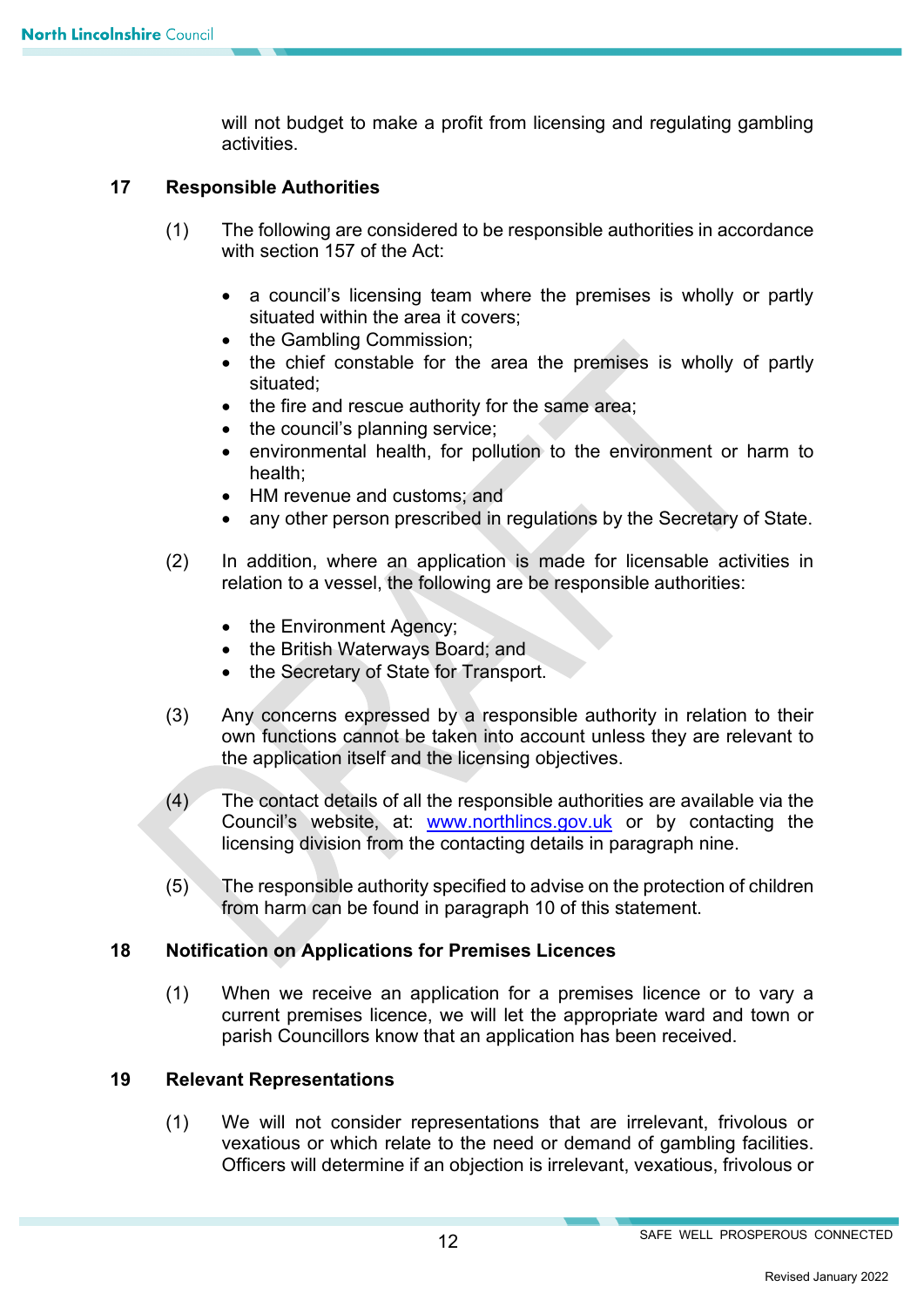repetitious. Representations on moral grounds will not be taken into account.

- (2) Where an objection or irrelevant representation has been determined as irrelevant, vexatious or frivolous, the Council will write to the objector or person making the representation, providing the full reasons for the decision. Officers will also report to the licensing committee, giving full details of the decision and the reason the representation was rejected.
- (3) A vexatious representation is generally considered to be without foundation or made for some other reason, such as malice. A frivolous representation is generally considered to lack seriousness, or to be unrelated to the licensing objectives, the guidance issued by the Gambling Commission or this statement of principles.

#### **20 Mediation**

(1) Where the licensing team receives an objection or relevant representation, officers will do their best to resolve the issue through mediation. Officers will invite all parties to meet at a neutral venue, to try and resolve the issues. Where such a meeting is not possible or a resolution is not forthcoming, they will refer the matter to the licensing sub-committee.

#### **21 Licensing Committee and Sub-Committee**

- (1) Under section 154 of the Act, the licensing committee will be responsible for determining applications. This is the same committee formulated under the provisions of the Licensing Act 2003. The sub-committee will determine most applications where a representation has been made. This is in accordance with the table in paragraph twenty two of this statement.
- (2) The licensing committee and sub-committee must act in a fair and reasonable manner at all times. Therefore, all members must have training before they can sit on either the committee or sub-committee.
- (3) Members of the licensing committee should not hear or decide on any application for a premises licence in their own electoral ward. If a member of the committee has an interest in a premises or knows an applicant personally, they must declare an interest. They will then take no part in the decision. This reduces conflicts of interest and the perception of bias.

#### **22 The Licensing Process and Delegation**

(1) The Council will delegate its licensing function either to the licensing committee, licensing sub-committee or to an authorised officer of the Council. The approval of this statement and setting the policy not to permit casinos will remain the function of the full Council.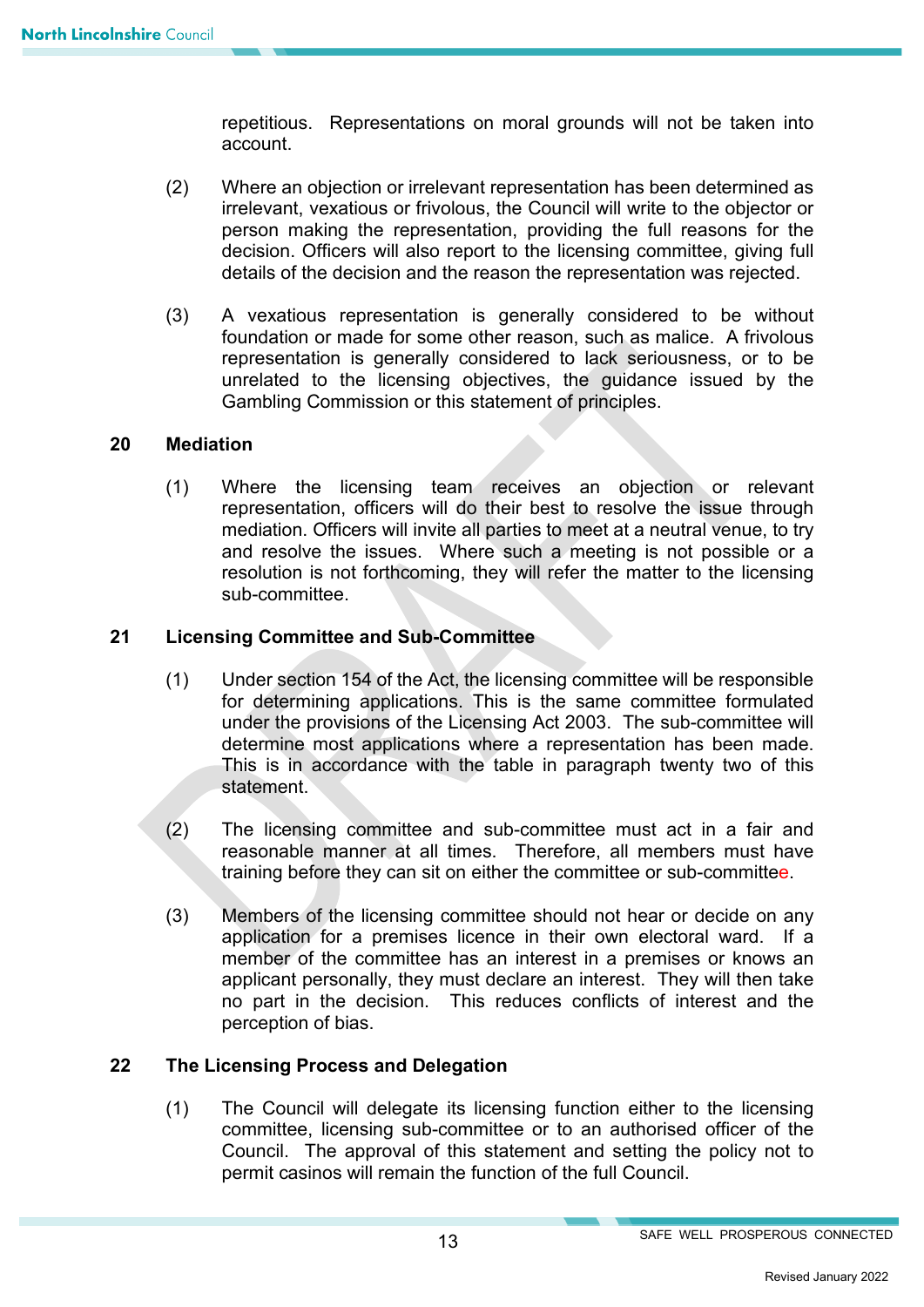| Matter to be dealt with                                               | Full<br><b>Council</b> | <b>Committee</b> | <b>Sub-Committee</b>                                | <b>Officers</b>                                          |
|-----------------------------------------------------------------------|------------------------|------------------|-----------------------------------------------------|----------------------------------------------------------|
| Final approval of three<br>year policy                                | X                      |                  |                                                     |                                                          |
| Policy not to permit<br>Casinos                                       | X                      |                  |                                                     |                                                          |
| Consider draft policy<br>prior to approval                            |                        | X                |                                                     |                                                          |
| Fee Setting<br>(when appropriate)                                     |                        |                  |                                                     | X                                                        |
| Application for a<br>premises licence                                 |                        |                  | If a representation<br>is made and not<br>withdrawn | If no representation<br>is made or has<br>been withdrawn |
| Application to vary a<br>licence                                      |                        |                  | If a representation<br>is made and not<br>withdrawn | If no representation<br>is made or has<br>been withdrawn |
| Application to transfer a<br>licence                                  |                        |                  | If a representation<br>is made and not<br>withdrawn | If no representation<br>is made or has<br>been withdrawn |
| Application for a<br>provisional statement                            |                        |                  | If a representation<br>is made and not<br>withdrawn | If no representation<br>is made or has<br>been withdrawn |
| Review of a premises<br>licence                                       |                        |                  | X                                                   |                                                          |
| Application for club<br>gaming/club machine<br>permits                |                        |                  | If an objection is<br>made and not<br>withdrawn     | If no objection is<br>made or has been<br>withdrawn      |
| Cancellation of club<br>gaming/club machine<br>permits                |                        |                  | X                                                   |                                                          |
| Applications for other<br>permits                                     |                        |                  |                                                     | X                                                        |
| <b>Cancellation of licensed</b><br>premises gaming<br>machine permits |                        |                  |                                                     | X                                                        |
| Consideration of<br>temporary use notice                              |                        |                  |                                                     | X                                                        |
| Decision to issue<br>counter notice to<br>temporary use notice        |                        |                  | Χ                                                   |                                                          |
| <b>Application for Small</b><br>Society Lottery                       |                        |                  |                                                     | If no representation<br>is made or has<br>been withdrawn |
| <b>Application for Small</b><br>Society Lottery                       |                        |                  | If a representation<br>is made and not<br>withdrawn |                                                          |

(2) Delegation will follow the guidance issued by the Gambling Commission, as follows:

- (3) Where applicable the fees for premises licences and permits will be determined by the licensing committee.
- (4) The licensing committee will consider the draft statement prior to approval by a meeting of the full Council and any draft amendments to this statement.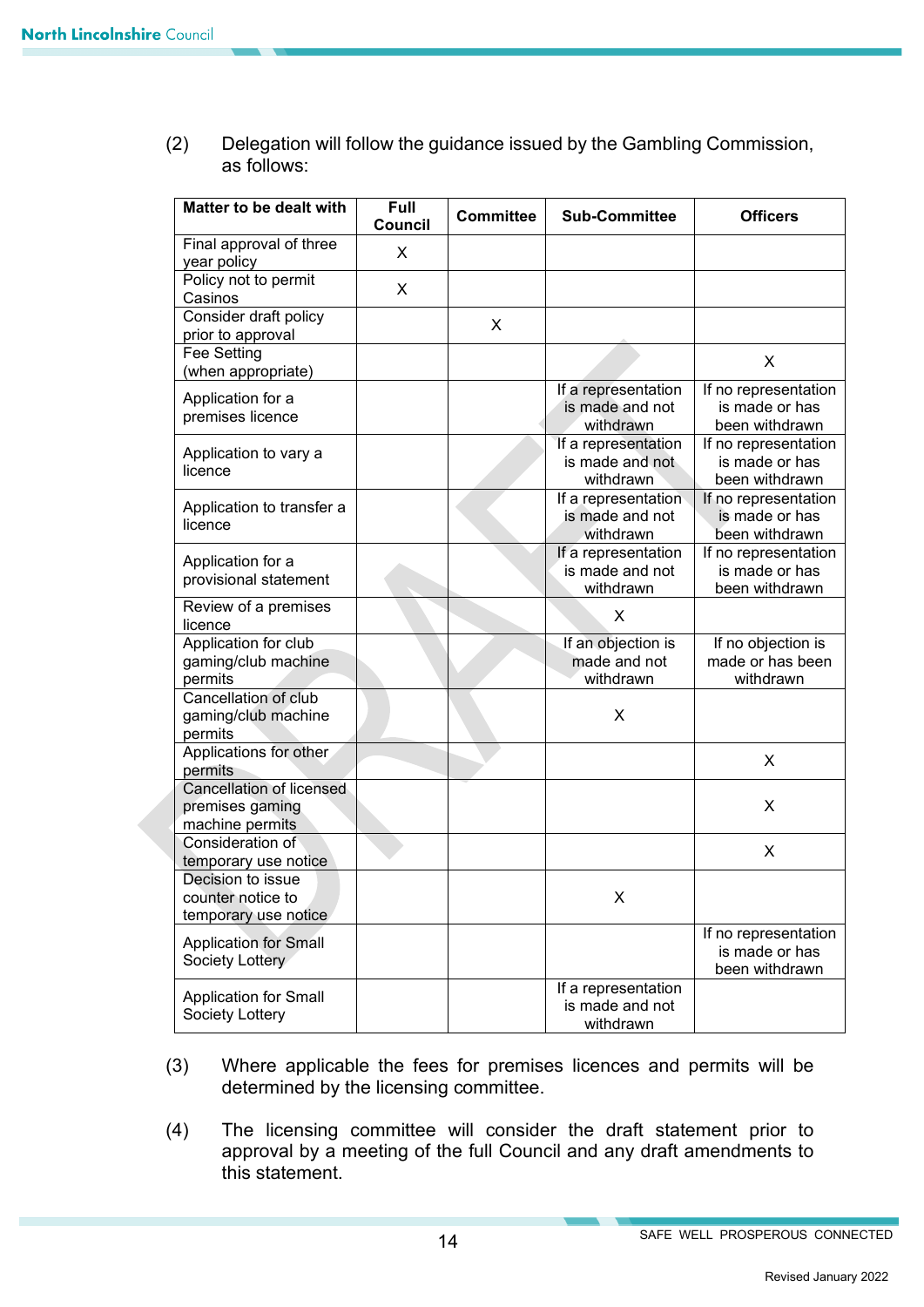(5) Where an application is referred to the sub-committee, they will determine each application on its own merit. Members of the subcommittee will consider all information before coming to a decision.

#### **23 Decisions**

(1) Following the determination of an application by the licensing committee or sub-committee, we will inform the applicant, and any objectors or people making the representation. We will then send confirmation in writing, as soon as possible after the decision, or in any case within seven days of the hearing. Along with the decision, we will inform the applicant about their right of appeal.

#### **24 Appeals**

- (1) The Council will inform the appropriate parties of their right of appeal in accordance with the Act, when confirming a decision of the licensing committee or sub-committee.
- (2) Anyone aggrieved with a decision has a right of appeal. People should lodge any appeal with the Magistrates' Court within 21 days of the notification of the decision provided at the end of the hearing.
- (3) On determining an appeal, the Magistrates' Court may:
	- a) Dismiss the appeal;
	- b) Replace the decision concerned by any other decision which could have been made by the licensing authority; or
	- c) Pass the case to the licensing authority to deal with in accordance with the direction of the court.
- (4) The court may order costs, as it sees fit.
- (5) Once the Magistrates' Court has determined an appeal, the Council will implement the decision within a reasonable time. The licensing authority appreciates that any delay could be construed as bringing the appeals system into disrepute.

#### **25 Working in Partnership/Licensing Forum**

- (1) The Council is committed to working closely with all interested parties within its area. We are committed to setting up licensing forums, which will include members and officers of the Council, other regulatory bodies and trade representatives.
- (2) Licensing officers aim to work in partnership with other enforcement agencies, such as the Gambling Commission, Humberside Police,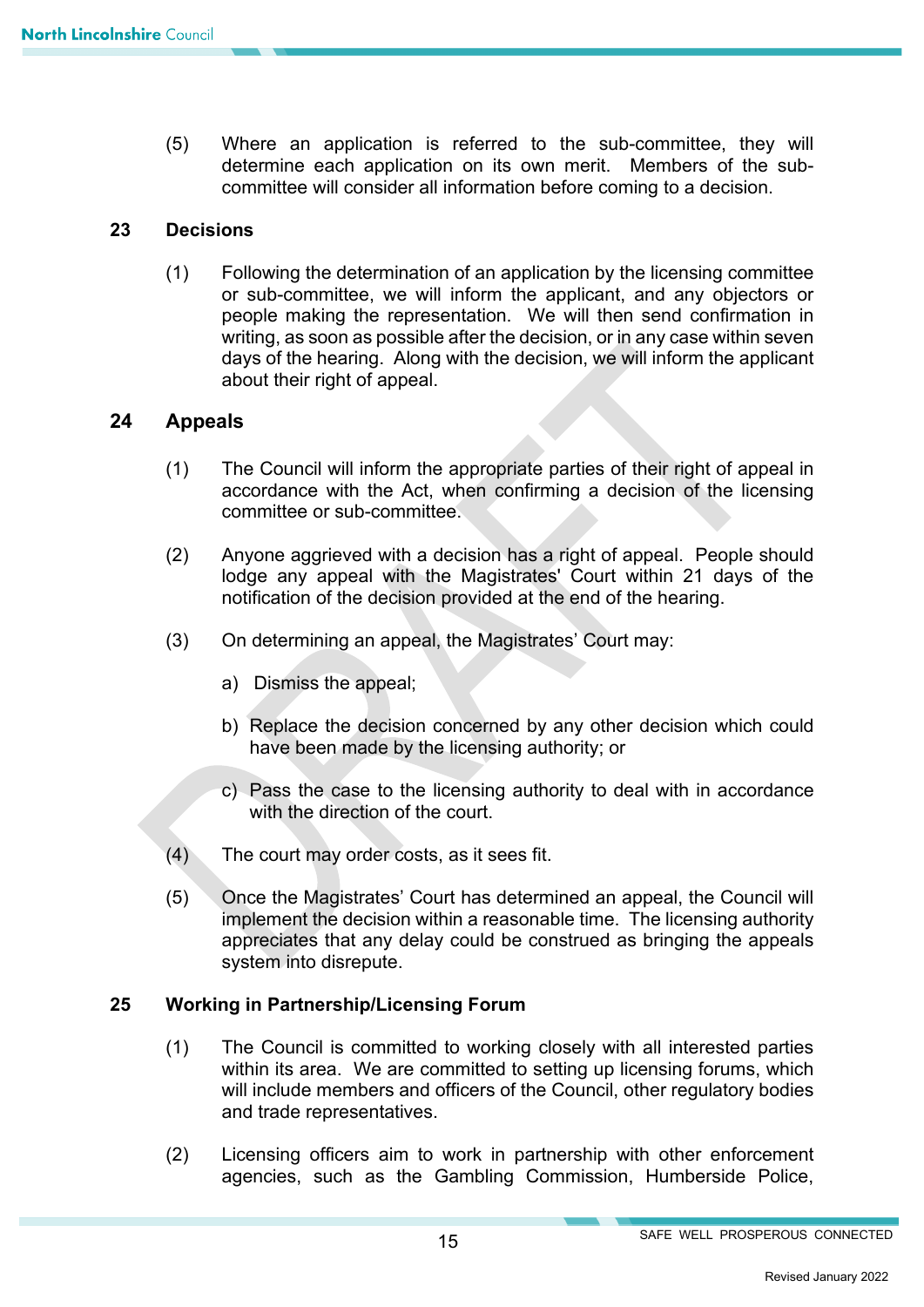Humberside Fire and Rescue Service, trading standards and environmental health with a view to supporting the licensing objectives.

- (3) When considering applications and advising applicants, licensing officers will aim to draw on the expertise of other bodies. We will set up joint site visits (where appropriate) to ensure that we give applicants clear, concise advice. The licensing division will normally act as a focal point in arranging these visits.
- (4) When making licensing decisions, the Council will take into account other regulatory regimes. We aim to work in conjunction with planning and building control, and the transport authority. The licensing committee will receive reports from planning, tourism, the transport authority and highways to try to avoid duplication of these roles.

#### **26 Integrating Strategies**

- (1) Where possible, we will integrate our statement with other policies and strategies. These need to be taken into consideration as follows:
- (2) **Cultural Strategy** We need to look at the impact that our statement has in relation with gambling. Our aim is not to deter gambling, rather to ensure that the licensing objectives are being supported.
- (3) **Local Transport Plan** We aim to work with the Council's transport service to develop the local transport plan. We will look at ways that local people can use public transport to access facilities.
- (4) **Racial Equality** We live in a multi-cultural area. Therefore, we need to ensure that our policy does not exclude anyone. We will look at the impact our policy has, through consultation and amend it where necessary. We will also take notice of the provisions in the Race Relations Act 1976 and the Race Relations (Amendment) Act 2002.
- (5) **The Local Development Framework** We will look to work with the Council's planning service to ensure as far as possible that all premises have the appropriate consent and to consider the regeneration of the area.
- (6) **Tourism and Town Centre Management** Our aim is to have a thriving town centre and we see the licensed community as an integral part of that. We will look at the impact our policy has on the economy, through consultation and adjust it as appropriate, within the licensing objectives.
- (7) **Crime Reduction Partnerships** We will work very closely with our partners to reduce crime and disorder. We will actively look at ways in which we can reduce crime and disorder and the fear of crime.
- (8) **Other Partnerships** We will also work together with other bodies when needed to help support the licensing objectives.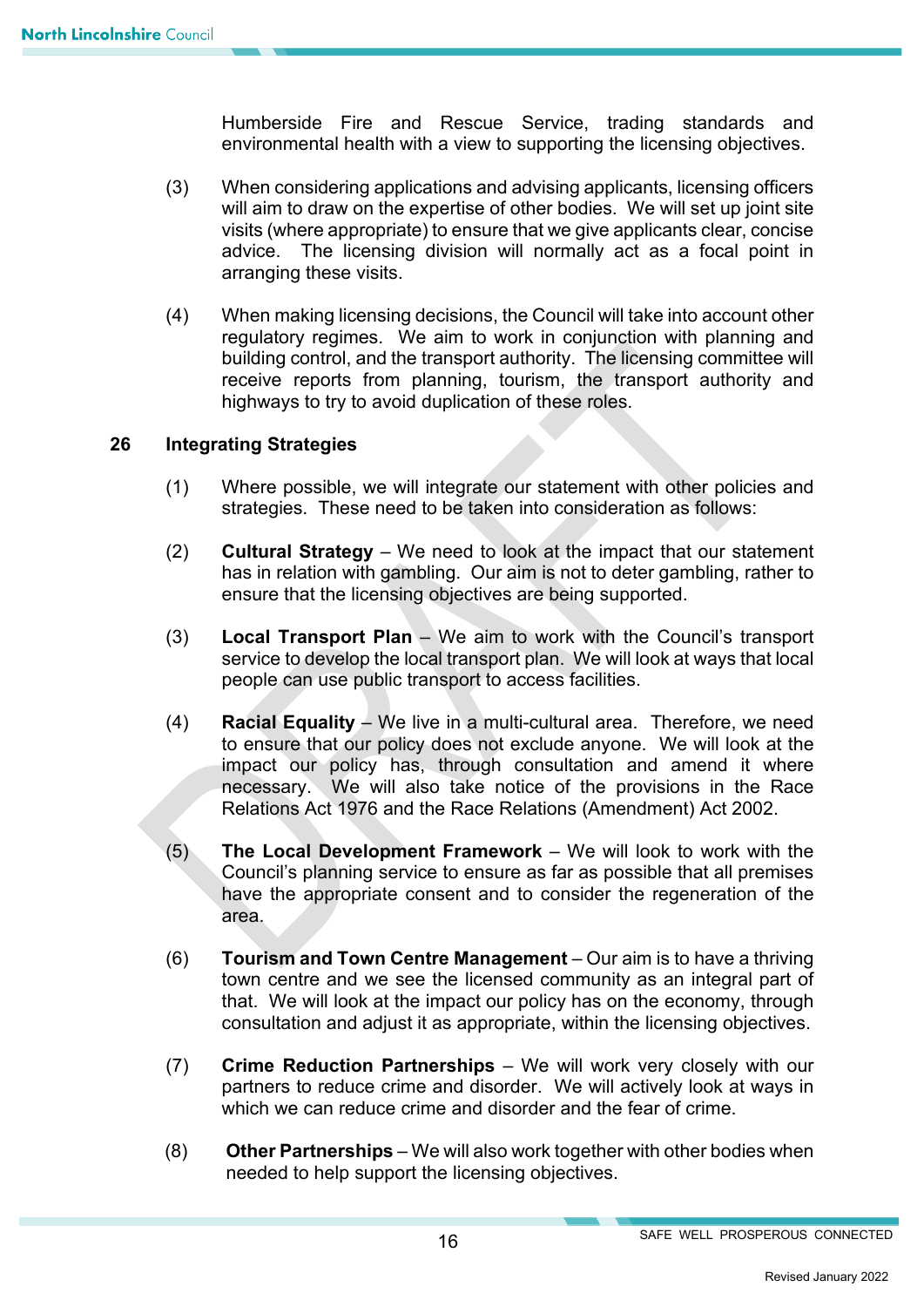SAFE WELL PROSPEROUS CONNECTED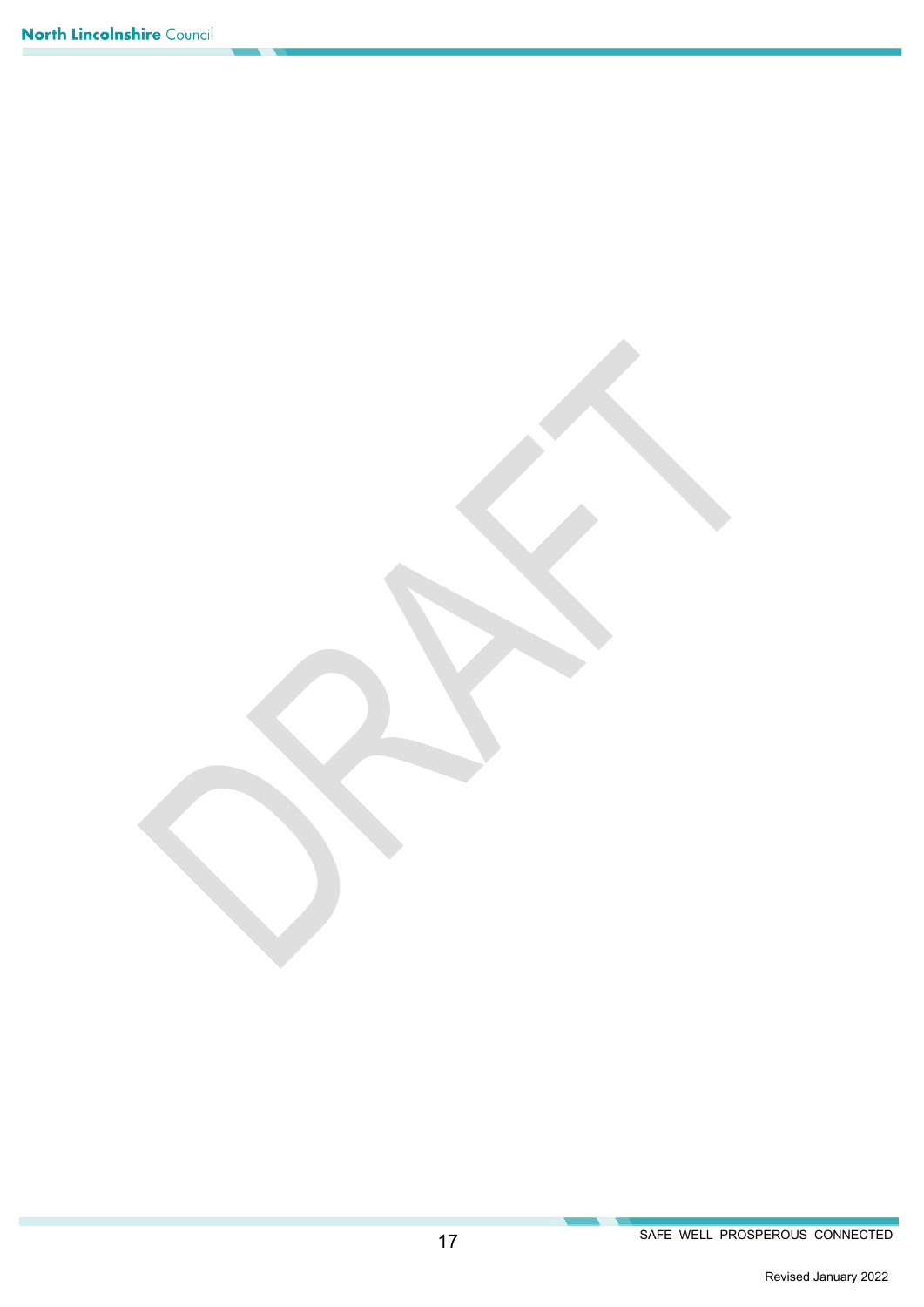## **Part 3 – Premises Licences**

#### **Introduction**

Under the Gambling Act 2005 the Council is responsible for issuing licenses used for licensable activities. In this part of the statement we will set out our general principles for licensing premises within North Lincolnshire. We will also explain the types of activities where a premises licence is needed.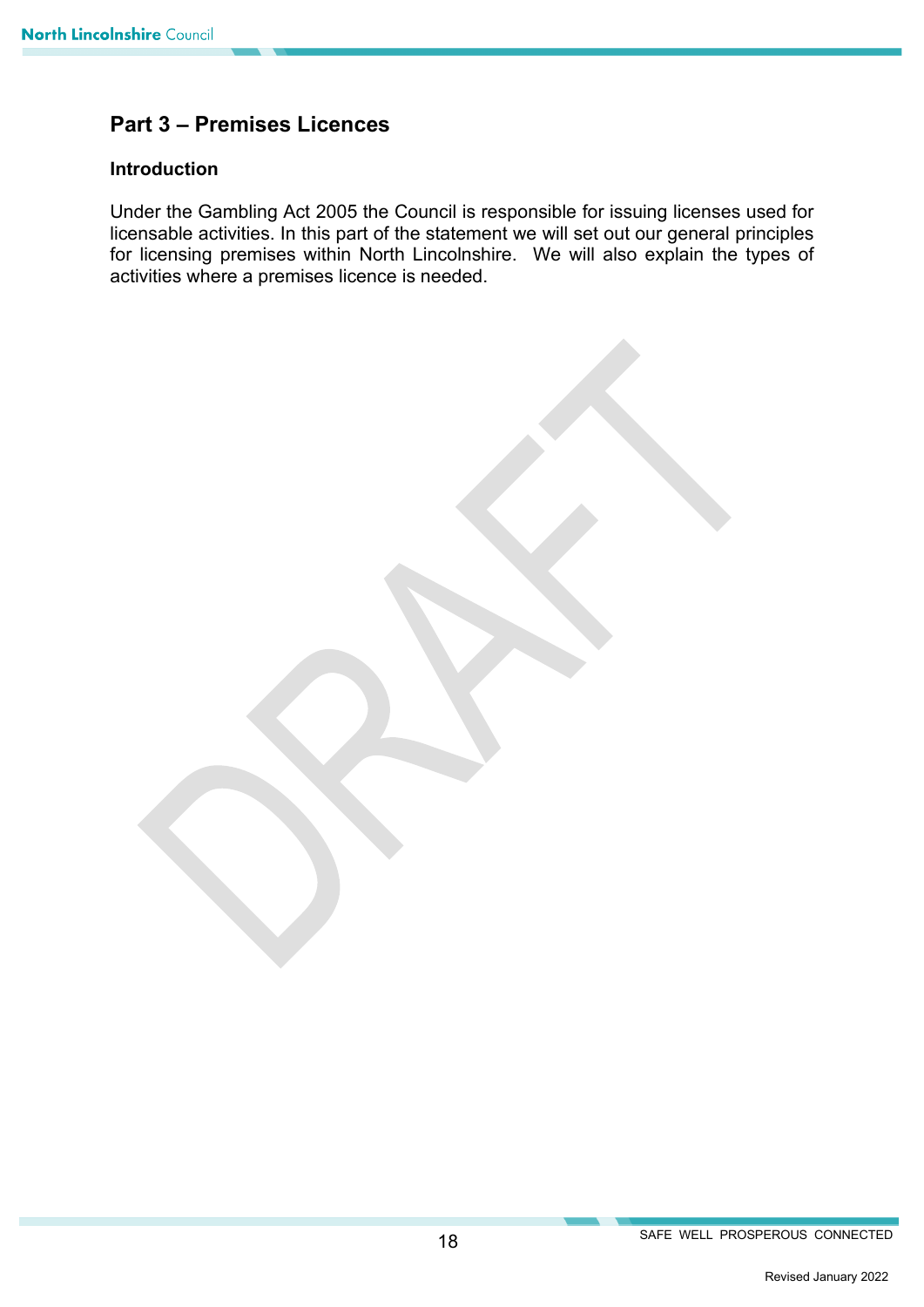#### **27 General Principles**

- (1) In carrying out this function in relation to premises licences and temporary use notices, we will have due regard and act in accordance with:
	- a) any relevant codes of practice;
	- b) any guidance issued by the Gambling Commission;
	- c) the licensing objectives; and
	- d) this statement of principles.

#### **28 Definition of a Premises**

- (1) The Act defines a premises as "any place". This includes a vessel and/or a vehicle.
- (2) Different premises licences cannot apply in respect of a single premises at different times. The Act does allow a single building to be subject to more than one premises licence, provided that the different parts of the building can be regarded as separate. This will include separate entry and exits.
- (3) When deciding to licence such premises, we will due regard to the guidance issued by the Gambling Commission. This states:
	- We will take particular care in considering applications for multiple licences for a building and those relating to a discrete part of a building used for other (non-gambling) purposes. In particular we are aware that entrances and exits from parts of a building covered by one or more licences should be separate and identifiable so that the separation of different premises is not compromised and that people do not 'drift' into a gambling area.
	- We will pay particular attention to applications where access to the licensed premises is through other premises (which themselves may be licensed or unlicensed). There will be specific issues that we will consider before granting such applications, for example, whether children can gain access; compatibility of the two establishments; and ability to comply with the requirements of the Act. However, in addition an overriding consideration should be whether, taken as a whole, the co-location of the licensed premises with other facilities has the effect of creating an arrangement that otherwise would, or should, be prohibited under the Act.
	- We will consider the Commission Licence Conditions and Codes of Practice (Supplement 4) in relation to the primary gambling activity of licensed operators where gaming machines are made available for use. [currently para  $7.6 - 3^{rd}$  Edition of guidance]
	- We will take regard of applications to "split" premises where the split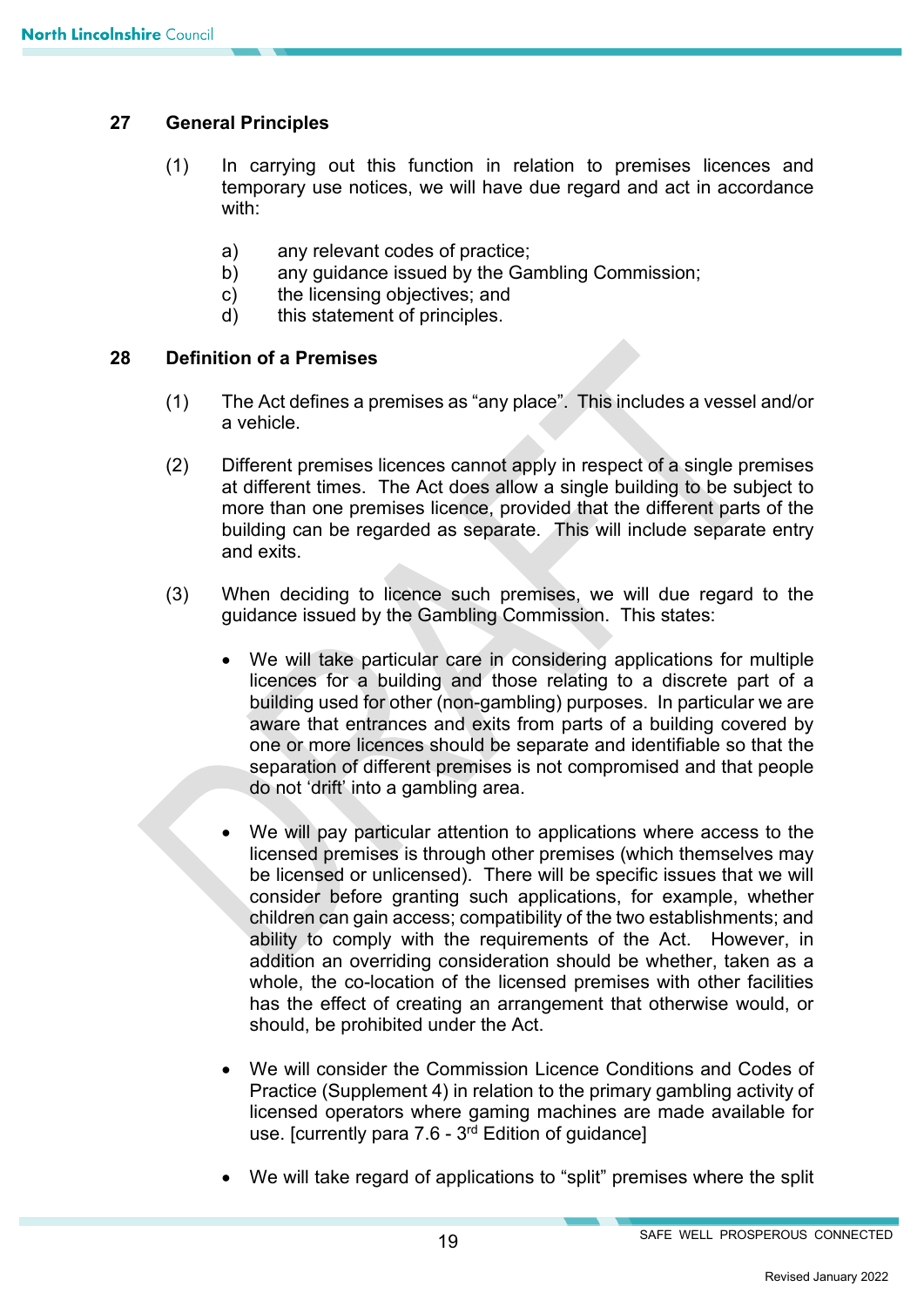is artificial or temporary, for example by ropes, or moveable partitions. Where this is the proposal, determination shall be on the basis that the split is 'genuine' and not created to increase the gaming machine entitlement

(4) An applicant cannot obtain a premises licence until the premises where it is proposed to offer the gambling are built. A licence to use premises for gambling will only be issued in relation to premises that are ready to be used for gambling. The Gambling Commission advises that it is a question of fact and degree whether premises are finished and that they can be considered for a premises licence. The need for the building to be complete will allow it to be inspected by the licensing authority and any other responsible authority as necessary.

#### **29 Provisional Statements**

(1) We note the Gambling Commissions guidance which states that:

"It is a question of fact and degree whether premises are finished to a degree that they can be considered for a premises licence"

and that

"Requiring the building to be complete ensures that the authority could, if necessary, inspect it full...".

- (2) In terms of representations about premises licence applications, following the grant of a provisional statement, no further representations from relevant authorities or interested parties can be taken into account unless they are about matters that could not have been addressed at the provisional statement stage, or they reflect a change in the applicant's circumstances. In addition, we may refuse the premises licence (or grant it on terms different to those attached to the provisional statement) only by reference to matters:
	- (a) which could not have been raised by objectors at the provisional licence stage; or
	- (b) which in the licensing authority's opinion reflect a change in the operators circumstances.
- (2) We have noted the Gambling Commission's guidance that

"A licensing authority should not take into account irrelevant matters one example of an irrelevant matter would be the likelihood of the applicant obtaining planning permission or building regulations approval for the proposal."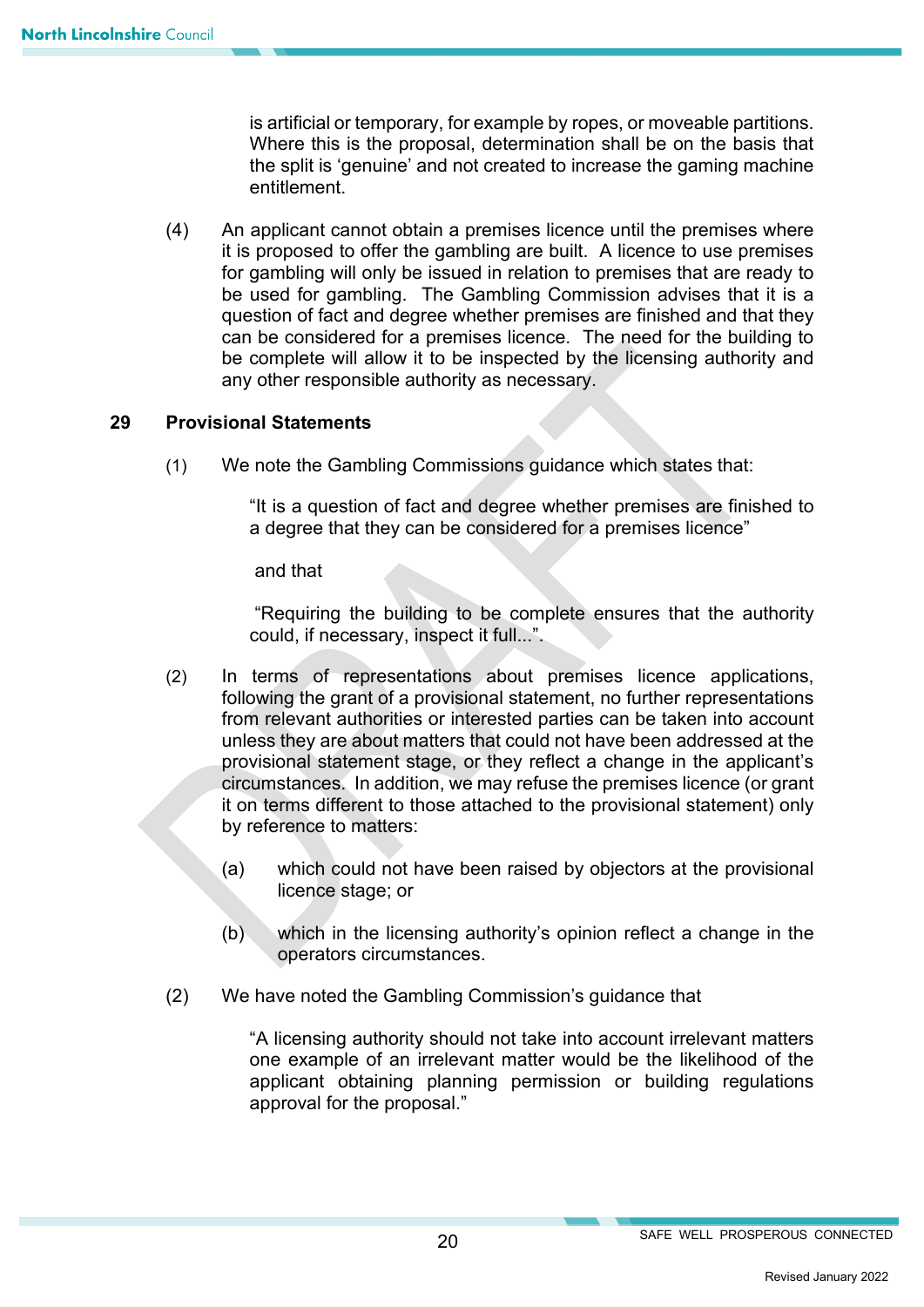#### **30 Demand**

(1) Although demand issues cannot be considered with regard to the location of premises, considerations in terms of the licensing objectives can.

#### **31 Location of Licensed Premises**

(1) Under the Gambling Commission's guidance for local authorities, we will pay particular attention to the protection of children and vulnerable people from being harmed or exploited by gambling, as well as issues of crime and disorder. If a specific policy is decided upon we will update this statement. It should be noted that such a policy does not stop an application being made. Each application will be decided on its own merits.

#### **32 Local Area Profiles**

**(1)** A local area profile has been developed to assist applicants and licence holders with their application. Applicants should consider this document when completing their Local Area Risk Assessments and current licence holders should refer to the document when they review their risk assessment. A copy of the Local Area Profile can be viewed at [www.northlinc.gov.uk.](http://www.northlinc.gov.uk/)

#### **33 Local Area Risk Assessments**

- (1) Operators are required to prepare a risk assessment for their business which takes into account the nature and characteristics of the locality in which they are situated.
- (2) The Gambling Commission issues codes of practice under section 24 of the Act about the manner in which facilities for gambling are provided. These are subject to change and the latest version can be found by going to the Gambling Commission website at [www.gamblingcommission.gov.uk.](http://www.gamblingcommission.gov.uk/)
- (3) North Lincolnshire Council has produce guidance for licence holders, which can be viewed at [www.northlincs.gov.uk.](http://www.northlincs.gov.uk/)

#### **34 Conditions**

- (1) Any conditions attached to licences will be proportionate and will be:
	- relevant to the need to make the proposed building suitable as a gambling facility;
	- directly related to the premises and the type of licence applied for;
	- fairly and reasonably related to the scale and type of premises; and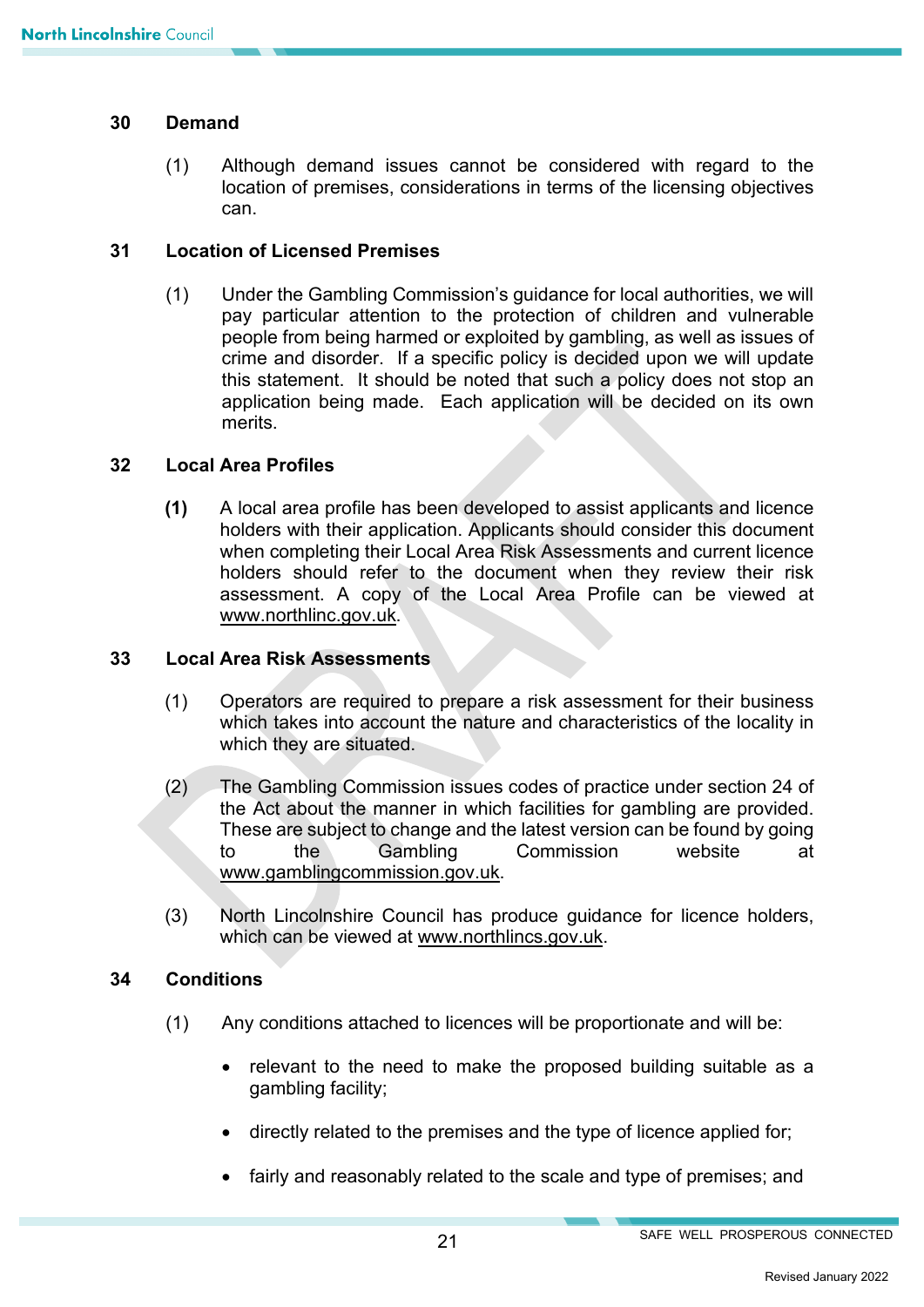- reasonable in all other respects.
- (2) Decisions on individual conditions will be made on a case-by-case basis. There will be a number of control measures that we will consider using if there is an evidenced need. These could include the use of door supervisors, supervision of adult gaming machines and appropriate signage for adult-only areas etc. There are specific comments made in this regard under each of the licence types below. We will also expect the licence applicant to offer their own suggestions as to how the licensing objectives can be met effectively.
- (3) There are some conditions that the licensing authority cannot attach to premises licences. These are:
	- any condition on the premises licence that makes it impossible to comply with an operating licence condition;
	- conditions relating to gaming machine categories, numbers, or method of operation;
	- conditions which provide that membership of a club or body is required (the Gambling Act 2005 specifically removes the membership requirement for casino and bingo clubs and this provision prevents it being reinstated); and
	- conditions in relation to stakes, fees, winning or prizes.

#### **35 Duplication with other Regulatory Regimes**

(1) We will seek to avoid any duplication with other statutory / regulatory systems where possible, including planning. We will not consider whether a licence application is likely to be awarded planning permission or building regulations approval, when considering it. We will though, listen to, and carefully consider, any concerns about conditions which are not able to be met by licensees due to planning restrictions, should such a situation arise.

#### **36 Door Supervision**

- (1) The Gambling Commission advises in its guidance that local Authorities that licensing authorities may consider whether there is a need for door supervisors in terms of the licensing objectives of protection of children and vulnerable people from being harmed or exploited by gambling, and also in terms of preventing premises becoming a source of crime.
- (2) It is noted though that the Gambling Act 2005 has amended the Security Industry Act 2001 so that door supervisors at casinos or bingo premises do not need to be licensed by the security industry authority. However,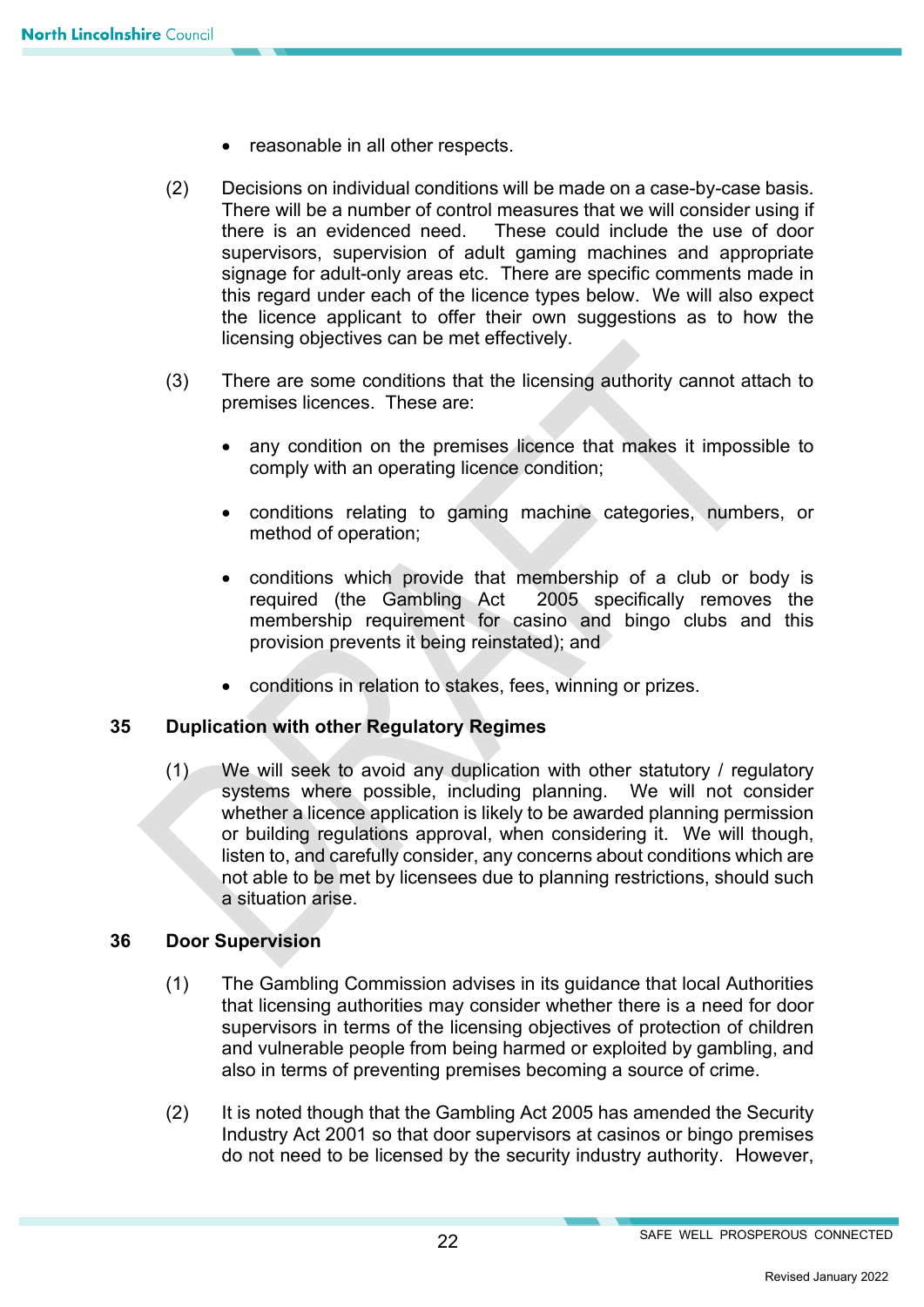we believe it would be good practice for all door supervisors to be trained and licensed to Security Industry Authority standards.

(3) We will only attach conditions requiring door supervisors where there is clear evidence that the premises cannot be adequately supervised and that a condition is both necessary and proportionate.

#### **37 Credit**

- (1) Section 177 of the Act does not prevent the licensees from allowing the installation of cash dispensers (ATMs) on the premises.
- (2) These machines may accept credit cards and debit cards providing the arrangement is subject to the licensee having no other commercial connection in relation to gambling (aside from the agreement to site the machines) with the service-provider and does not profit from the arrangement, nor make any payment in connection with the machines. This is relevant to casinos premises licences and bingo premises licences only.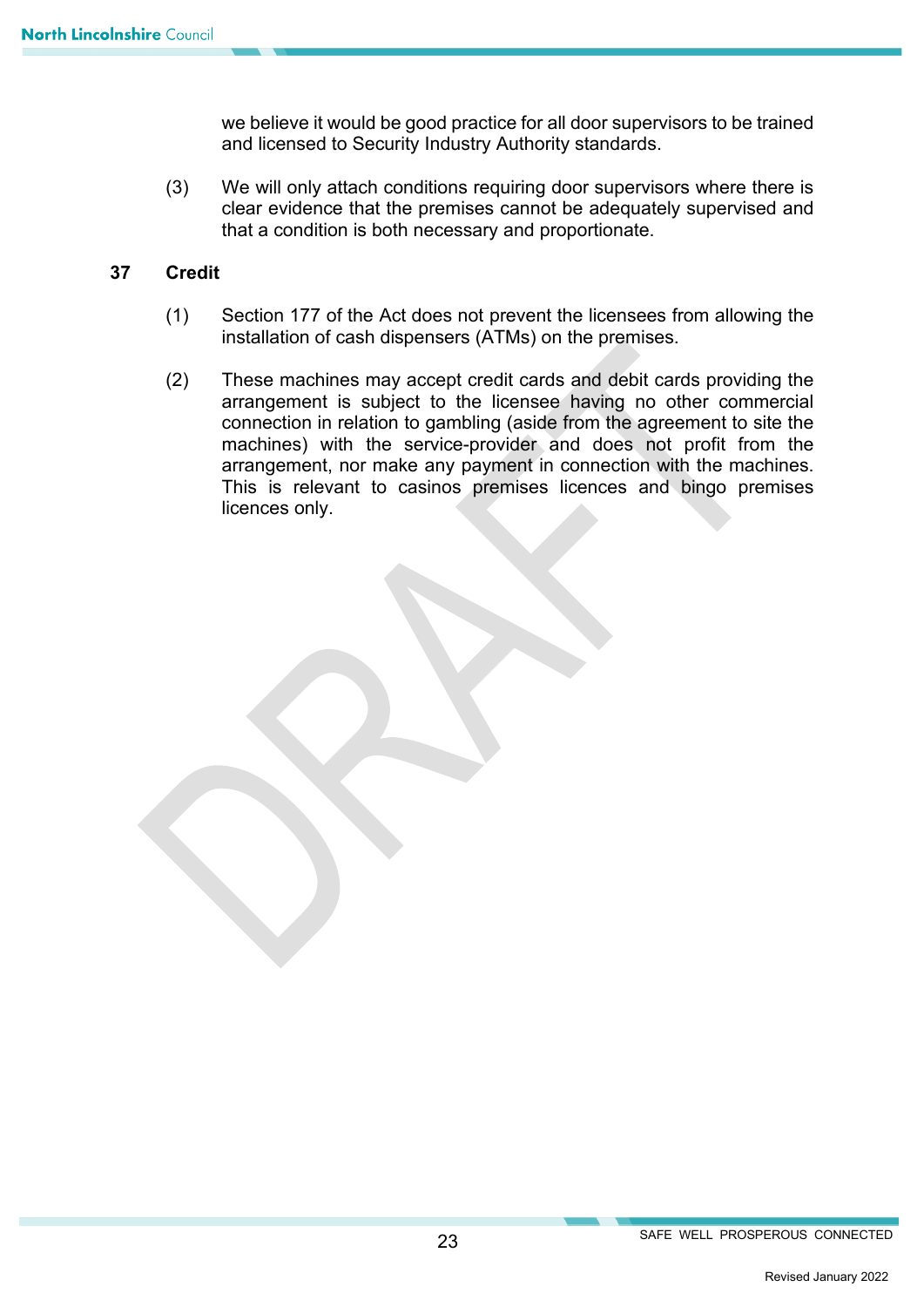#### **38 Types of Premises Licence**

- (1) The Council will be responsible for licensing premises for the following activities:
	- Adult gaming centres
	- Betting (including tracks)
	- Bingo
	- Casinos
	- Family entertainment centres (Licensed)

#### **39 Adult Gaming Centres**

- (1) Adult gaming centres (AGCs) must have a gaming machines general operating licence from the Gambling Commission and must get a premises licence from the licensing authority.
- (2) No-one under the age of 18 can enter an AGC. We will have particular regard to the location of and entry to AGC's to minimise the opportunities for children to gain access. This may be of particular importance in areas where young people may be unsupervised and an AGC is in a complex, such as in a shopping centre.
- (3) We will expect applicants to offer their own measures to meet the licensing objectives to cover issues such as:
	- Proof of age schemes
	- CCTV
	- Supervision of entrances / machine areas
	- Physical separation of areas
	- Location of entry
	- Notices / signage
	- Specific opening hours
	- Self-barring schemes
	- Provision of information leaflets / helpline numbers for organisations such as GamCare.
- (4) This list is not mandatory, nor exhaustive, and is merely indicative of example measures.

#### **40 Betting and Tracks**

#### **Betting**

(1) The Act contains a single class of licence for betting premises. However, within this single class of licence, there are different types of premises that need licensing.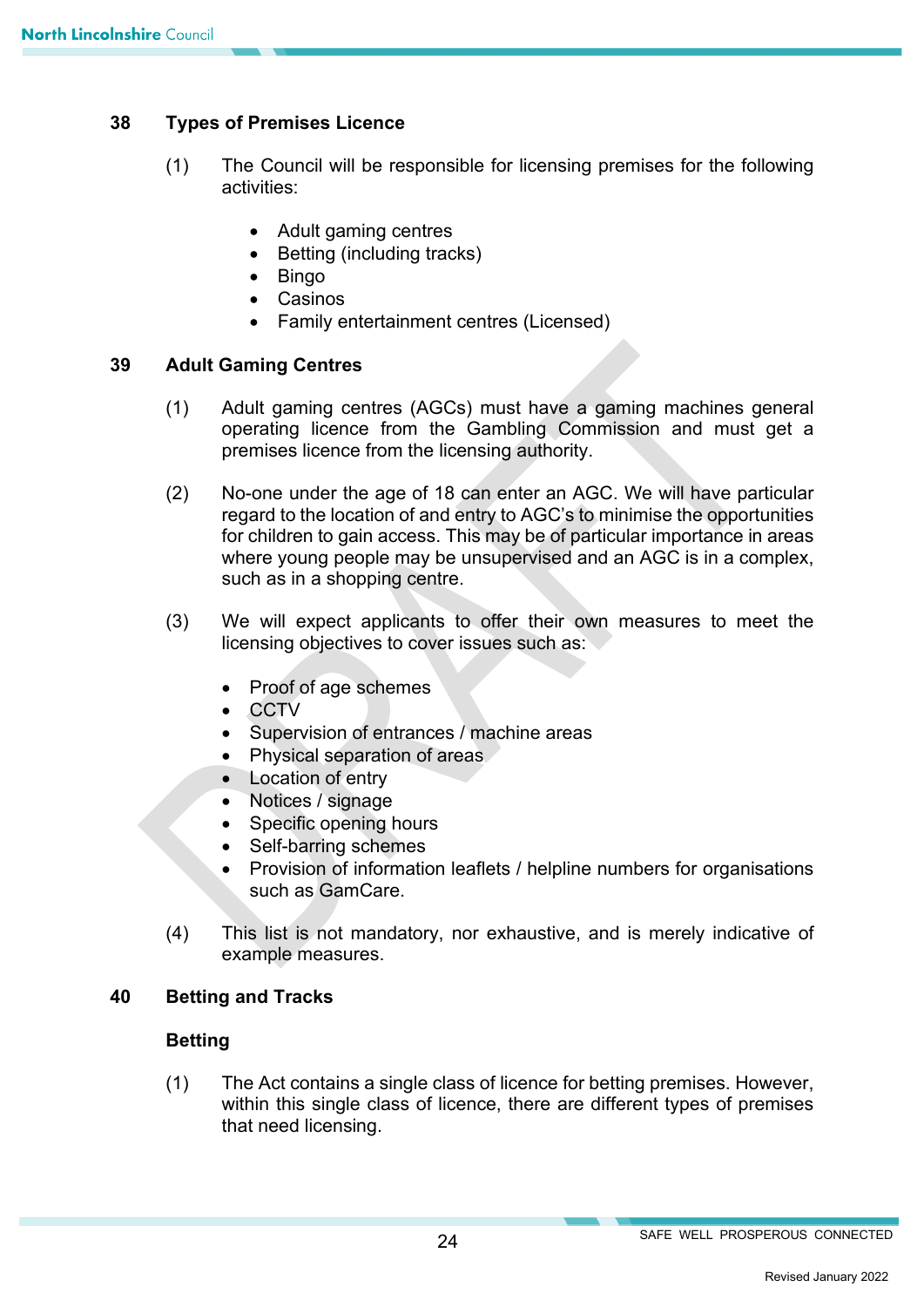- (2) The Act also allows betting intermediaries to operate from premises, although betting intermediaries usually offer their services via remote communication, such as the internet. In principle, however, there is nothing to stop a betting intermediary applying for a betting premises licence to offer intermediary services upon the premises.
- (3) We are aware of our power to restrict the number of betting machines, their nature and the circumstances in which they are made available by attaching a licence condition to a betting premises licence. We will only limit the number of machines where there is evidence that such machines have been or are likely to be used in breach of the licensing objectives.
- (4) If we consider that we should impose such a condition on any particular licence, we may, among other things, take into account the size and layout of the premises. We may also look at the number of counter positions available for person to person transactions, and the ability of staff to monitor the use of the machines by children and young or vulnerable people. We appreciate that children are not lawfully allowed to enter where a betting premises licence is in force.
- (5) Each application will be determined on its own merits.

#### **Tracks**

- (6) We are aware that tracks may be subject to one or more than one premises licence, provided each licence relates to a specified area of the track. As per the Gambling Commission's guidance, we will especially consider the impact upon the third licensing objective (i.e. the protection of children and vulnerable persons from being harmed or exploited by gambling) and the need to ensure that entrances to each type of premises are distinct and that children are excluded from gambling areas where they are not allowed to enter.
- (7) Track operators do not need to hold an 'operators licence' granted by the Gambling Commission. Therefore, premises licences for tracks, issued by the licensing authority are likely to contain requirements for premises licence holders about their responsibilities in relation to the proper conduct of betting. Indeed, track operators will have an important role to play, for example in ensuring that betting areas are properly administered and supervised.
- (8) Although there will, primarily be a betting premises licence for the track there may be a number of subsidiary licences authorising other gambling activities to take place. Unlike betting offices, a betting premises licence, in respect of a track, does not give an automatic entitlement to use gaming machines.
- (9) When looking at the number of betting machines at a track, we will consider the circumstances of each individual application. We will also consider the potential space for the number of machines requested, the

Revised January 2022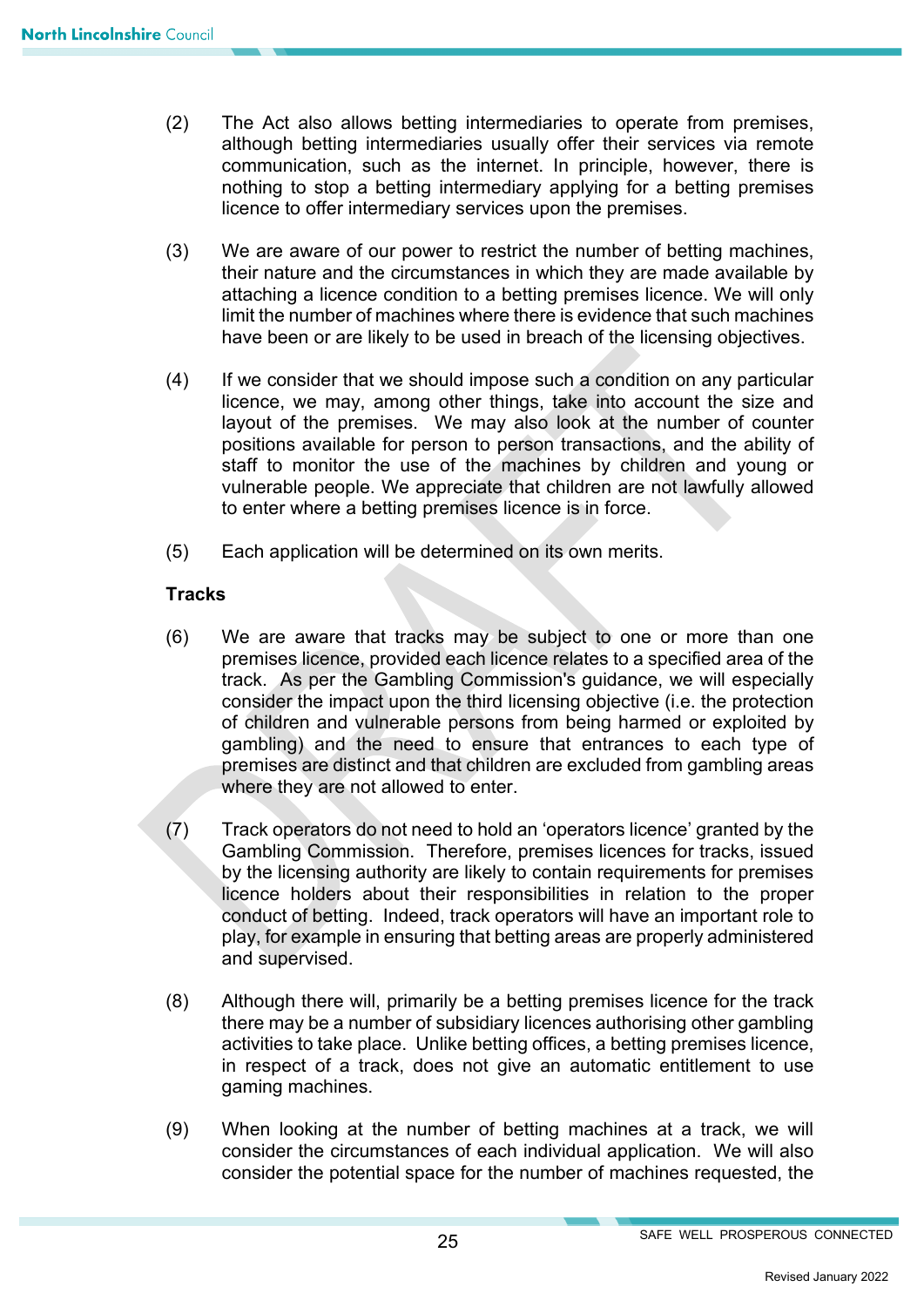ability of track staff to supervise the machines, especially if they are scattered around the site, and the ability of the track operator to prevent children, young people and vulnerable people betting on the machines.

- (10) We are aware that the Gambling Commission may provide further specific guidance regarding tracks. We have taken note of the guidance from the Gambling Commission that tracks are different from other premises in that there may be more than one premises licence in effect. In addition the track operator may not need to hold an operator licence as there may be several premises licence holders at the track which will need to hold their own operator licences.
- (11) There may be some specific considerations regarding the protection of children and vulnerable people from being harmed or exploited by gambling. We will expect the premises licence applicants to demonstrate suitable measures to ensure that children do not have access to adult only gaming facilities. It is noted that children and young people will be allowed to enter track areas where facilities for betting are provided on days when dog-racing and/or horse racing takes place, although they are still not allowed to enter areas where gaming machines (other than category D machines) are provided.
- (12) Appropriate licence conditions may be:
	- Proof of age schemes
	- CCTV
	- Supervision of entrances / machine areas
	- Physical separation of areas
	- Location of entry
	- Notices / signage
	- Specific opening hours
	- Self-barring schemes
	- Provision of information leaflets / helpline numbers for organisations such as GamCare.
- (13) This list is not mandatory, nor exhaustive, and is merely indicative of example measures.
- (14) Measures such as the use of self-barring schemes, providing information leaflets, and helpline numbers for organisations such as GamCare will all be considered suitable in relation to the protection of children and vulnerable people.

#### **Gaming machines (Tracks)**

(15) We are waiting for further guidance from the Gambling Commission  $\Box$  as to where these machines may be located on tracks. We are also waiting for guidance as to any special considerations that should apply in relation, for example, to supervision of the machines and preventing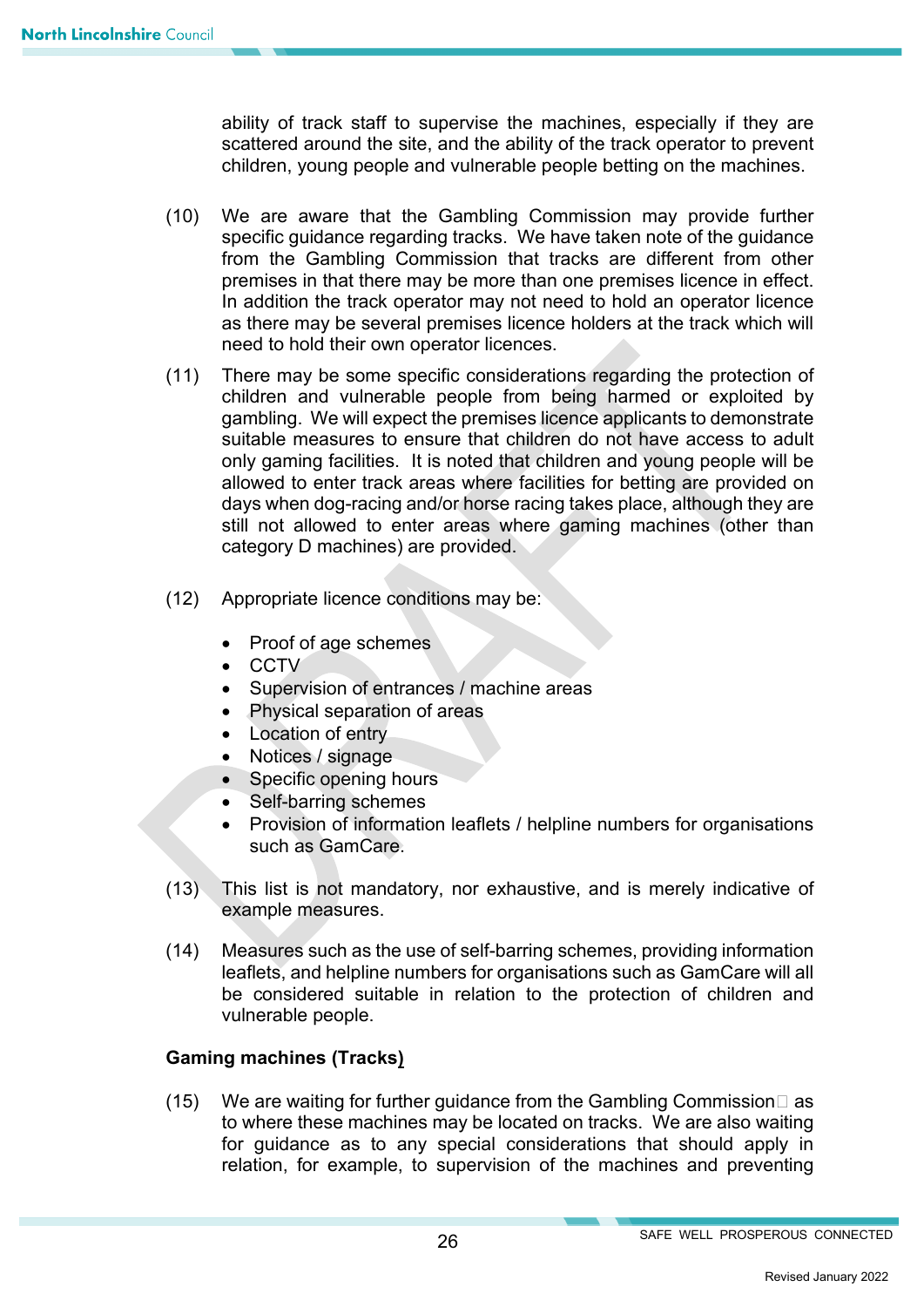children from playing them. We note the commission's guidance that licensing authorities therefore need to consider the location of gaming machines at tracks. Applications for track premises licences will need to demonstrate that, where the applicant holds a pool betting operating licence and is going to use his/her entitlement to four gaming machines, these machines are locate in areas where children are excluded. Children and young people are not prohibited from playing category D gaming machines on a track.

#### **Betting machines (Tracks)**

(16) We will, as per the Gambling Commission's guidance, take into account the size of the premises, and the ability of staff to monitor the use of the machines by children and young people (it is an offence for those under 18 to bet) or by vulnerable people, when considering the number, nature, circumstances of betting machines that an operator wants to offer. It will also take note of the Gambling Commission's suggestion that licensing authorities will want to consider restricting the number and location of such machines in respect of applications for track betting premises licences.

#### **Condition on rules being displayed (Tracks)**

- (17) Licensing authorities have a power under the Gambling Act 2005 to restrict the number of betting machines, their nature and the circumstances that they are made available. This can be done by attaching a licence condition to a betting premises licence.
- (18) In addition to the comments above at betting machines in betting premises, similar considerations apply in relation to tracks. The potential space for such machines may be considerable, bringing with it significant problems in relation to the increase in numbers, the ability of track staff to supervise them if they are scattered around the track and the ability of the track operator to comply with the law and prevent children betting on the machines. We may restrict the number and location of betting machines, in the light of the circumstances of each application for a track betting premises licence.
- (19) We note the Commission's view, that it is preferable for all self-contained premises operated by off-course betting operators on tracks to be the subject of separate premises licences. This would ensure that there was clarity between the respective responsibilities of the track operator and the off-course betting operator running a self-contained unit on the premises.

#### **Applications and plans (Tracks)**

(20) We await regulations setting-out any specific requirements for applications for premises licences. However, the Gambling Commission's guidance states, that the application should include a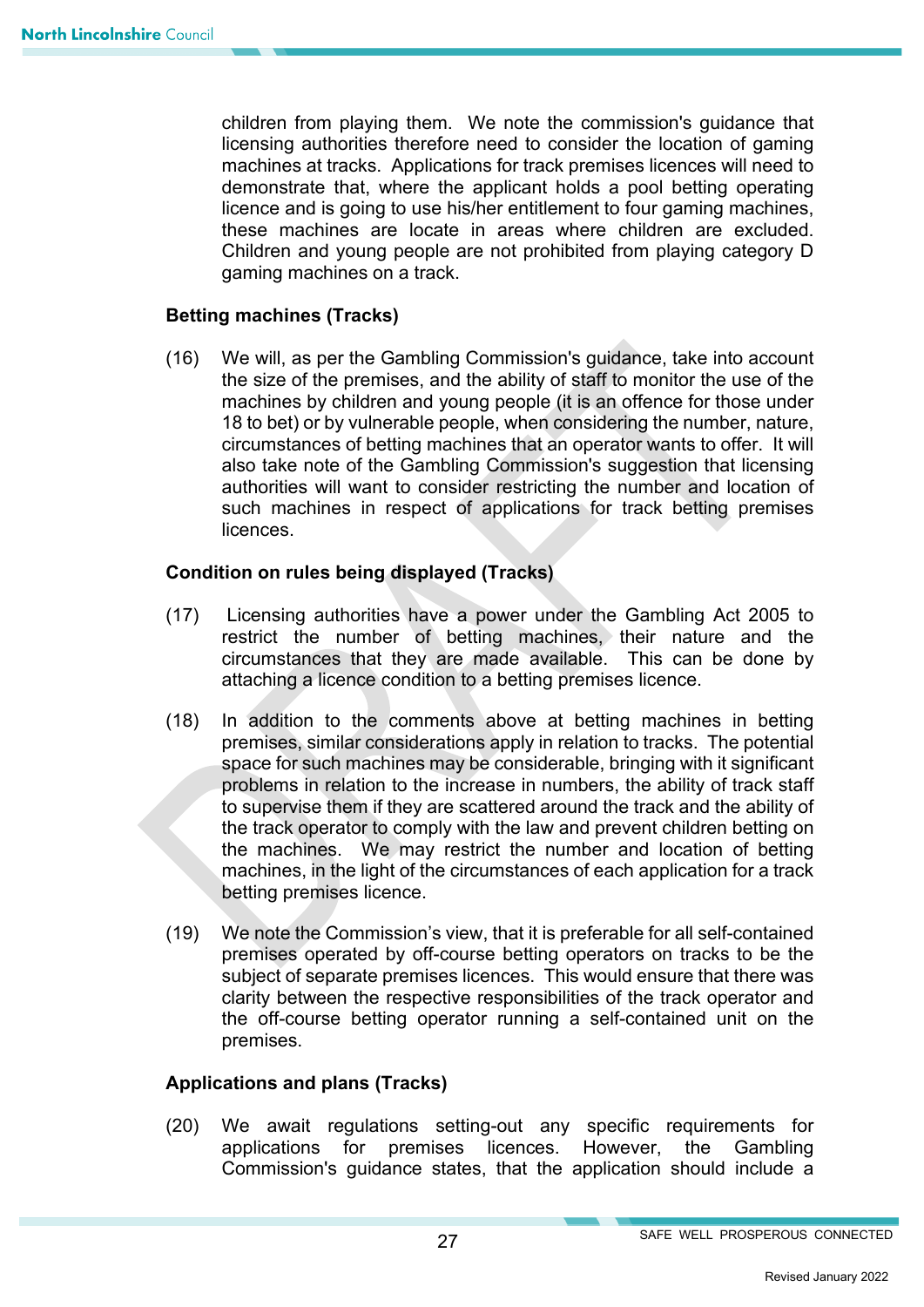detailed plan for the track itself and the area that will be used for temporary "on-course" betting facilities (often known as the "betting ring"). In the case of dog tracks and horse racecourses fixed and mobile pool betting facilities operated by the Tote or track operator, as well as any other proposed gambling facilities, should be made clear on the plan. Applicants should make clear what is being sought for under the track betting premises licence. They should also make clear what, if any, other areas are to be subject to a separate application for a different type of premises licence."

(21) We also note that in the Gambling Commission's view, it would be preferable for all self-contained premises operated by off-course betting operators on track to be the subject of separate premises licences, to ensure that there is clarity between the respective responsibilities of the track operator and the off-course betting operator running a selfcontained unit on the premises.

#### **41 Bingo**

- (1) Bingo is a class of equal chance gaming and will be allowed in alcohol licensed premises and in clubs provided that it remains below a certain threshold (where the aggregate stakes or prizes are less than £2,000 in any seven day period). Otherwise it will be subject to a bingo operating licence which will have to be obtained from the Gambling Commission.
- (2) The holder of a bingo operating licence will be able to provide any type of bingo game including cash and prize bingo.
- (3) Commercial bingo halls will require a bingo premises licence from the Council.
- (4) Amusement arcades providing prize bingo will need a prize gaming permit from the Council.
- (5) It is important that if children are allowed to enter premises licensed for bingo that they do not take part in gambling, other than on category D machines. If category C or above machines are available in premises where children are admitted Licensing Authorities should ensure that:
	- all such machines are located in an area of the premises separate from the rest of the premises by a physical barrier. This must be effective to prevent access other than through a designated entrance;
	- only adults are allowed in the area where the machines are located;
	- access to the area where the machines are located must be supervised;
	- the area where the machines are located is arranged so that it can be seen by staff of the operator or the licence holder; and
	- at the entrance to, and inside the area there are prominently displayed notices indicating that access to the area is prohibited to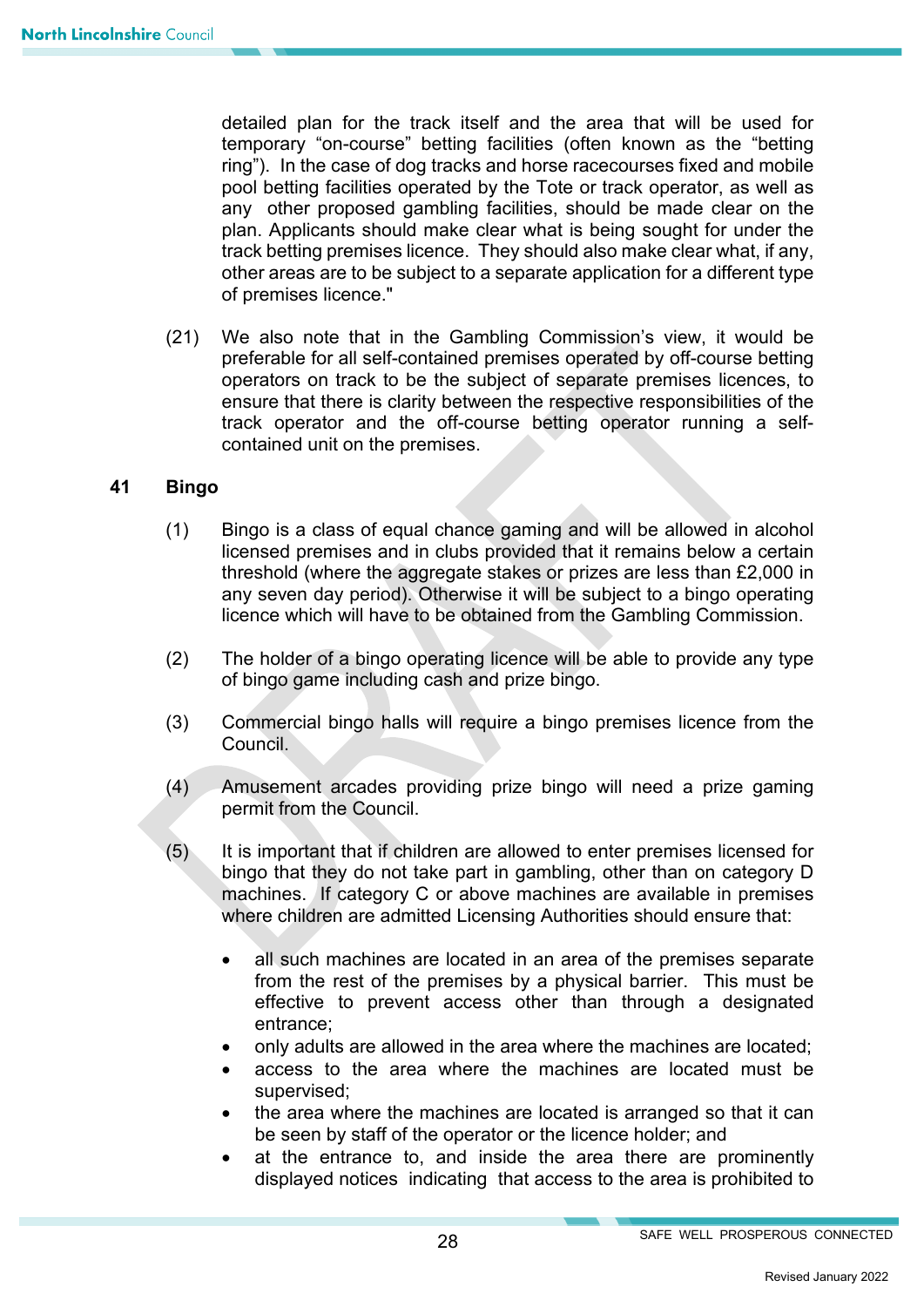people under 18.

- (6) The Gambling Commission is going to issue more guidance on issues that the licensing authorities should take into account in relation to the suitability and layout of bingo premises. The Council will consider this guidance once it is made available.
- (7) We will expect applicants to offer their own measures to meet the licensing objectives to cover issues such as:
	- Proof of age schemes
	- CCTV
	- Supervision of entrances / machine areas
	- Physical separation of areas
	- Location of entry
	- Notices / signage
	- Specific opening hours
	- Self-barring schemes
	- Provision of information leaflets / helpline numbers for organisations such as GamCare.
- (8) This list is not mandatory, nor exhaustive, and is merely indicative of example measures.
- (9) **Members' clubs and commercial clubs** Bingo may be provided at clubs and institutes either in accordance with a permit or providing that the limits in section 275 of the Act are complied with. These restrictions limit the aggregate stake or prizes within any seven days to £2000. The commission must be notified as soon as is reasonably practicable if the limit is breached. Stakes or prizes above that limit will need a bingo operators licence and the corresponding personal and premises licences.

#### **42 Casinos**

- (1) There are currently no casinos operating within North Lincolnshire.
- (2) There is no resolution to prohibit casinos in the area at present. However, we reserve the right to review this situation and may, at some time in the future, resolve not to permit casinos.
- (3) If we choose to make such a resolution, this will be a resolution of Full Council following considered debate, and the reasons for making the resolution will be given. There is no right of appeal against this resolution.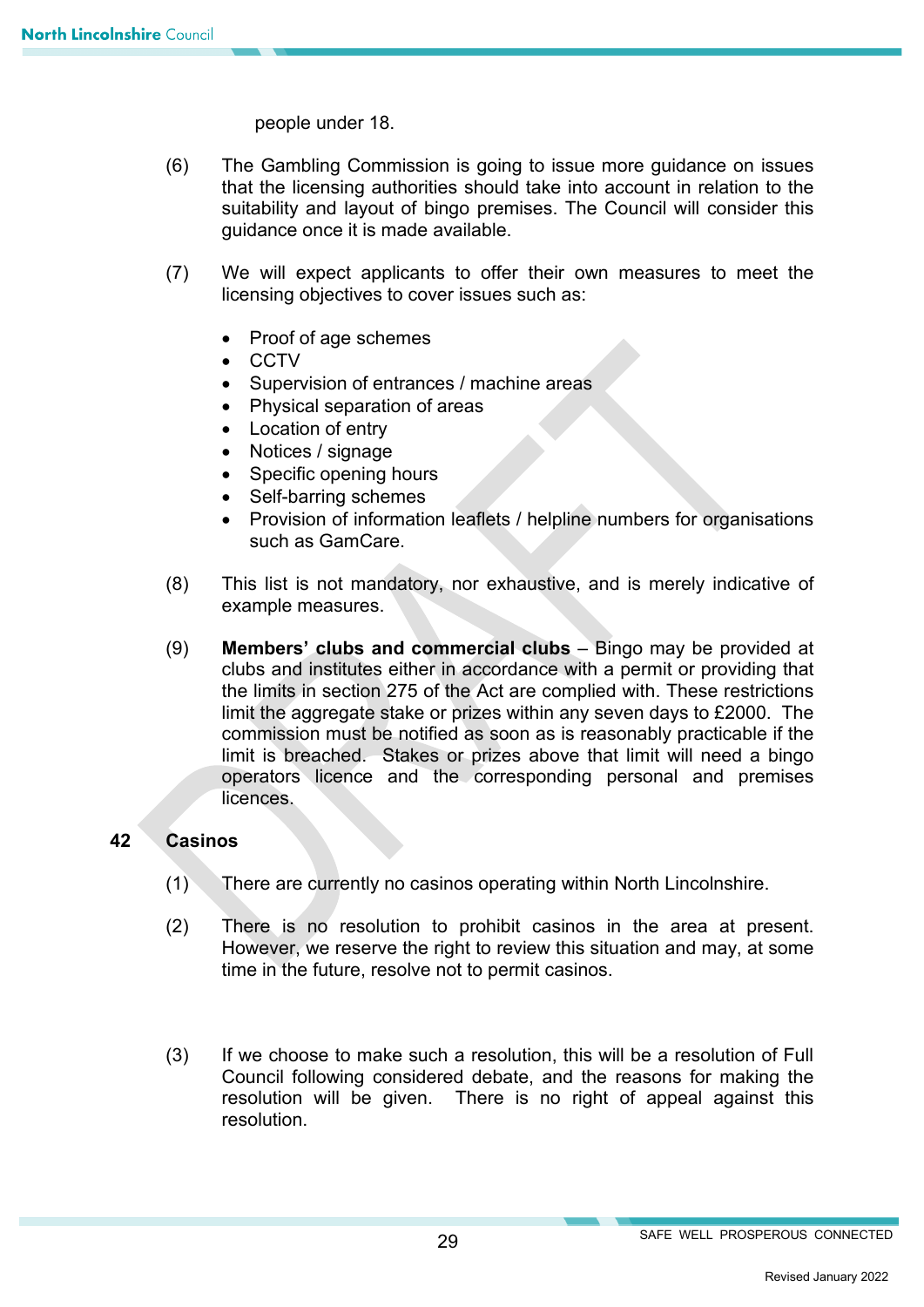#### **43 Licensed Family Entertainment Centre**

- (1) The Act creates two classes of family entertainment centre (FEC). Licensed FEC's, which provide category C and D machines and require a premises licence. Unlicensed FECs provide category D machines only and are regulated through FEC gaming machine permits.
- (2) Children and young persons will be allowed to enter an FEC and may play on the category D machines. They will not be allowed to play on category C machines. It will be a requirement that there must be clear segregation between the two types of machine, so that children do not have access to category C machines.
- (3) We will expect applicants to offer their own measures to meet the licensing objectives to cover issues such as:
	- Proof of age schemes
	- CCTV
	- Supervision of entrances / machine areas
	- Physical separation of areas
	- Location of entry
	- Notices / signage
	- Specific opening hours
	- Self-barring schemes
	- Provision of information leaflets / helpline numbers for organisations such as GamCare.
- (4) This list is not mandatory, nor exhaustive, and is merely indicative of example measures.

#### **44 Reviews**

- (1) Requests for a review of a premises licence can be made by interested parties or responsible authorities. However, it is for the licensing authority to decide whether the review is to be carried out. This decision will be on the basis of whether the request for the review is relevant, frivolous or vexatious. Where the representation is deemed relevant we would first try to mediate.
- (2) See paragraphs eleven and seventeen of this statement for the list of responsible authorities and interested parties.
- (3) Licensing officers may be involved in the initial investigations of complaints leading to a review, or may try informal mediation or dispute resolution before a full review is conducted. Unlike the Licensing Act 2003, the licensing authority may review premises licences. A referral to a licensing sub-committee of a premises for a review will be first approved by the Head or Assistant Head of Neighbourhood and Environmental Services.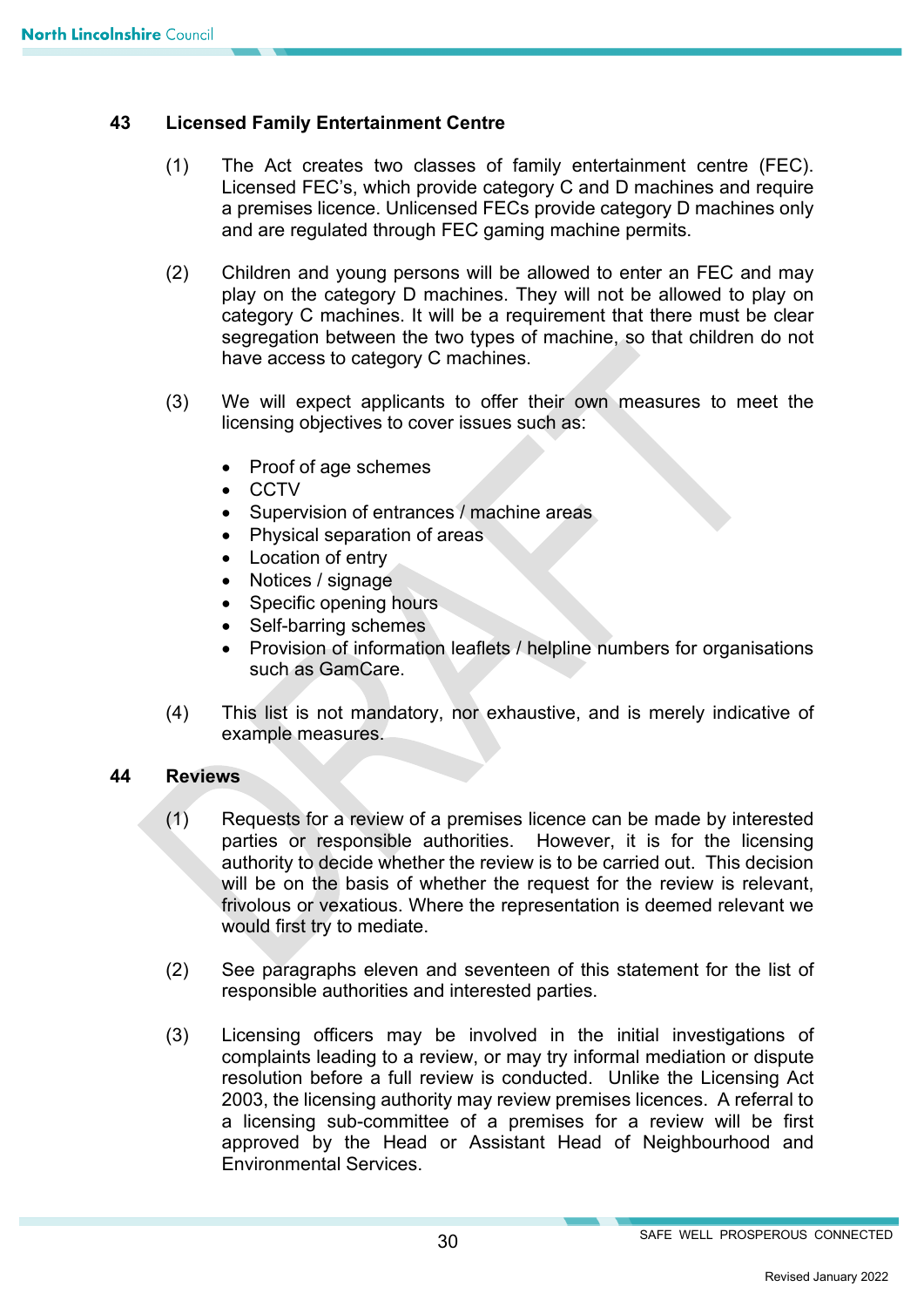- (4) The licensing authority can also initiate a review of a licence on the basis of any reason which it thinks is appropriate. This can extend to a review of a class of licences where it thinks particular issues have arisen. Reviews of a class of premises will be first agreed to by the Head or Assistant Head of Neighbourhood and Environmental Services in consultation with the chair of the licensing committee.
- (5) The Gambling Commission will be a responsible authority in premises licence reviews.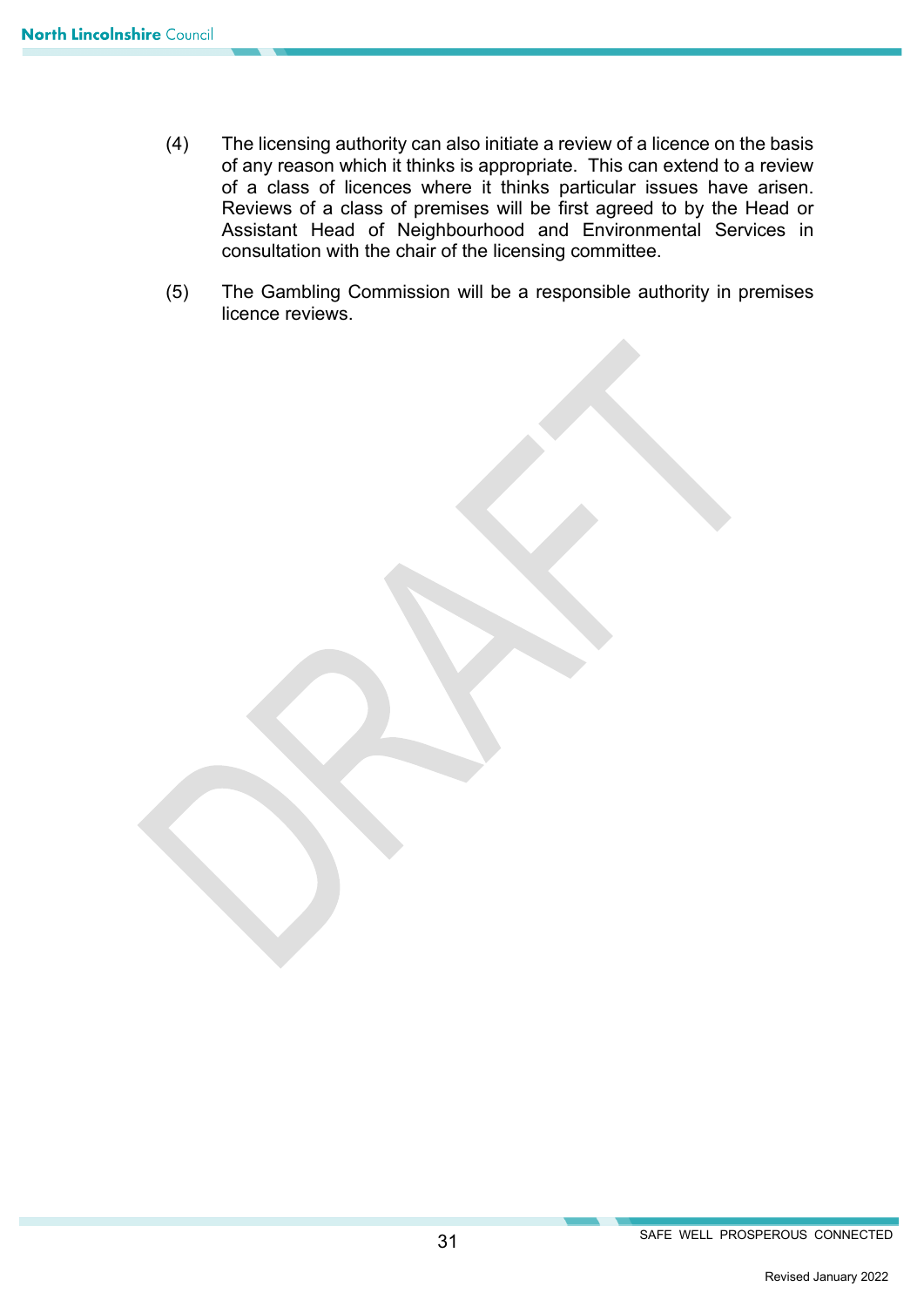## **Part 4 – Gaming Machine/Prize Gaming Permits**

#### **Introduction**

This part of the statement looks at permits. In addition to issuing premises licences, the Council will be responsible for issuing permissions to use premises for other activities.

These include:

- Family entertainment centres
- Travelling fairs
- Premises licensed to sell alcohol
- Club gaming
- Prize gaming and prize gaming permits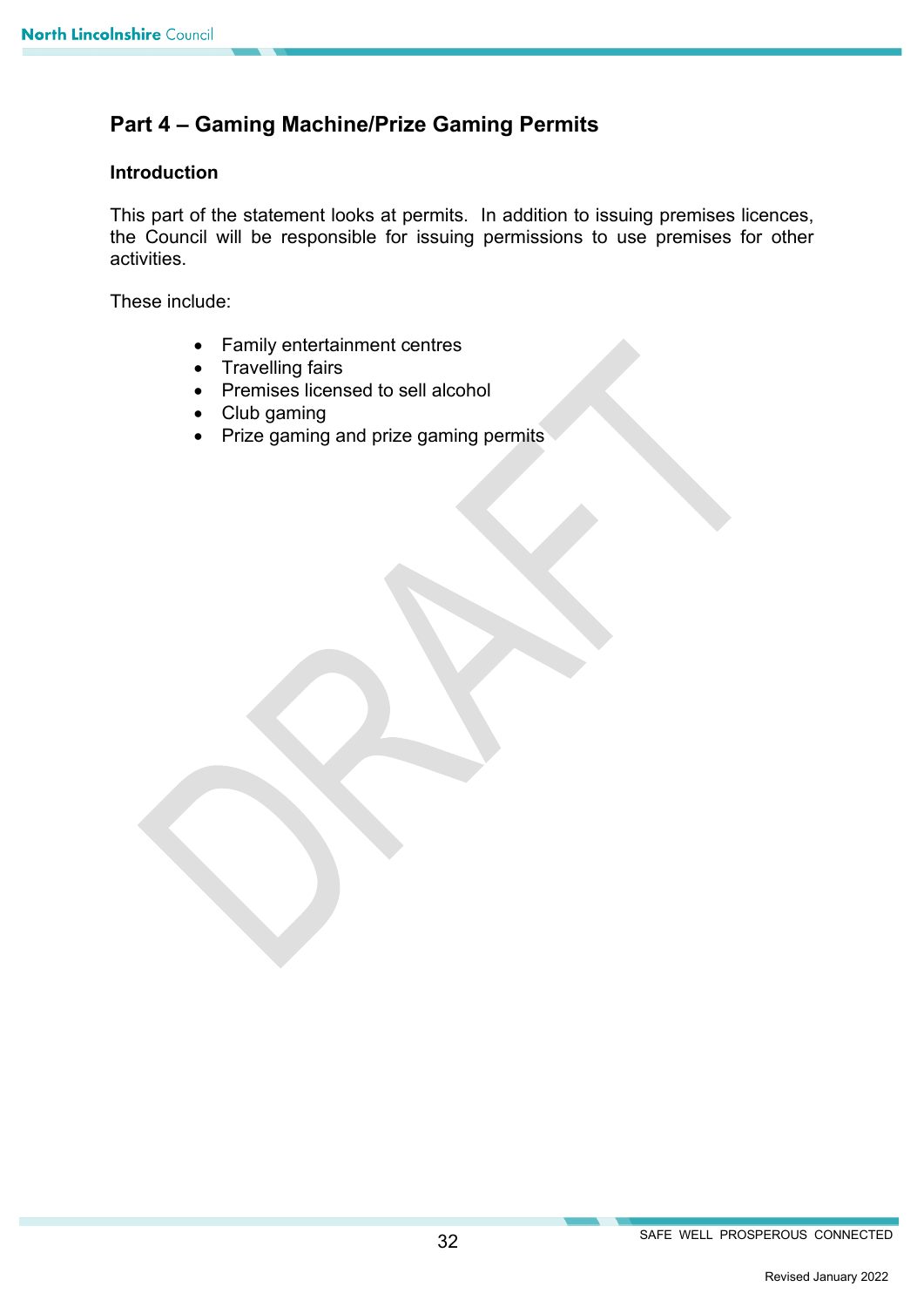#### **45 General Principles**

(1) When considering issuing gaming machine permits, we will consider applications in accordance with our statement. However, we appreciate that this Statement cannot cover all eventualities.

#### **46 Alcohol Licensed Premises**

- (1) There is provision in the Act for premises licensed to sell alcohol for consumption on the premises to automatically have two gaming machines, of categories C and/or D. Under section 284 the licensing authority can remove the automatic authorisation in respect of any particular premises if:
	- provision of the machines is not reasonably consistent with the pursuit of the licensing objectives;
	- gaming has taken place on the premises that breaches a condition of section 282 of the Gambling Act, ( for example, that written notice has been provided to the licensing authority, that a fee has been provided and that any relevant code of practice issued by the Gambling Commission about the location and operation of the machine has been complied with);
	- the premises are mainly used for gaming; or
	- an offence under the Gambling Act has been committed on the premises.
- (2) If it is necessary to issue section 284 order, the licence-holder will be given at least twenty-one days' notice of the intention to make the order. This will also let them consider any representations that might be made. The licensing authority will hold a hearing if the licensee requests.
- (3) Officers will invariably make a decision regarding applications for machines in alcohol licensed premises. Where the officer has a doubt regarding the number of machines, then the application will be referred to the appropriate committee for consideration. The licensing authority must consider the application based on the licensing objectives. It must also consider any guidance issued by the Gambling Commission issued under section 25 of the Gambling Act 2005, and such matters we think relevant.
- (4) We consider that 'such matters' will be decided on a case-by-case basis but generally we will take into account the need to protect children and vulnerable people from harm or being exploited by gambling. We will expect the applicant to satisfy the Council that there will be sufficient measures to ensure that under 18 year olds do not have access to the adult only gaming machines.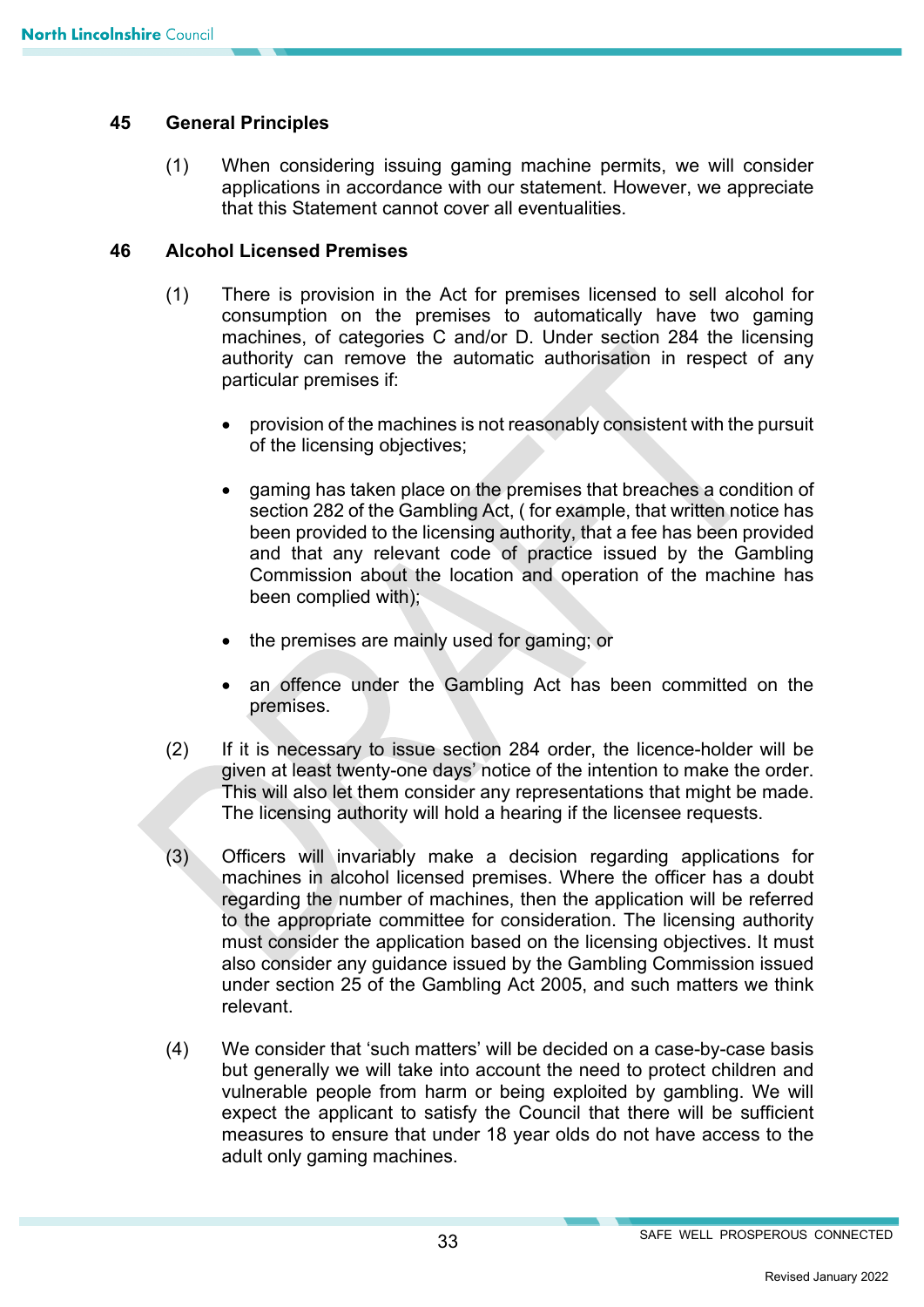- (5) Measures that will satisfy the Council that there will be no access may include the adult machines being in sight of the bar, or in the sight of staff that will monitor that people under 18 are not using the machines. Notices and signs may also help. As regards the protection of vulnerable people, applicants could consider providing information leaflets or helpline numbers for organisations such as GamCare.
- (6) We recommend attaching a plan to applications indicating where, and what type, of gambling machines are to be provided. This plan may take the form of an amendment to the plan attached to the premises licence issued under the Licensing Act 2003.
- (7) We recognise that some alcohol licensed premises may apply for a premises licence for their non-alcohol licensed areas. Any such application would most likely need to be applied for, and dealt with as an adult gaming centre premises licence.
- (8) It should be noted that the licensing authority can decide to grant the application with a smaller number of machines and/or a different category of machines than that applied for. Conditions (other than these) cannot be attached.
- (9) It should also be noted that the holder of a permit must comply with any code of practice issued by the Gambling Commission about the location and operation of the machine.
- (10) We will be unable to issue premises licences to authorise gaming machines in certain types of premises. These generally will be premises to which children and vulnerable people will have unrestricted access. These would include take-away premises, taxi offices and supermarkets.
- (11) Notifications and applications for up to four machines will generally be dealt with by licensing officers. Applications for five or more machines will be referred to a licensing sub-committee. Machines should be sited in accordance with any Gambling Commissions code of practice.

#### **47 Club Gaming Permits**

- (1) We may grant members' clubs and miners' welfare institutes (but not commercial clubs) club gaming permits which authorise the establishments to provide gaming machines, equal chance gaming and games of chance as prescribed in regulations.
- (2) We can only refuse an application on the grounds that:
	- (a) the applicant does not fulfil the requirements for a members' or commercial club or miners' welfare institute and therefore is not entitled to receive the type of permit for which it has applied;
	- (b) the applicant's premises are used wholly or mainly by children and/or young persons;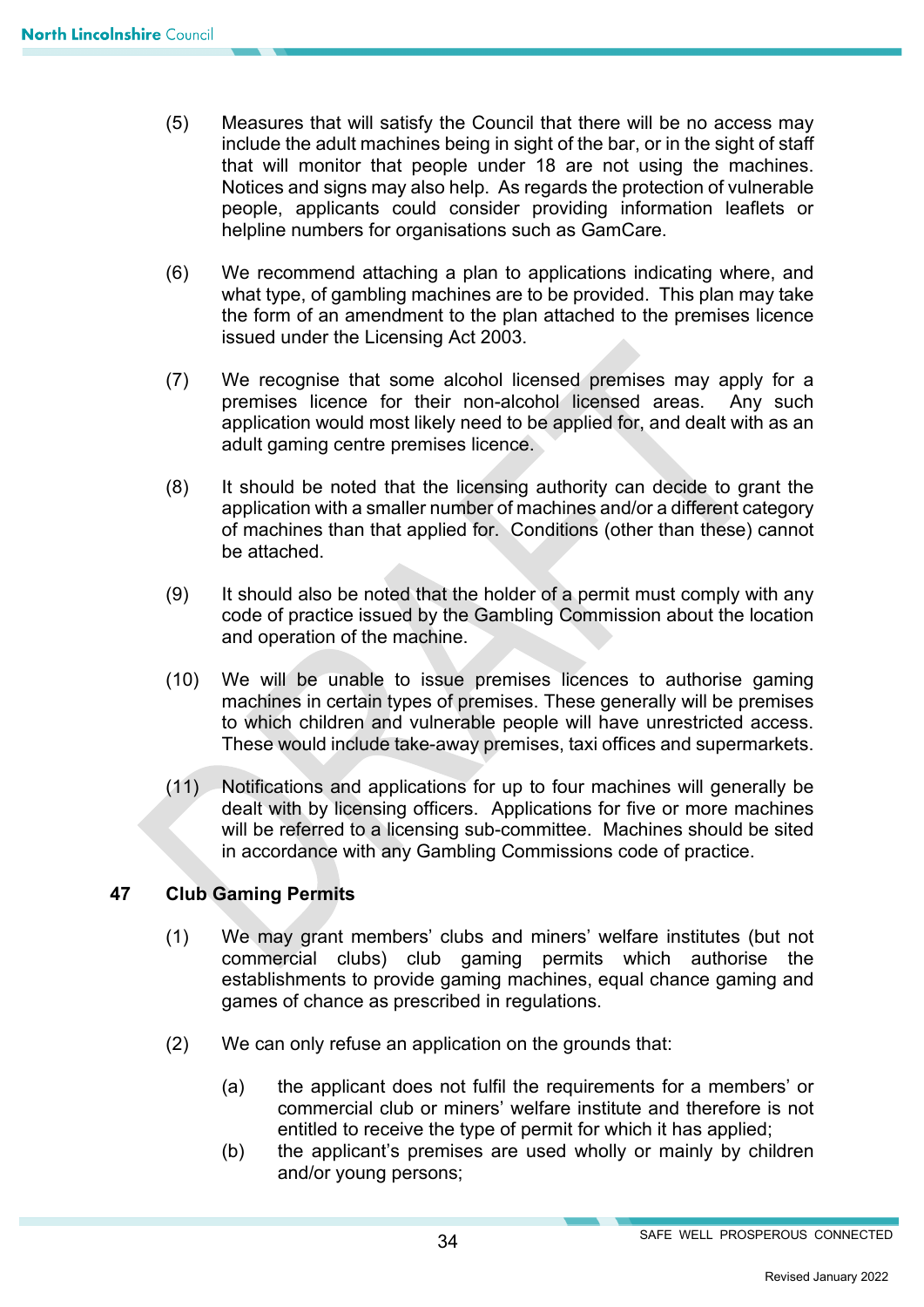- (c) an offence under the Act or a breach of a permit has been committed by the applicant while providing gaming facilities;
- (d) a permit held by the applicant has been cancelled in the previous ten years; or
- (e) an objection has been lodged by the Gambling Commission or the police.
- (3) Club gaming permits allow the provision of up to three gaming machines. These may be from categories B, C or D. The club can choose the combination of machines on its premises. We may grant or refuse a permit, but we cannot attach any conditions to a permit.

#### **48 Prize Gaming and Prize Gaming Permits**

- (1) Prize gaming is where the prize is determined by the operator before play starts and it is not dependant on the number of people playing.
- (2) A prize gaming permit is issued by the licensing authority to authorise the provision of facilities for gaming with prizes on specified premises.
- (3) An application for a permit can only be made by a person who occupies or plans to occupy the relevant premises. The applicant must be an individual, and must be aged 18 or over. An application for a permit cannot be made if a premises licence or club gaming permit is in effect for the same premises. The application must be made to the licensing authority in whose area the premises are wholly or partly situated.

#### **49 Travelling Fairs**

- (1) It will fall to this licensing authority to decide whether, where category D machines and/or equal chance prize gaming without a permit is to be made available for use at travelling fairs, the statutory requirement that the facilities for gambling amount to no more than an ancillary amusement at the fair is met.
- (2) We will also consider whether the applicant falls within the statutory definition of a travelling fair.
- (3) It has been noted that the 27-day statutory maximum for the land being used as a fair, is per calendar year, and that it applies to the piece of land on which the fairs are held, regardless of whether it is the same or different travelling fairs occupying the land. We will work with its neighbouring authorities to ensure that land which crosses our boundaries is monitored so that the statutory limits are not exceeded.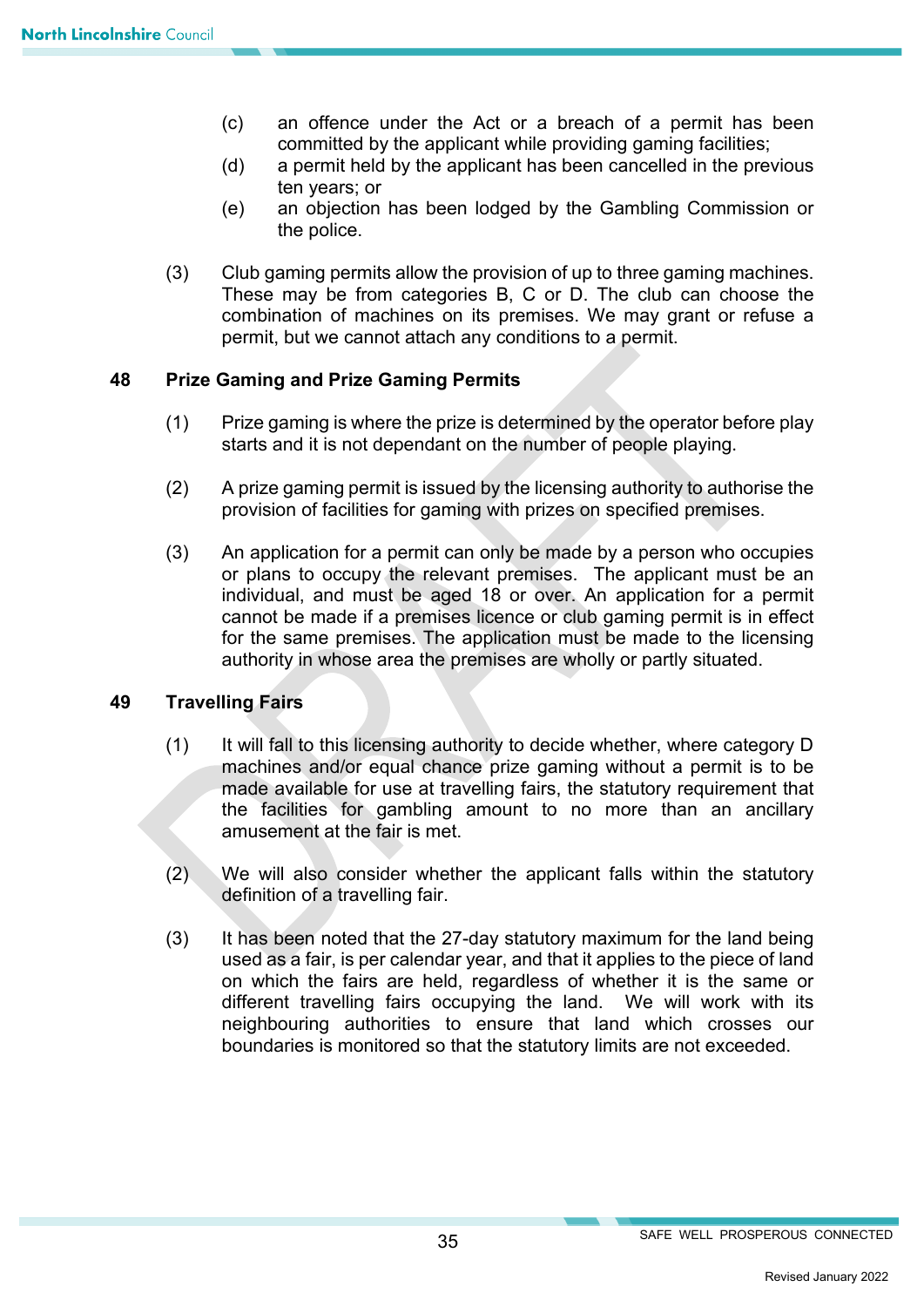#### **50 Unlicensed Family Entertainment Centres**

- (1) Family entertainment centres are often found at seaside resorts, in airports and at motorway service centres. They will cater for families, including unaccompanied children and young people. Unlicensed family entertainment centres will only be able to offer category D machines in reliance on a gaming machine permit. Any number of category D machines can be made available with this permit (subject to other considerations, such as fire regulations and health and safety, which will not be issues for the licensing authority under the Gambling Act). Permits cannot be issued to vessels or vehicles.
- (2) We may wish to include a statement of principles in relation to applications for unlicensed family entertainment centres, in particular the matters to be taken into account when determining the suitability of the applicant.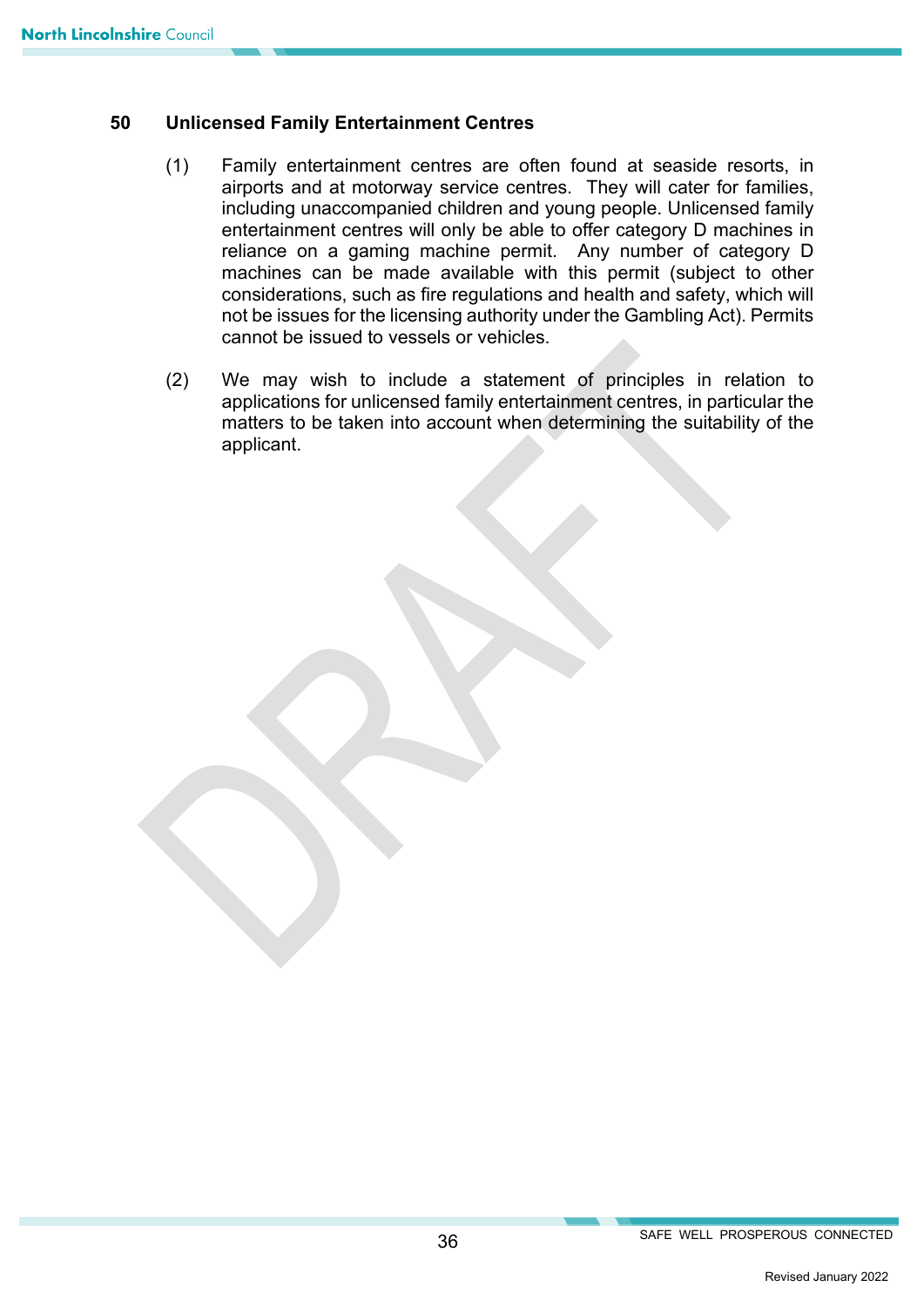## **Part 5 – Miscellaneous Activities**

#### **Introduction**

This part of the statement deals with both temporary and occasional use notices and registrations for small lotteries.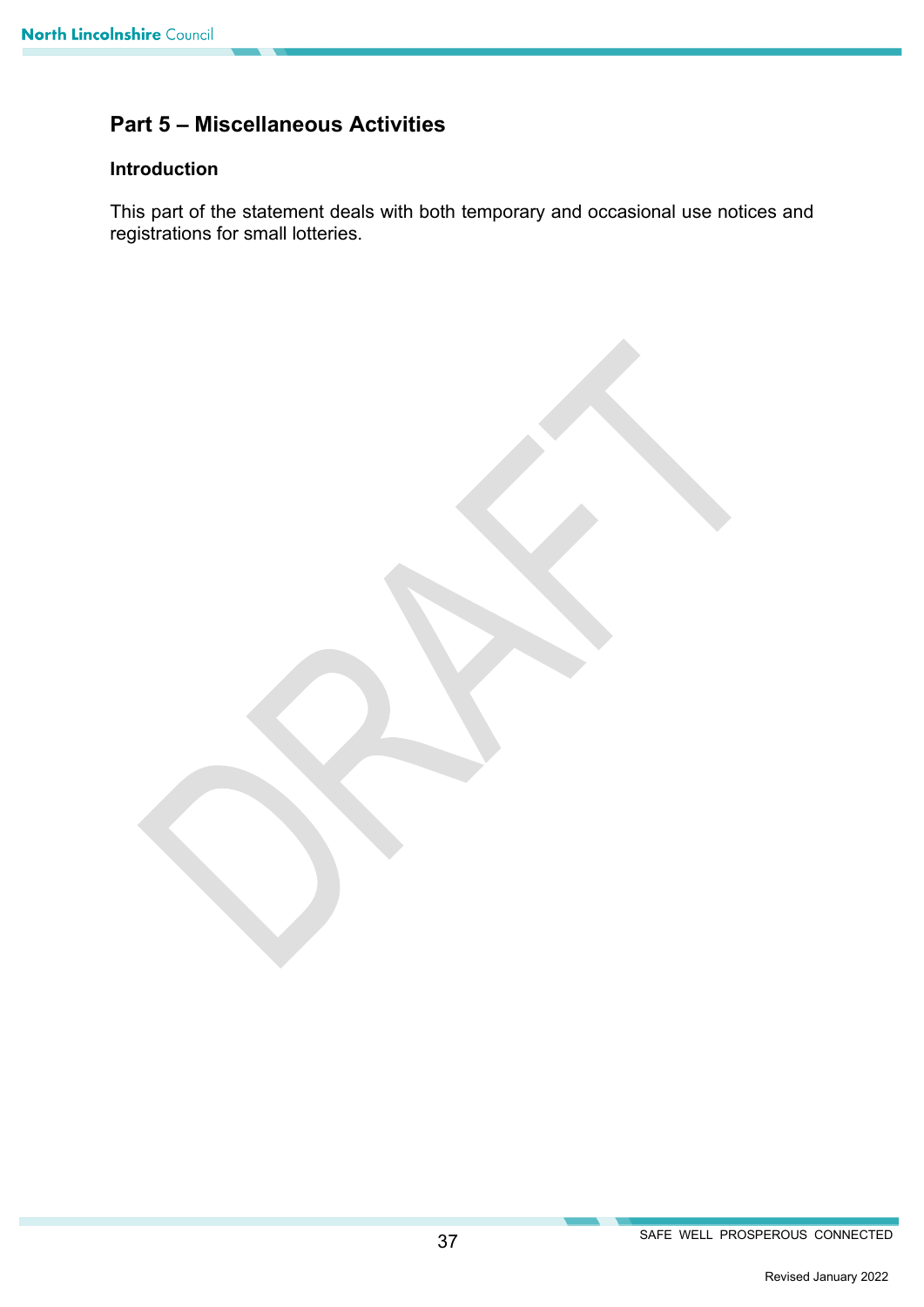#### **51 Temporary Use Notices**

- (1) The Act sets out the position on temporary use notices. These allow the use of premises for gambling where there is no premises licence but where a gambling operator wishes to use the premises temporarily for providing facilities for gambling. Premises that might be suitable for a temporary use notice include hotels, conference centres, and sporting venues.
- (2) A temporary use notice may only be granted to a person or company holding a relevant operating licence. For example, the holder of a betting operating licence could apply to provide betting facilities at a snooker tournament.
- (3) The Secretary of State will prescribe in regulations the gambling activities that may be specified in a temporary use notice, as well as combinations of activities that may not be specified, and activities that may not be combined with any other.

#### **52 Occasional Use Notices**

(1) The licensing authority has very little discretion regarding these notices, apart from ensuring that the statutory limit of eight days in a calendar year is not exceeded. We will consider the definition of a 'track' and whether the applicant is allowed to avail him/herself of the notice.

#### **53 Registration of Small Society Lotteries**

(1) When carrying out our functions in relation to lotteries we will consider the Act, the guidance issued by the Gambling Commission and any regulations issued by the Secretary of State.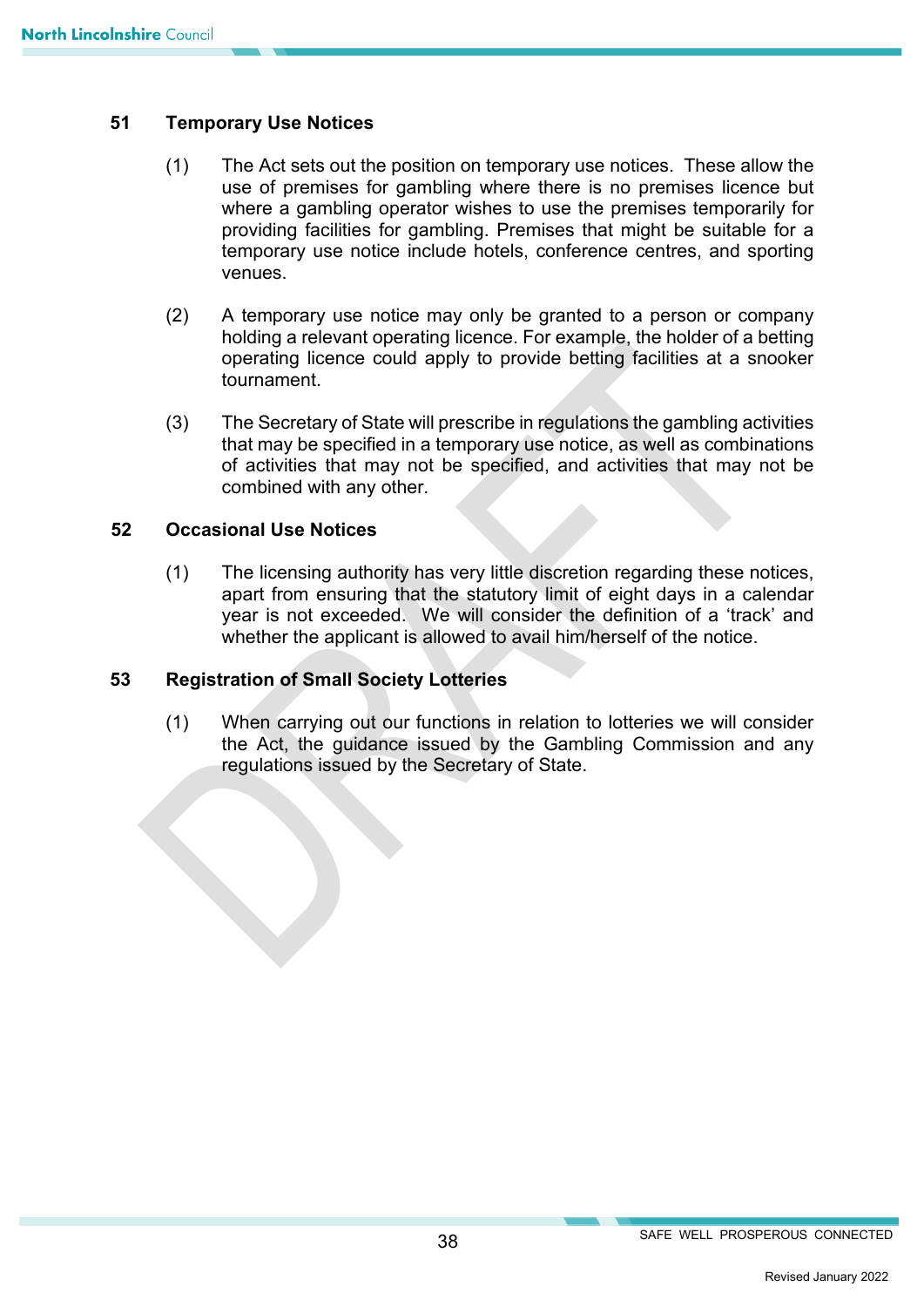## **Part 6 – The Licensing Objectives**

#### **Introduction**

This part of the statement looks at the three licensing objectives as stated in paragraph four. Premises licences granted must be reasonably consistent with the licensing objectives. With regard to these objectives, we have considered the Gambling Commission's guidance to local authorities. The outcome of these considerations can be found in this part of the statement.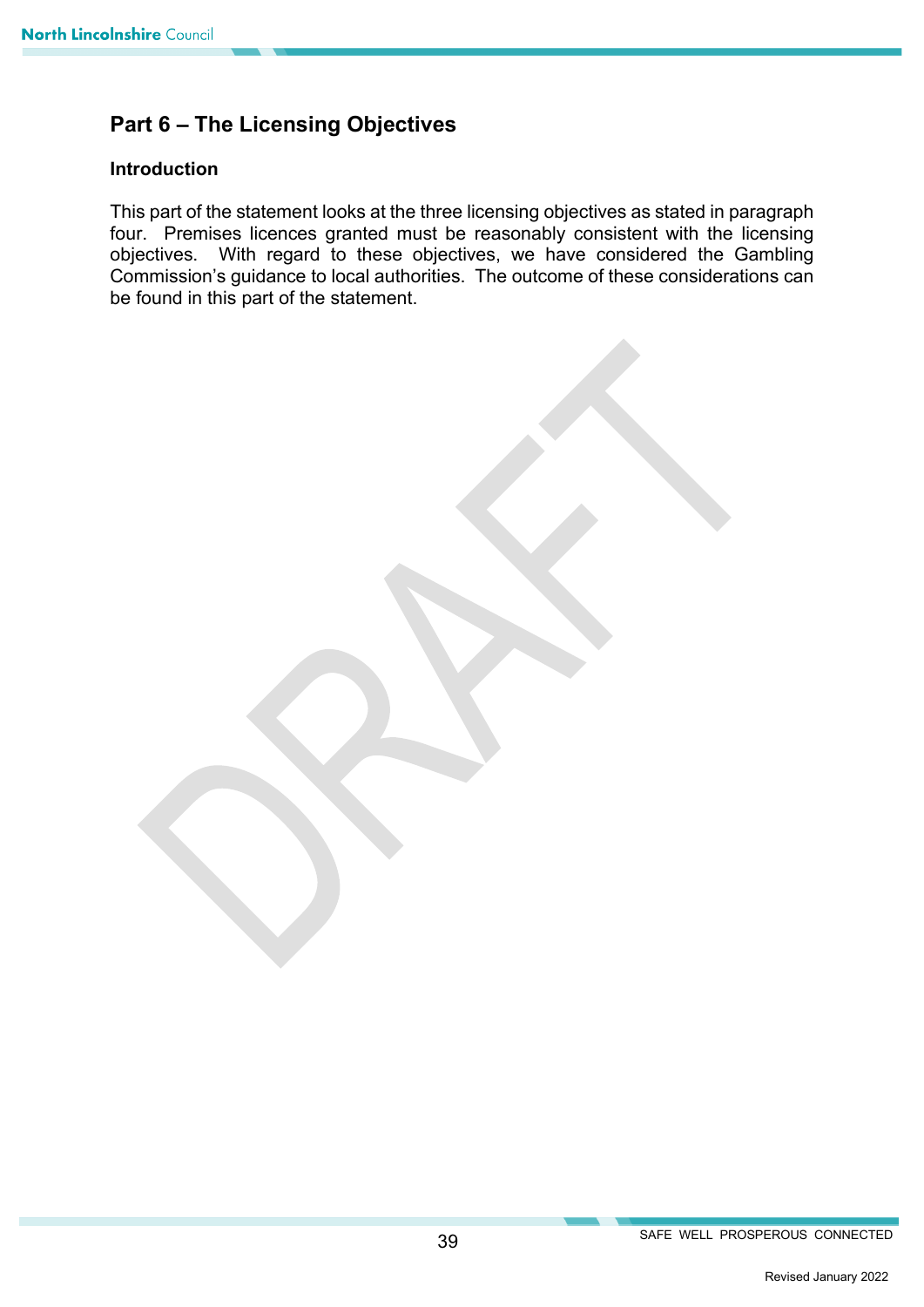### **Preventing gambling from being a source of crime or disorder; being associated with crime or disorder or being used to support crime**

#### **54 The Gambling Commissions Role**

(1) The Gambling Commission will play a leading role in preventing gambling from being a source of crime and will maintain rigorous licensing procedures that aim to prevent criminals from providing facilities for gambling.

#### **55 Crime and Disorder Act 1998**

(1) We have a duty under section 17 of the Crime and Disorder Act 1998 to do all we reasonably can to prevent crime and disorder in the area. A high standard of control therefore needs to be exercised over licensed premises.

#### **56 Suitability of Persons Holding a Licence**

(1) Anyone applying to the licensing authority for a premises licence will have to hold an operating licence from the Gambling Commission before a licence can be issued. We will not be concerned with the suitability of an applicant, however where concerns about a person's suitability arise we will bring those concerns to the attention of the Gambling **Commission** 

#### **57 Disorder**

- (1) As far as disorder is concerned, there are already powers in existing antisocial behaviour and licensing legislation to deal with measures designed to prevent nuisance, whether it arises as a result of noise from a building or from general disturbance once people have left a building. We do not intend to use the Act to deal with general nuisance issues, for example, parking problems, which can easily be dealt with using alternative powers.
- (2) We will only seek to address issues of disorder under the Act if the disorder amounts to an activity, which is more serious and disruptive than mere nuisance. A disturbance could be serious enough to constitute disorder if police assistance was needed to deal with it. Another factor we are likely to take into account is how threatening the behaviour was to those who could see or hear it, whether those people live close enough to be affected or have business interests that might be affected.

#### **58 Determining Applications**

(1) We will, when determining applications, consider whether the grant of a premises licence will result in an increase in crime and disorder.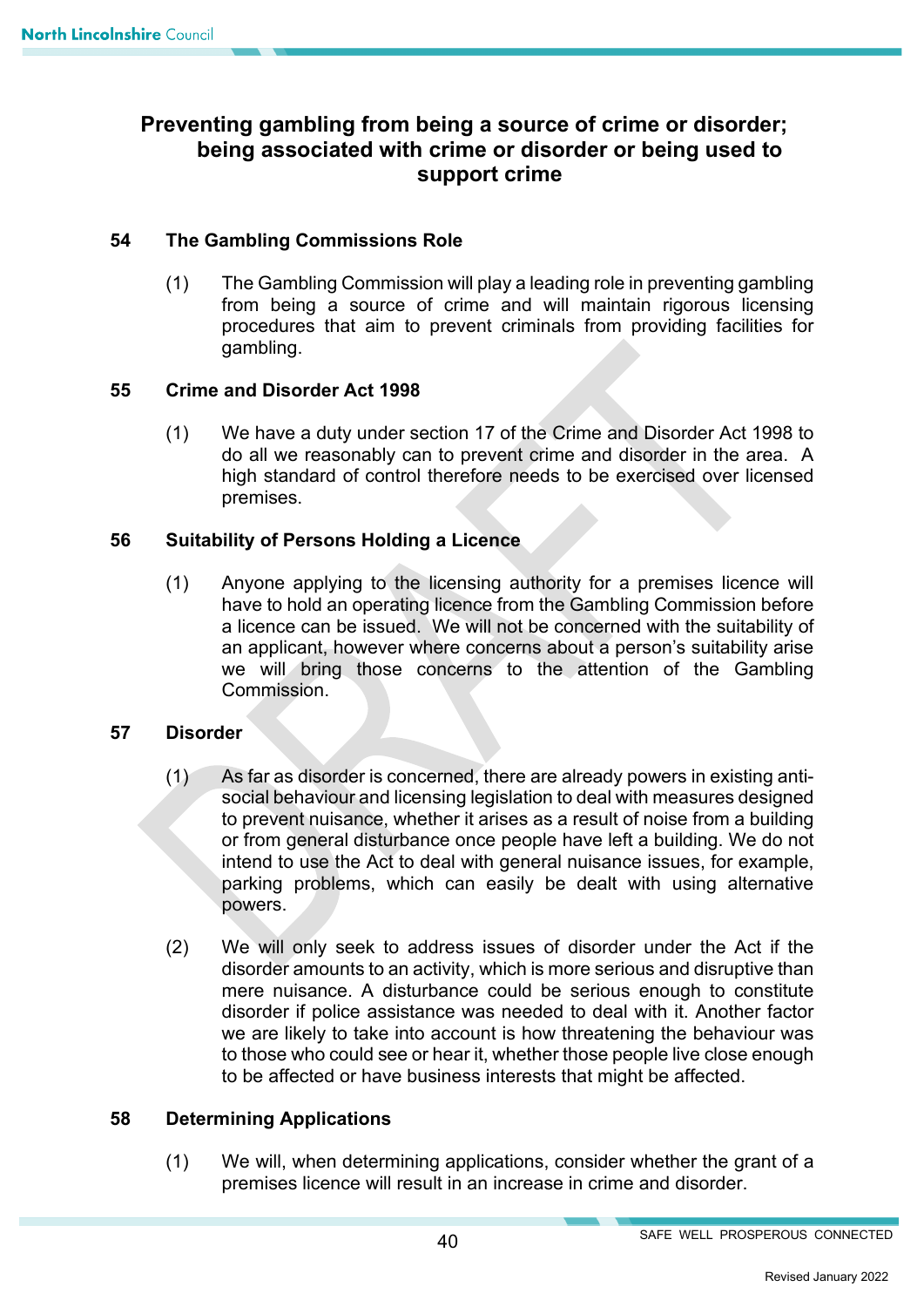- (2) Applicants are encouraged to discuss the crime prevention procedures in their premises with the Council's licensing officers and Humberside police before making an application.
- (3) When considering licence applications, we will particularly take into account:
	- the design and layout of the premises;
	- the training given to staff in crime prevention measures appropriate to those premises;
	- physical security features installed in the premises. This may include matters such as the position of cash registers or the standard of CCTV that is installed;
	- where premises are subject to age restrictions, the procedures in place to check peoples age;
	- the likelihood of any violence, public order or policing problem if the licence is granted.
- (2) Where an application for a premises licence is for a re-site (within the vicinity of the original premises), which enables better facilities, then we will normally look at this sympathetically.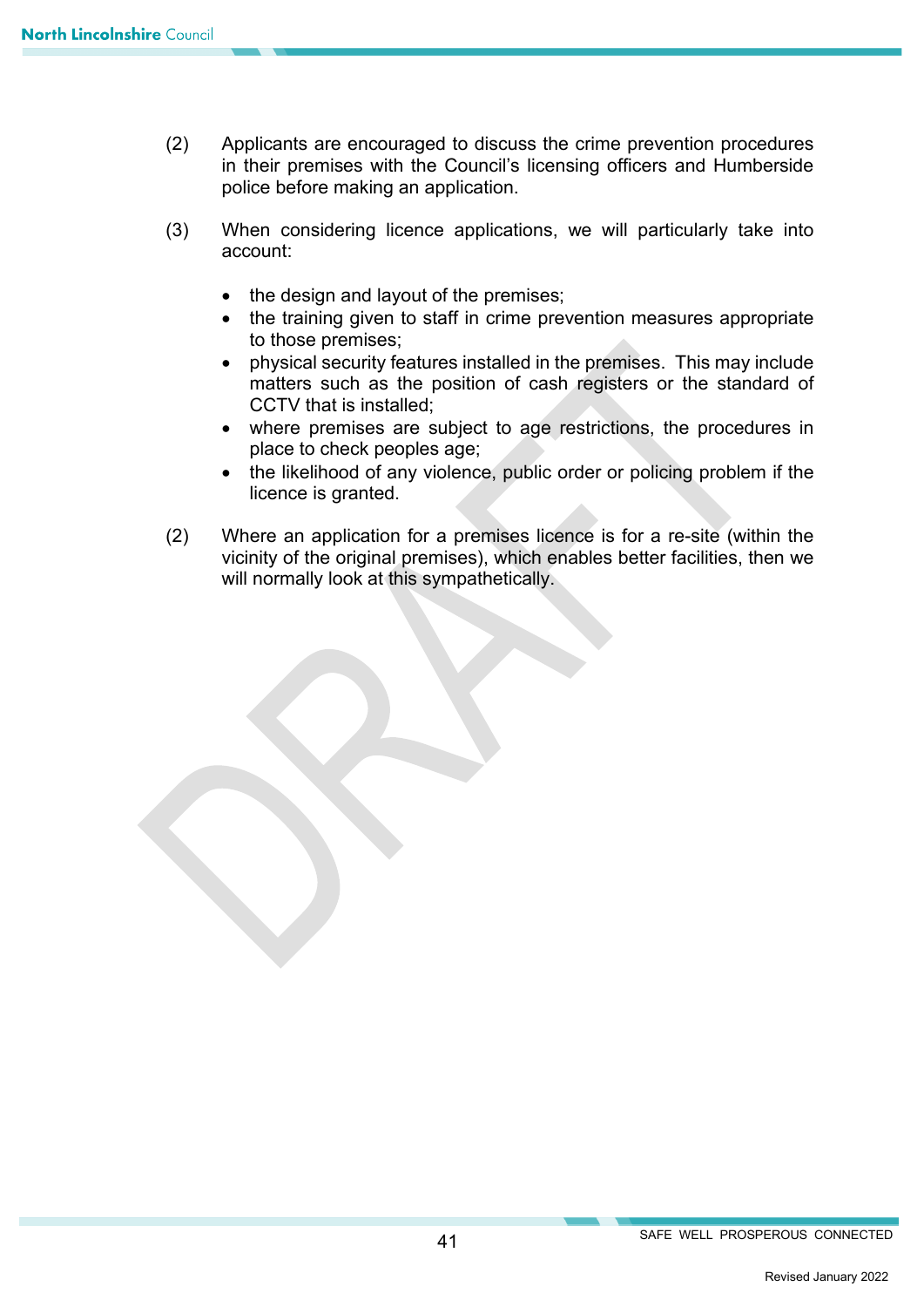### **Ensuring gambling is conducted in a fair and open way**

#### **59 Gambling Commissions Role**

(1) Generally, the Gambling Commission would not expect licensing authorities to become concerned with ensuring that gambling is conducted in a fair and open way. This will be a matter for either the management of the gambling business (and therefore relevant to the operating licence), or will be in relation to the suitability and actions of an individual (and therefore relevant to the personal licence). Both of these options are the responsibility of the Gambling Commission.

#### **60 Suitability of Betting Tracks**

(1) Because betting track operators do not need an operating licence from the Gambling Commission, we may, in certain circumstances, require conditions on a licence to ensure that the environment in which betting takes place in is suitable.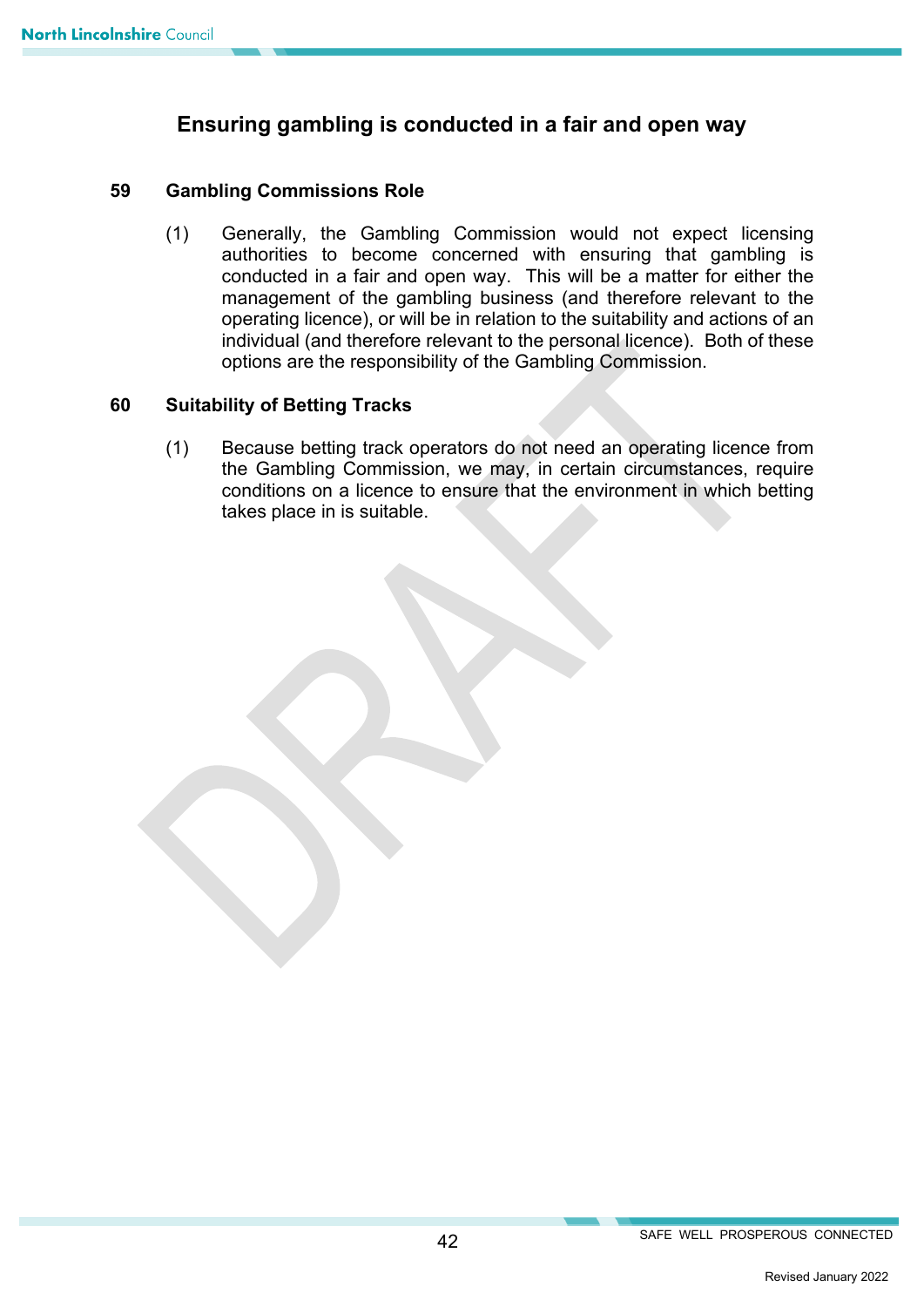## **Protecting children and other vulnerable persons from being harmed or exploited by gambling**

#### **61 Access to Licensed Premises**

- (1) With limited exceptions, the access of children and young people to those gambling premises that are adult only environments will not be permitted.
- (2) We will consult with Humberside police and the local child protection board on any application that indicates there may be concerns over access for children or vulnerable people.
- (3) We will judge the individual merits of each separate application before deciding whether to impose conditions to protect children on particular categories of premises. This may include:
	- supervision of entrances;
	- segregation of gambling areas from areas frequented by children;
	- supervision of gaming machines in non-adult gambling specific premises.

#### **62 Vulnerable Persons**

(1) The term 'vulnerable persons' has not been defined. In seeking to protect vulnerable people we will class as 'vulnerable' those people who gamble more than they want to, people who gamble beyond their means, and people who may not be able to make informed or balanced decisions about gambling, perhaps due to a mental impairment, alcohol or drugs.

#### **63 Social Responsibility and Self-Exclusion**

(1) We shall work in partnership with operators to look at social responsibility and methods to help with self-exclusion.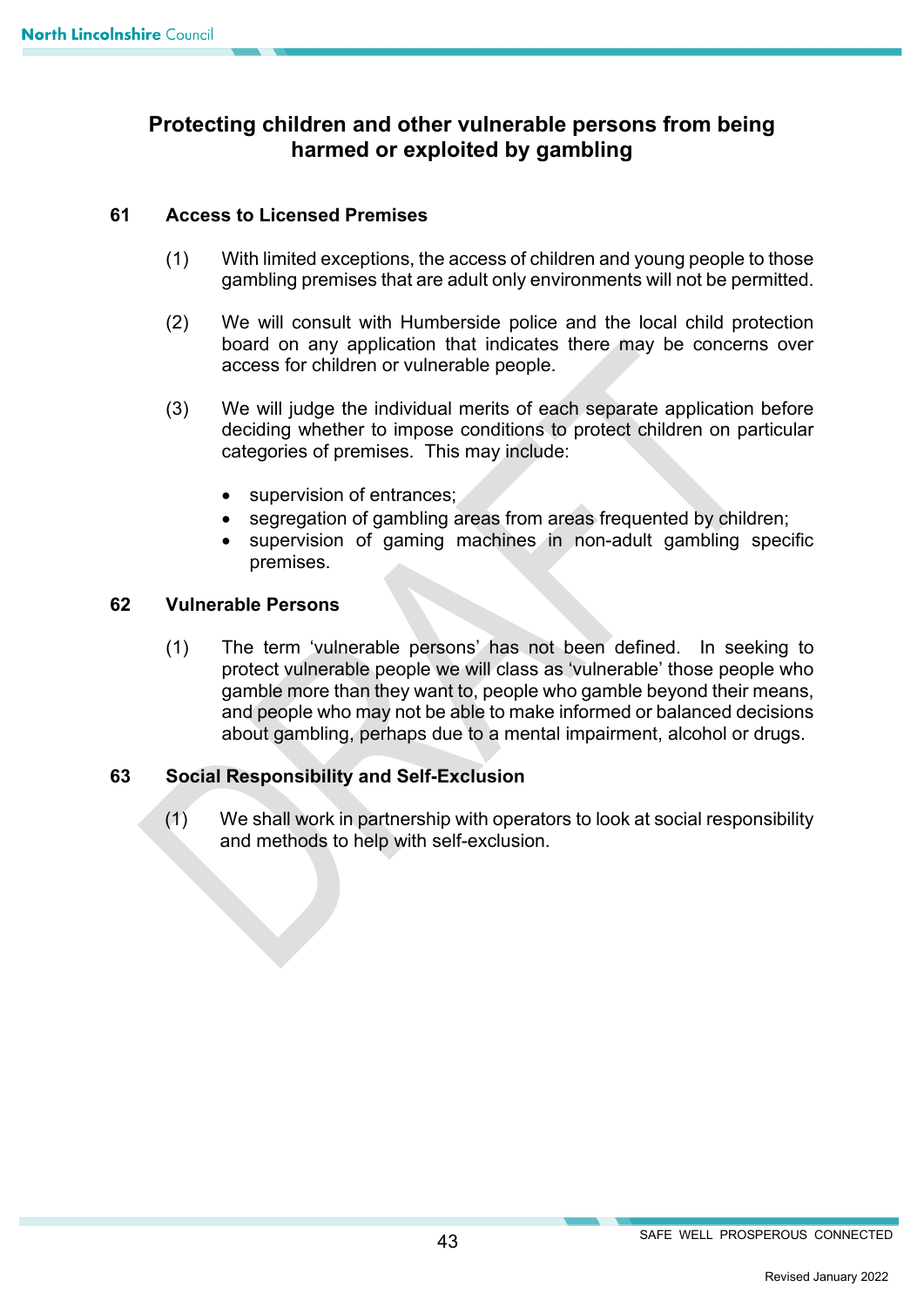## **Part 7 – Enforcement**

#### **Introduction**

This part of the statement details the Council's commitment to enforcing the provisions contained within the Gambling Act 2005. The Council has signed up to the enforcement concordat.

It also highlights our commitment to work in partnership with all enforcement agencies, to provide consistent enforcement on licensing issues.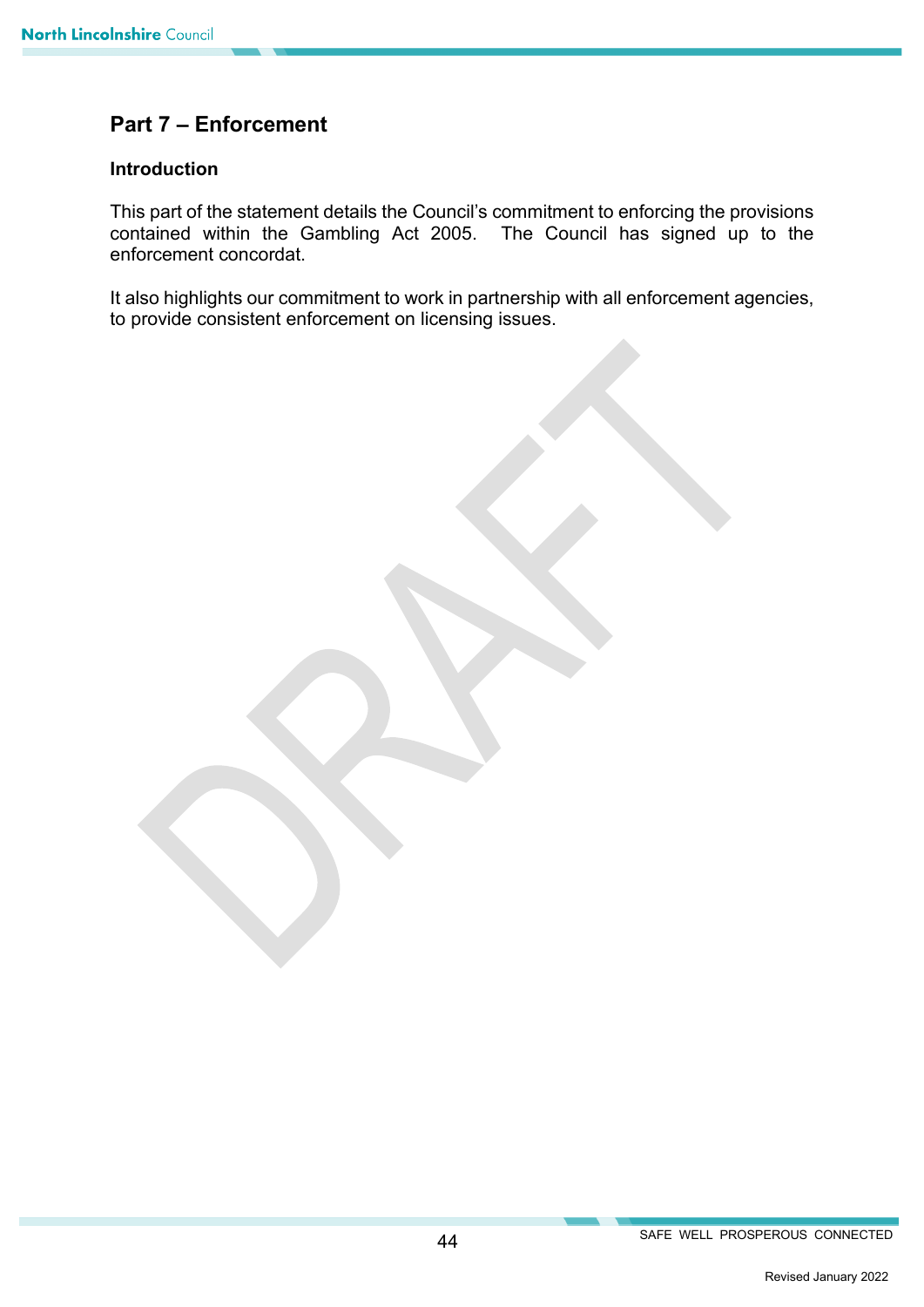#### **64 General**

- (1) The Council has adopted the concordat relating to enforcement. When dealing with enforcement issues, we will act in a fair and consistent manner and will treat all cases and people with consideration and empathy. Our Licensing Enforcement Policy is available on our website, [www.northlincs.gov.uk,](http://www.northlincs.gov.uk/) or by contacting the licensing division at the address at paragraph nine.
- (2) When enforcing the provisions of the Gambling Act 2005 we will endeavour to be:
	- Proportionate intervening only where necessary;
	- Accountable be able to fully justify the actions we take:
	- Consistent treat all premises equally while determining each case on an individual basis;
	- Transparent publish clear guidelines as to how we will operate; and
	- Targeted target only those premises that cause problems.

#### **65 Licensing Authority Responsibilities**

- (1) Our responsibility under the Act is to ensure compliance with premises licences and the conditions attached to the licence and to ensure that businesses have the necessary permissions.
- (2) The Gambling Commission will be the enforcement body responsible for operating licences and personal licences.

#### **66 Enforcement Protocols**

(1) We will work very closely with other enforcement agencies. We will develop enforcement protocols during the period of this statement. The protocols will be referred to the licensing committee for approval.

#### **67 Avoiding Duplication**

(1) When enforcing the provisions of the Act we will endeavour to avoid duplication with other regulatory regimes.

#### **68 Complaints**

- (1) We will investigate complaints against licensed premises in relation to matters relating to the licensing objectives for which it has responsibility. In the first instance, complainants are encouraged to raise the complaint directly with the licence holder or business concerned to seek a local resolution.
- (2) Where an interested party has made either a valid representation about licensed premises or a valid application for a licence to be reviewed, we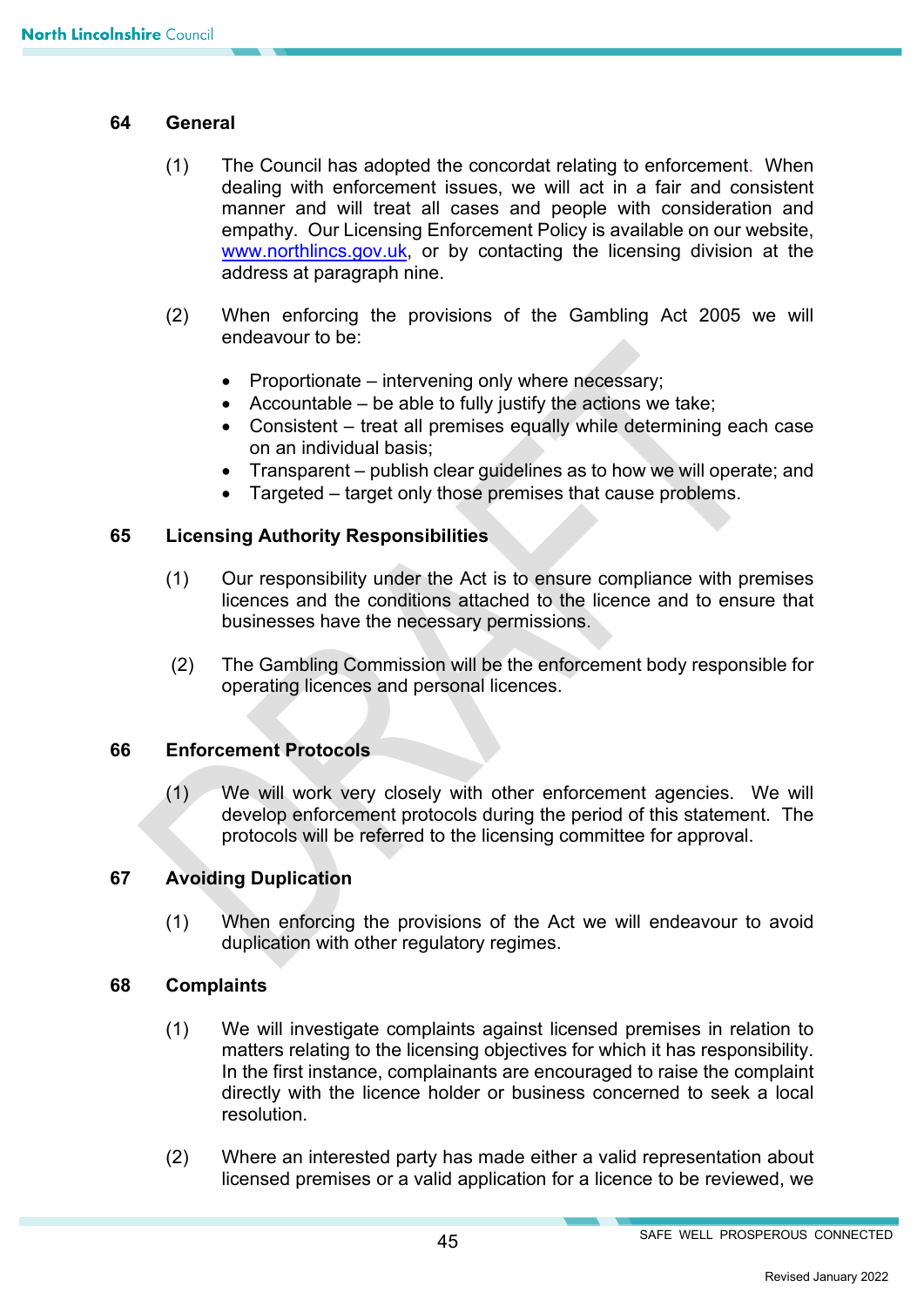will initially arrange a mediation meeting to address and clarify the issues of concern.

(3) This process will not override the right of any interested party to ask that the licensing committee consider their valid objections or for any licence holder to decline to participate in a conciliation meeting. Due consideration will be given to all relevant representations.

#### **69 Single Point of Contact**

(2) Where an operator has more than one premises in our area we would request a single point of contact. The contact should be at a senior level within the business. We will then contact this named person regarding compliance issues.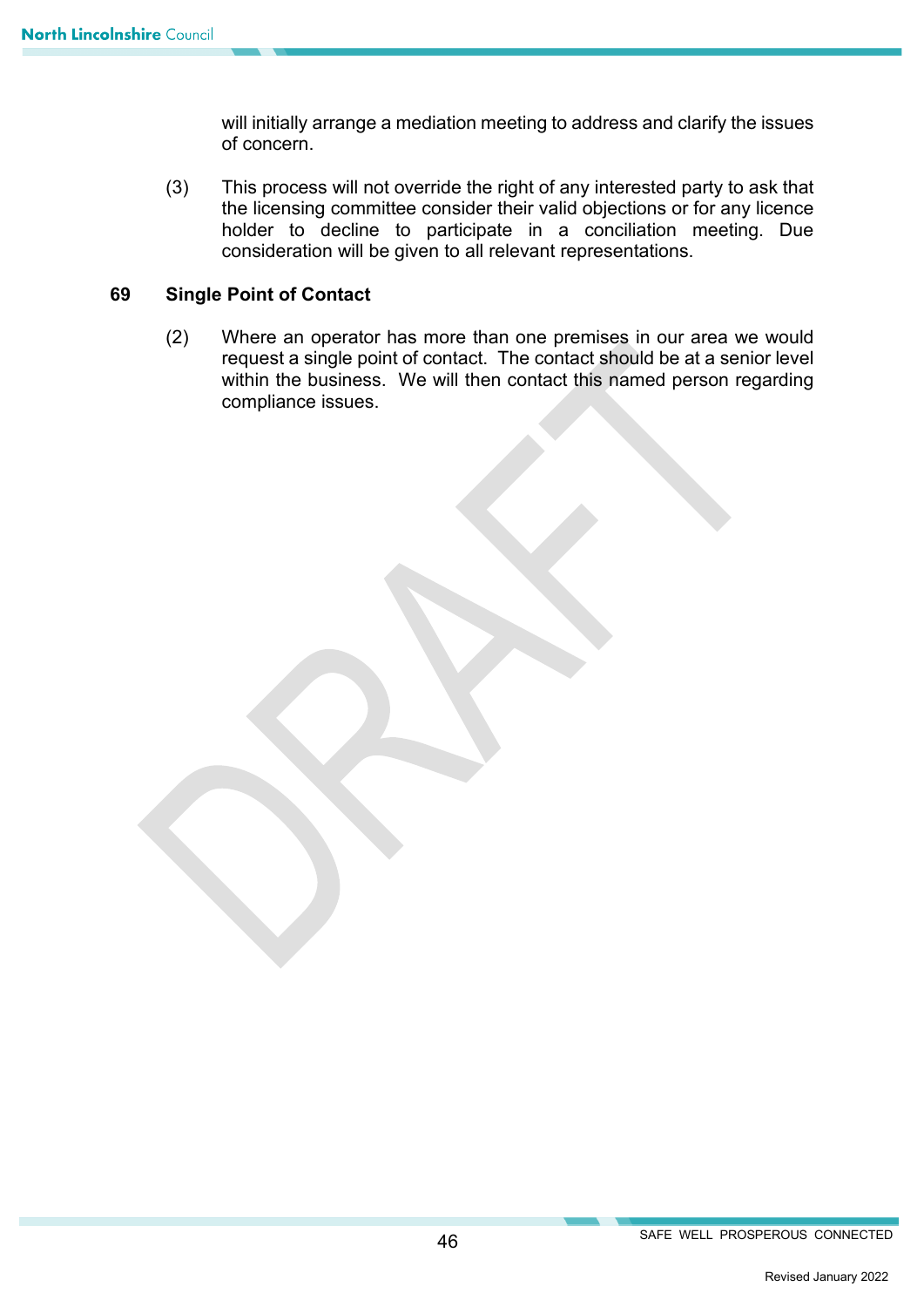## **Glossary of Terms**

| "we"                                                                                                                                                       |                                                                         | means North Lincolnshire Council                                                                                                                                                                                                                                                                                                                                                |
|------------------------------------------------------------------------------------------------------------------------------------------------------------|-------------------------------------------------------------------------|---------------------------------------------------------------------------------------------------------------------------------------------------------------------------------------------------------------------------------------------------------------------------------------------------------------------------------------------------------------------------------|
| "the Act"<br>"Consent of the Council"<br>"Council"<br>"Licensing Committee"<br>"Licensing Sub-<br>Committee"                                               | $\overline{\phantom{0}}$<br>-                                           | means the Gambling Act 2005<br>means written consent or approval by the Council<br>means North Lincolnshire Council<br>means a group of fifteen members of North<br><b>Lincolnshire Council</b><br>means a group of three members of North<br>Lincolnshire Council who will deal with licence<br>applications where there is a representation or an<br>application for a review |
| "Magistrates Court"<br>"policy"<br>"Statement"<br>"vessel"<br>"vicinity"                                                                                   | $\overline{\phantom{0}}$<br>-<br>-<br>۰<br>$\qquad \qquad \blacksquare$ | means North Lincolnshire Magistrates Court<br>means this statement of principles<br>means this statement of principles<br>means any boat or ship<br>means the area surrounding the premises. This area<br>will differ depending on the size and type of the<br>licensable activity taking place                                                                                 |
| "Licensing Manager"                                                                                                                                        |                                                                         | means the manager with day to day responsibility of<br>managing the Licensing Function who has budgetary<br>control                                                                                                                                                                                                                                                             |
| "Head of Trading<br><b>Standards and Licensing</b><br>Group Manager; Trading<br>Standards and<br>Licensing"<br>"Assistant Director<br><b>Technical and</b> |                                                                         | means the manager with responsibility for the<br><b>Licensing Function</b><br>means the manager with responsibility for the<br><b>Licensing Function</b><br>means a senior manager who has oversight of the<br>function                                                                                                                                                         |
| Environment"<br>"Licensing and Mediation<br>Officer"<br>"Principal Licensing and<br><b>Mediation Officer"</b>                                              | $\blacksquare$                                                          | means an authorised officer employed to assist the<br>manager with day to day responsibility of managing<br>the Licensing Function<br>means an authorised officer employed to assist the<br>manager with day to day responsibility of managing<br>the Licensing Function                                                                                                        |

Revised January 2022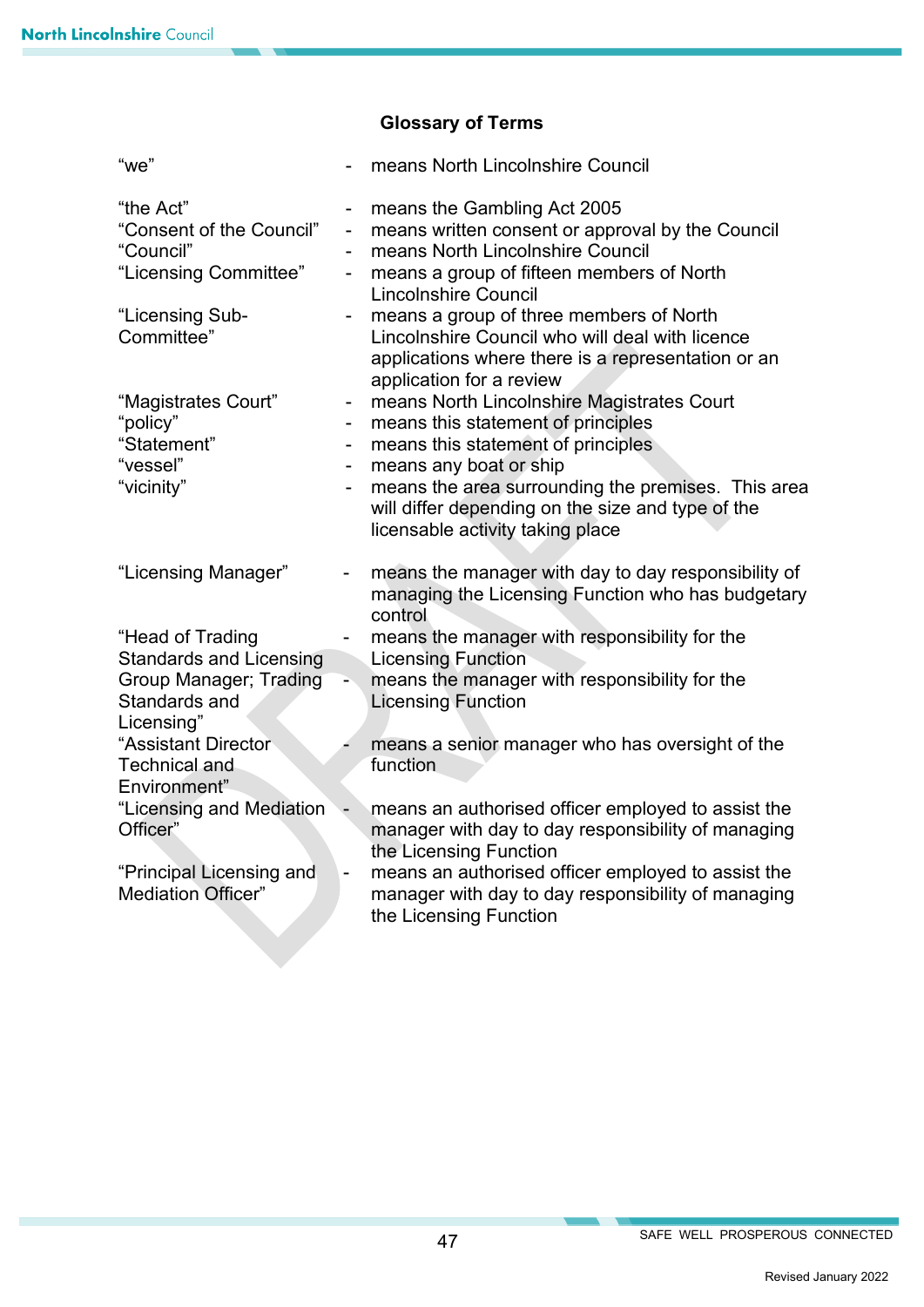Appendix A

**Local Area Profile**

**(Under development)**